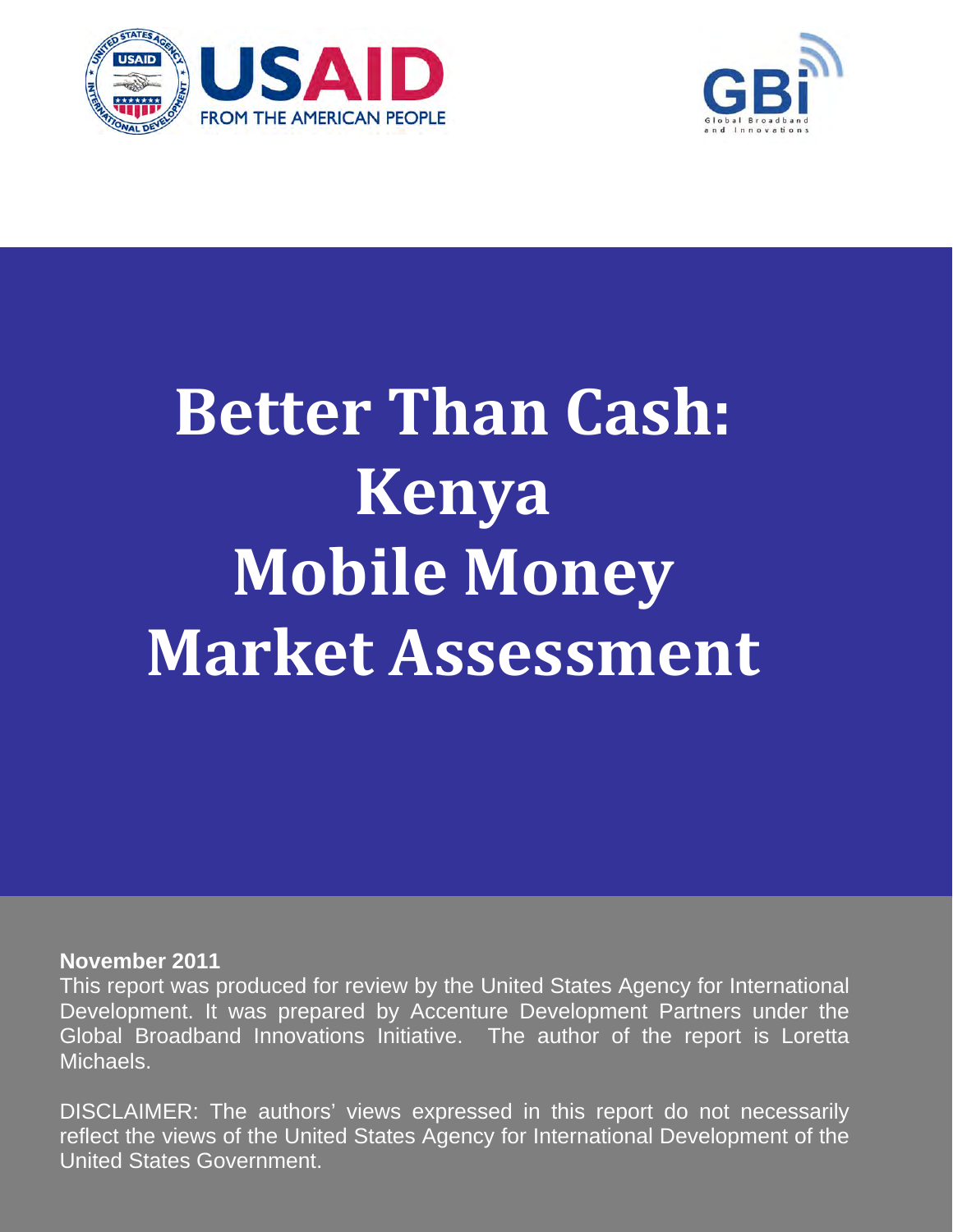# **Table of Contents**

| SECTION II. CURRENT STATE OF KENYAN MOBILE MONEY MARKET 8 |  |
|-----------------------------------------------------------|--|
| SECTION III. HOW IS MOBILE MONEY BEING USED TODAY17       |  |
| SECTION IV. USE OF MOBILE MONEY BY USAID PARTNERS29       |  |
| SECTION V. KEY SECTORAL ISSUES AND CHALLENGES 38          |  |
|                                                           |  |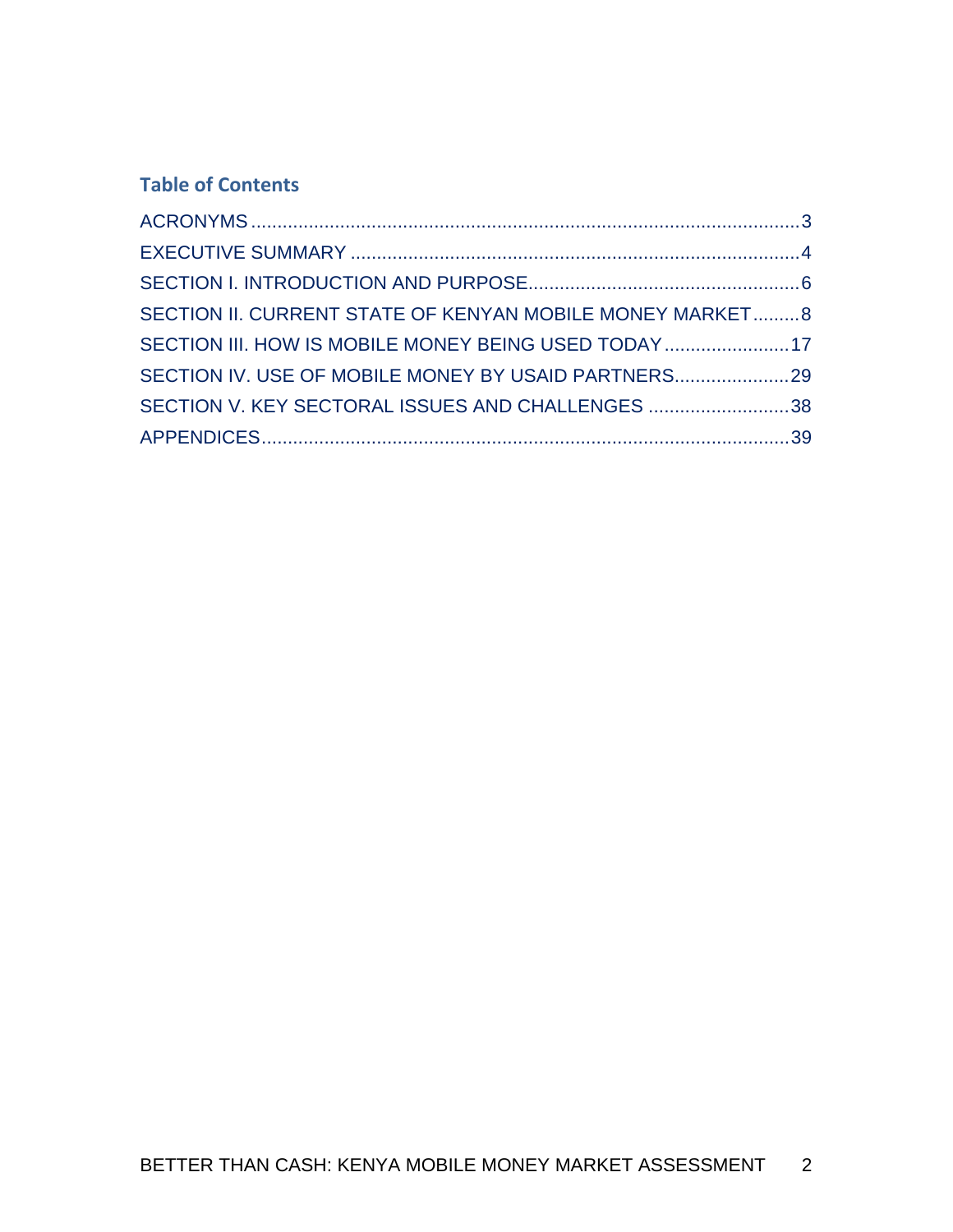# **ACRONYMS**

| <b>ABEO</b>      | Agriculture, Business & Environment Office         |
|------------------|----------------------------------------------------|
| <b>API</b>       | Application Programming Interface                  |
| B <sub>2</sub> P | <b>Business-to-Person</b>                          |
| <b>CBK</b>       | Central Bank of Kenya                              |
| <b>CALP</b>      | Cash Learning Partnership                          |
| DG               | <b>Democracy and Governance</b>                    |
| <b>EFT</b>       | <b>Electronic Funds Transfer</b>                   |
| <b>ERP</b>       | <b>Enterprise Resource System</b>                  |
| FI.              | <b>Financial Institution</b>                       |
| <b>GSM</b>       | <b>Global System for Mobile Communications</b>     |
| <b>ICT</b>       | Information and Communications Technology          |
| m-banking        | Mobile Banking                                     |
| MFI              | Microfinance Institution                           |
| <b>MIS</b>       | <b>Management Information System</b>               |
| <b>MOF</b>       | Ministry of Finance                                |
| <b>MNO</b>       | <b>Mobile Network Operator</b>                     |
| <b>NGO</b>       | Non-governmental Organization                      |
| <b>OFDA</b>      | <b>Office of Foreign Disaster Assistance</b>       |
| <b>OPH</b>       | <b>Office of Public Health</b>                     |
| P <sub>2</sub> B | Person-to-business                                 |
| P <sub>2</sub> P | Person-to-Person                                   |
| <b>POS</b>       | <b>Point of Sale Terminal</b>                      |
| <b>RTI</b>       | <b>Research Triangle Institute</b>                 |
| <b>SACCO</b>     | <b>Savings and Credit Cooperative Society</b>      |
| <b>SIM</b>       | <b>Subscriber Identity Module</b>                  |
| <b>SME</b>       | <b>Small and Medium-scale Enterprise</b>           |
| <b>SMS</b>       | <b>Short Message Service</b>                       |
| <b>STK</b>       | <b>SIM Toolkit</b>                                 |
| <b>USSD</b>      | <b>Unstructured Supplementary Service Data</b>     |
| <b>USAID</b>     | United States Agency for International Development |
| <b>WAP</b>       | <b>Wireless Application Protocol</b>               |
|                  |                                                    |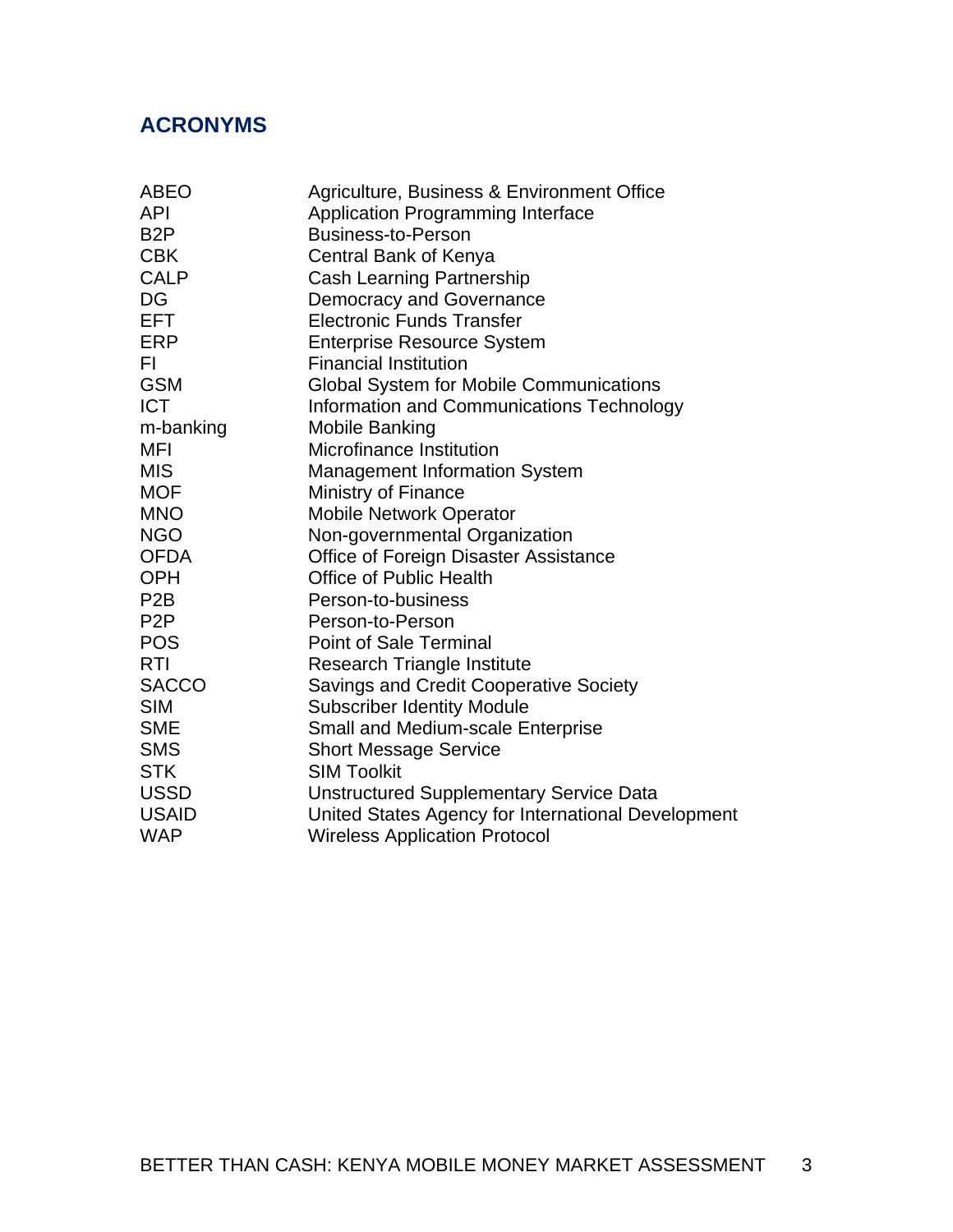# **EXECUTIVE SUMMARY**

In the last dozen years mobile technology has flourished throughout the developing world faster than any other technology in history. With that growth comes an equally impressive surge of messaging services, providing not just a broadly used means of personal communications, but also a number of valuable information services, from agricultural data reports to healthcare reminders. The latest phenomenon spawned by mobile technology is mobile money. This trend is providing money transfer services to millions of previously under-served people in the developing world, allowing them to safely send money and pay bills for the first time without having to rely exclusively on cash.

The global leader in mobile money is Kenya, where mobile network operator Safaricom launched M-Pesa in 2007. Less than five years after launch, there are approximately 16 million users of mobile money in Kenya, conducting over 2 million transactions every day. M-Pesa is not only being used for standard money transfers and airtime purchase, but also to pay salaries, utility and other bills, and to buy goods and services at both online and physical merchants. Three other mobile operators have also begun to offer mobile money services in Kenya – Airtel, Orange, and Essar (Yu) – and other players have recently emerged to offer complementary services. In addition, many aid donors and their implementing partners have already begun to integrate mobile money into their programs and are at the forefront of this learning opportunity.

Given this unique learning laboratory for the use of mobile money, both generally and within aid programs, Kenya was chosen for a field visit by United States Agency for International Development (USAID) staff to better understand the use of mobile money today within USAID's programs. The purpose of the trip was to interview partners to identify the various ways they were using mobile money and determine the key benefits and challenges they faced, with a view to forming an initial opinion of how USAID/Kenya might best support both the sector and its implementing partners in their efforts.

Based on our research and interviews, we observed the following about the state of the mobile money sector in Kenya:

- The focus of mobile money is primarily on driving its innovative uses within programs and businesses, rather than pure growth in usage. The sector already enjoys a great deal of support from government and other parties, and is currently experiencing phenomenal growth on its own.
- Many of USAID/Kenya's implementing partners are already using mobile money within their operations and for program delivery, to varying degrees.
- Partners report that accessing corporate accounts is difficult and timeconsuming, especially with Safaricom. This prevents the use of mobile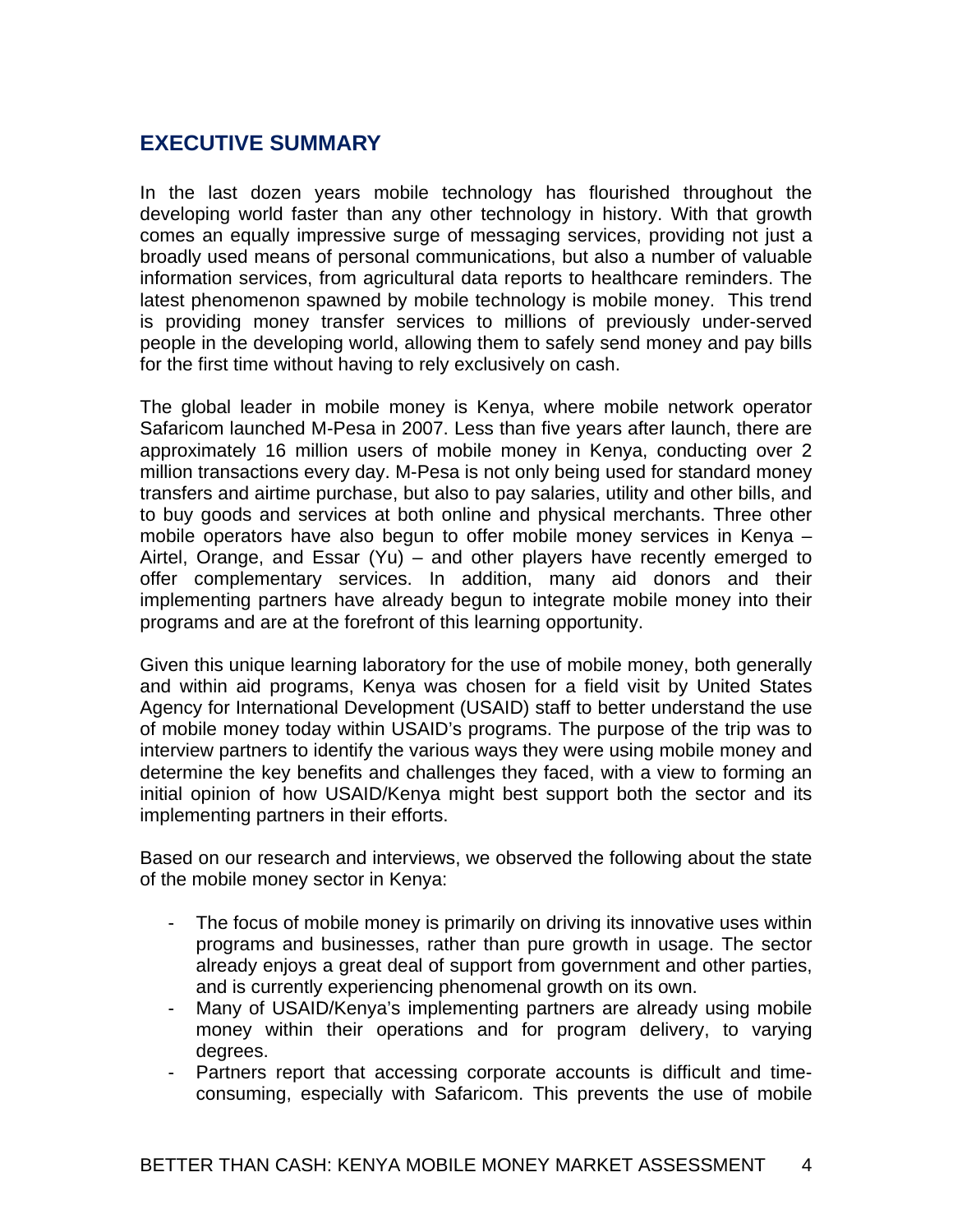payments in operations and programs.

- USAID/Kenya can support this sector by encouraging collaboration and providing general information and education to partners that are trying to implement mobile money. The level of knowledge of the programmatic support options available when implementing mobile money solutions (and the costs of those options) varies widely among USAID partners.
- An area of concern to implementing partners is the degree to which USAID and other donors will accept electronic mobile money transaction records in place of current practices around physical signatures and paper receipts. Developing a consistent policy around these mobile money transactions would be of great use to partners.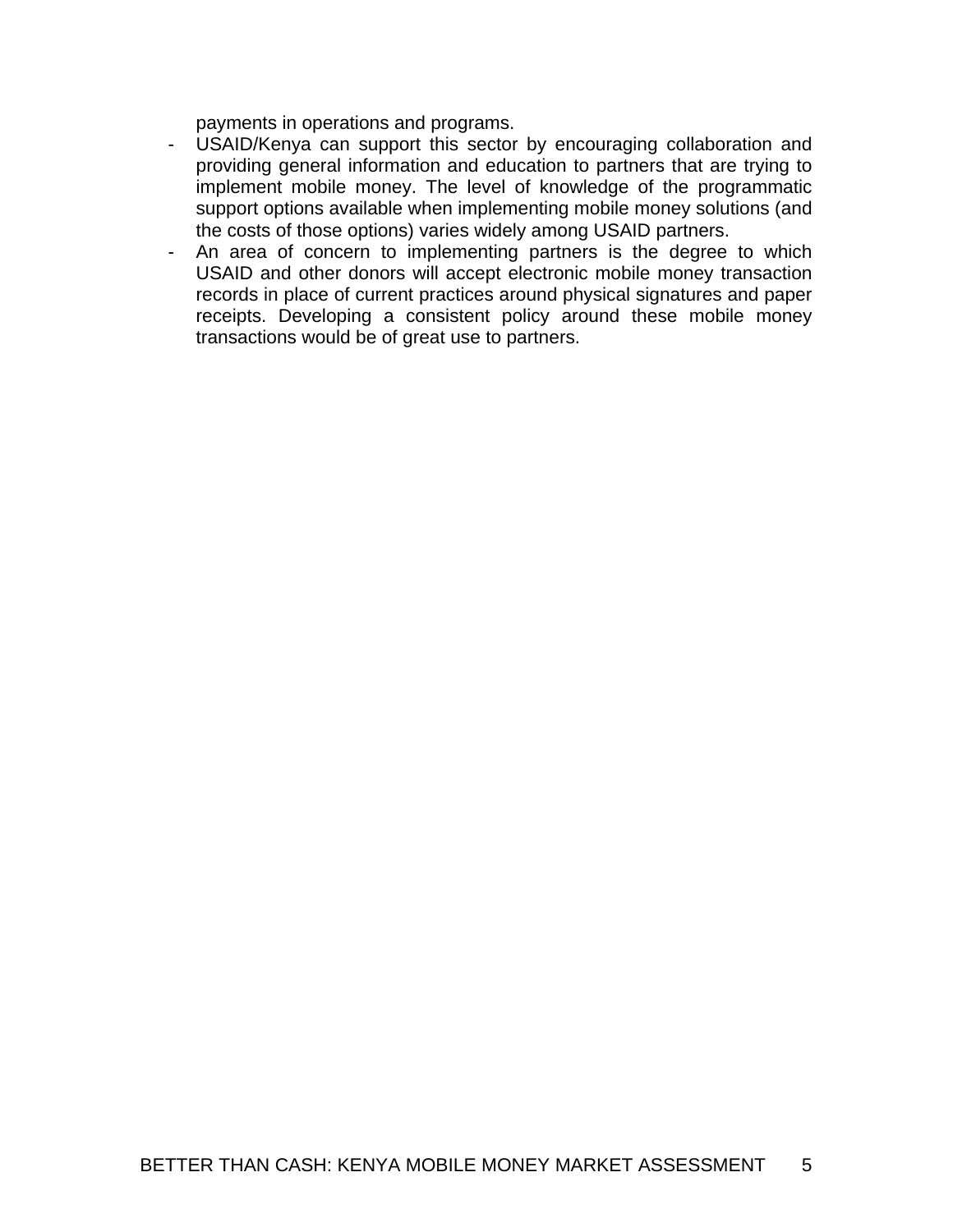# **SECTION I. INTRODUCTION AND PURPOSE**

Two industries that have seen phenomenal growth and impact in developing countries in recent years are mobile communications and microfinance. Both are acknowledged today as major catalysts for economic growth and social development, bringing opportunities that did not exist before to urban and rural populations<sup>1</sup>. In the case of mobile telephony, operators are experiencing adoption rates that far exceed expectations, given the levels of literacy and technological sophistication in emerging markets. While the two industries have grown independently of each other and for different reasons, they share an important characteristic: they broaden the reach and coverage of their respective sectors - communications and financial access - into populations that could not previously access or afford such services.

It is therefore no surprise that efforts have been made to link mobile communications and microfinance through the development of mobile money solutions. The rapid growth of mobile payments technologies in the last few years, particularly in Kenya, South Africa, and the Philippines, has proven that there is latent demand for such services and that there is a willingness to adopt and pay for the technology among low-income users. At the same time, governments, banks and microfinance institutions (MFIs) have realized that extending financial services to the base of the pyramid via mobile technology can significantly lower the cost of delivery, including overhead costs for buildings and staffing branches, as well the costs to customers of accessing services (e.g., travel or queuing time, travel costs, security issues).

There are significant benefits to be gained by the use of mobile technology by financial services providers, especially in rural areas, in the form of cost savings, efficiency, fraud and error reduction, client security and convenience. However, many attempts around the world to do so are progressing very slowly, in some cases for reasons related to implementation or regulatory constraints or because providers initially focused on unsophisticated MFIs as partners<sup>2</sup>. Despite these challenges, there is a great deal of excitement about the possibilities of mobile money technology to extend financial services into underserved areas, and the successful performance of some of the current offerings provides a great deal of encouragement to efforts to prove the concept worldwide. Equally exciting is the fact that the ability to conduct financial transactions remotely is also proving beneficial to the operations of a number of non-finance related organizations, especially in the world of aid and development.

The market leader in the use of mobile money is Kenya. When mobile network

 $\overline{a}$ <sup>1</sup> L. Michaels, A. Hammond, "GSMA Development Fund Top 20: Research on the Social and Economic Impact of Mobile Communications in Developing Countries," August 2008

 $2$  See Appendix I for a brief discussion around the challenges faced by MFIs in early mobile money implementation efforts.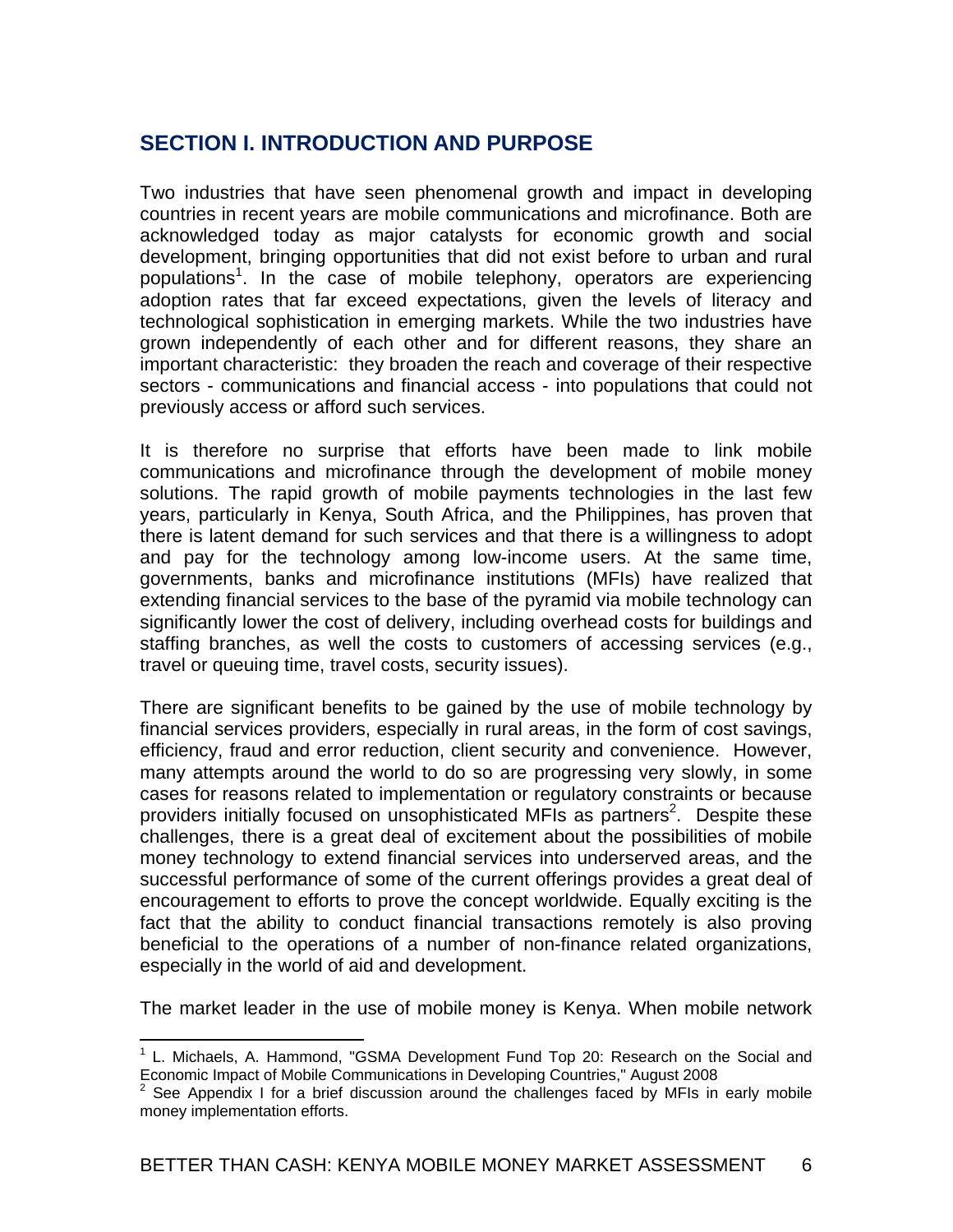operator (MNO) Safaricom launched M-Pesa in 2007, it reached its first year subscriber targets in just two months, and growth has continued apace ever since. The reasons for M-Pesa's success have been studied extensively, and observers generally agree on several contributing factors: a large underserved population with few alternatives for financial services; a demographic profile that saw significant numbers of adults migrate to cities like Nairobi in search of work, while retaining strong familial and financial links to their home villages; a trusted mobile network operator with significant market share and a broad agent network, relatively high mobile phone penetration at the time; and a regulator willing to take a "watch and learn" approach to the new service.

Four and a half years after M-Pesa's launch, there are approximately 16 million users of mobile money in Kenya, conducting over 2 million transactions every day. M-Pesa processes transactions worth US\$4.98 billion annually, translating to 17% of Kenya's Gross Domestic Product  $(GDP)^3$ . Compared to 1,072 bank branches, there are over 46,000 mobile money agents in the country<sup>4</sup>. Mobile money is not only being used for standard money transfers and airtime purchase, but is being used to pay salaries, utilities and other bills, and buy goods and services at both online and physical merchants. Three other mobile operators have begun to offer mobile money services in Kenya – Airtel, Orange, and Essar Yu – and other players have also recently emerged to offer complementary services. In addition, many aid donors and their implementing partners have already begun to integrate mobile money into their programs and are at the forefront of this learning opportunity. Given this unique learning laboratory for the use of mobile money, both generally and within aid programs, Kenya was chosen for a field visit by USAID staff to better understand the use of mobile money today and help inform its potential for use in USAID's programs globally.

<sup>&</sup>lt;sup>3</sup> Zimbabwe Independent, "Econet's EcoCash versus Kenya's M-Pesa," October 20, 2011.

Central Bank of Kenya 2010-2011 Annual Report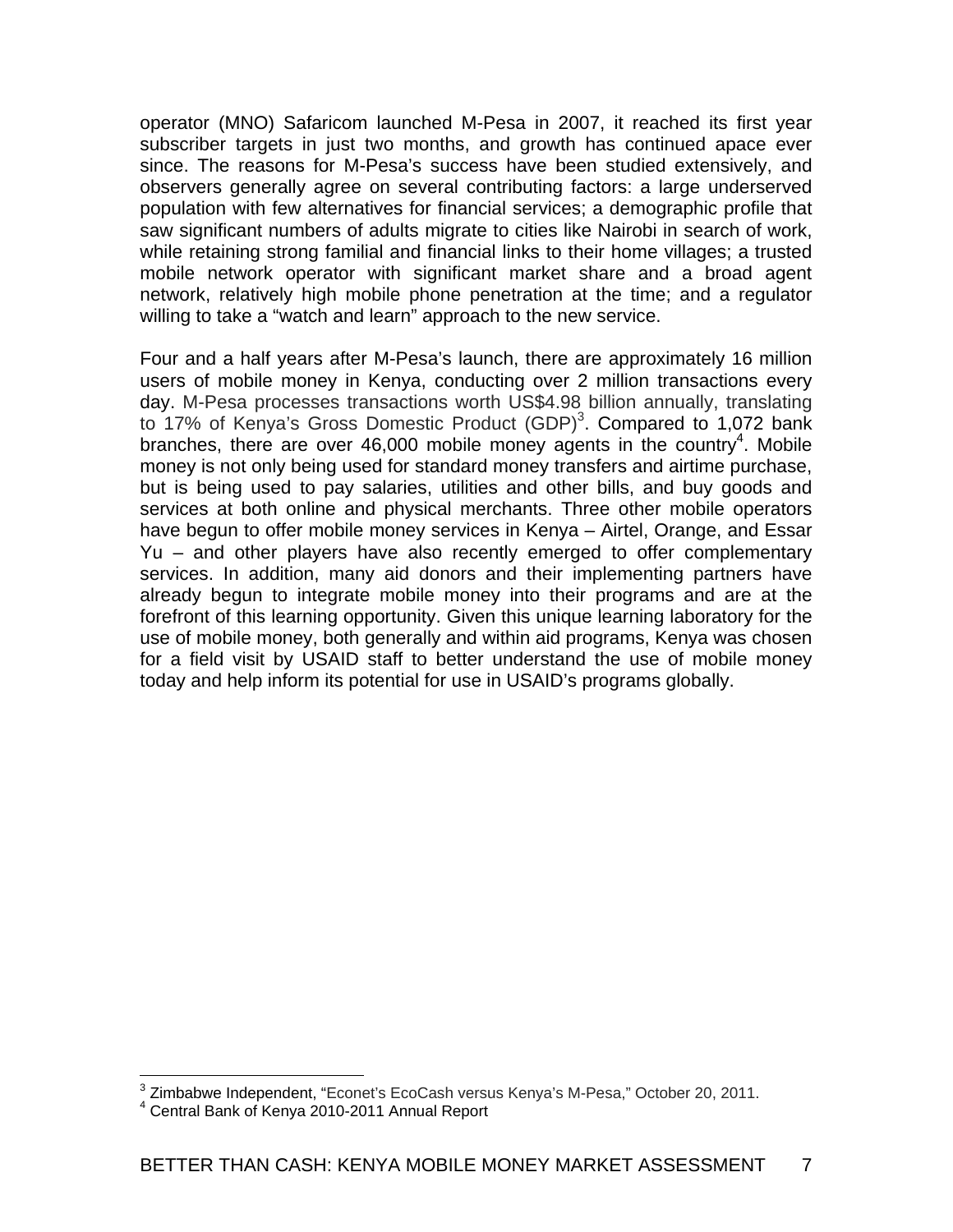# **SECTION II. CURRENT STATE OF KENYAN MOBILE MONEY MARKET**

#### **Observation A. There are Four Mobile Money Providers in Kenya, but One Dominates**

Currently the mobile money market in Kenya is dominated by one major player, Safaricom's M-Pesa. Not only did Safaricom launch the first service, in 2007, but it still dominates the field, with an estimated 99% market share of all mobile money transactions in Kenya. (Table 1 below provides an overview of each of the mobile money services available in Kenya and the Appendices provide more detailed descriptions of each player.) Each of the mobile money players offer similar types of services, although the three newer service providers have tried to distinguish themselves in various ways, largely through their platform capabilities and service structures for corporate mobile money services. Many organizations want to offer their clients and customers the mobile money service provider of their choice when linking such services to their product offerings, but these services are not yet available. Therefore, for the time being, anyone looking to utilize a mobile money service in Kenya has little choice but to work with Safaricom, which has the largest network of subscriptions and agents.

| Company                                | <b>Mobile</b><br>subscribers | <b>Mobile</b><br>market<br>share | <b>Date of mobile</b><br>money launch                          | <b>Mobile</b><br>money<br>subscribers | <b>Mobile money</b><br>agents |
|----------------------------------------|------------------------------|----------------------------------|----------------------------------------------------------------|---------------------------------------|-------------------------------|
| <b>m⊸PESA</b><br>Safaricom M-<br>Pesa  | 17.5 Million                 | 69.89%                           | <b>March 2007</b>                                              | 15.5 Million                          | 28,000                        |
| airtet<br>money<br><b>Airtel Money</b> | 3.8 Million                  | 15.20%                           | November 2010<br>(as Zain Zap)<br>relaunched in<br>August 2011 | 2.8 Million                           | 8,600                         |
| Orange Money<br><b>Orange Money</b>    | 2.1 Million                  | 6.37%                            | November 2010                                                  | 120,000                               | 3,500                         |
| CASH<br>by abaptry<br>Essar yuCash     | 1.6 Million                  | 8.50%                            | December 2009                                                  | 650,000                               | 5,400                         |

#### **Table 1: Mobile Money Providers in Kenya**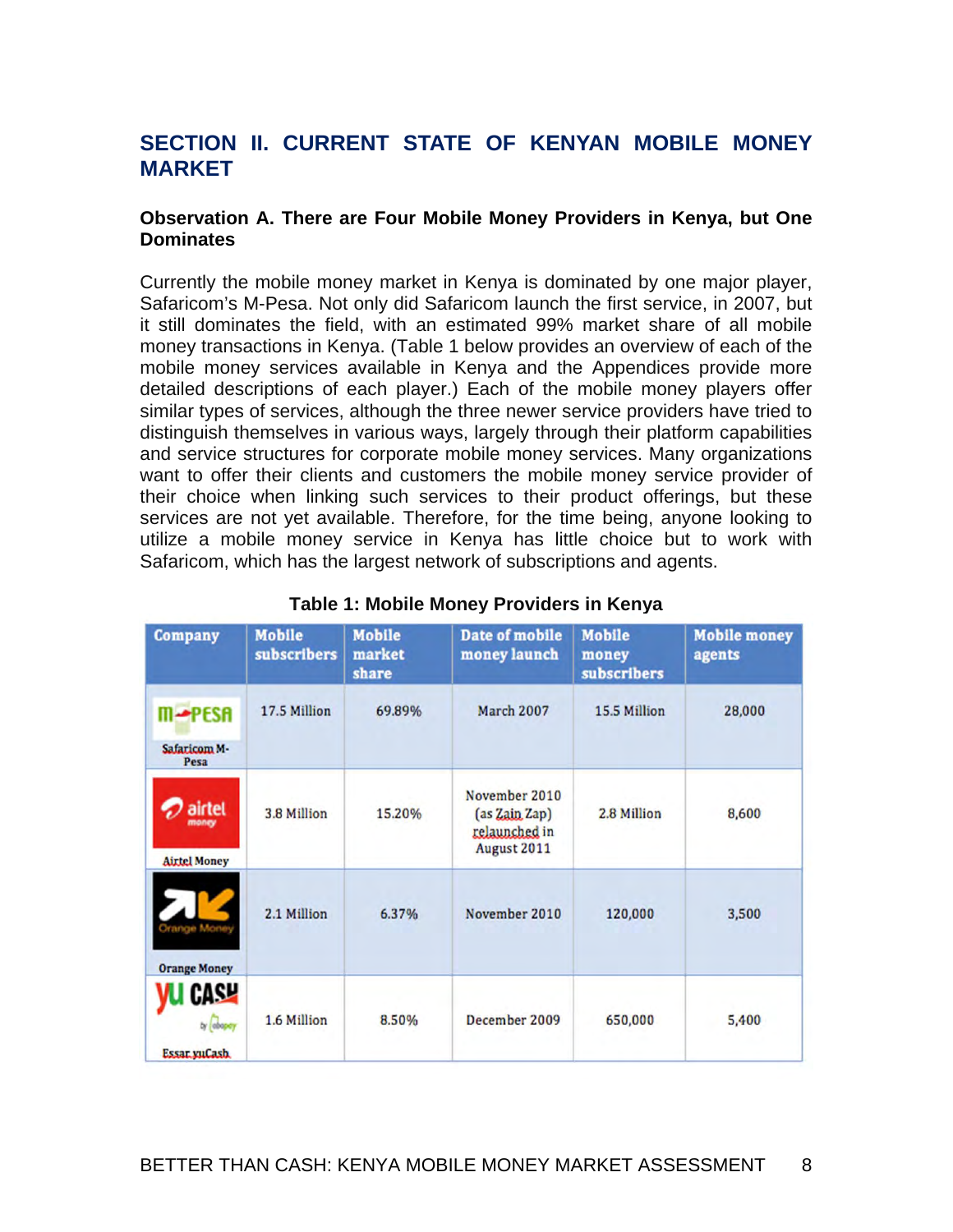### **Observation B. Mobile Money is Here to Stay**

The success of mobile money in Kenya has been nothing short of phenomenal. In just over four years, a country with only 1,072 bank branches has seen the number of agent outlets providing mobile money service grow to 46,000. People have access to financial services as never before, such that the proportion of the population which is completely excluded from financial services is lower in Kenya than any other African country except for South Africa<sup>5</sup>. The key drivers of this financial inclusion in Kenya, most notably Safaricom's M-Pesa and Equity Bank, center on a very supportive regulatory regime, innovative business models and technological advances, particularly in the mobile phone sector.

The issue at this point is no longer whether mobile money will survive in Kenya, but how to link this service into the greater financial ecosystem, as it's clearly here to stay.

In a population of 40 million people, it is difficult to get a clear sense of how many Kenyan citizens are considered formally "banked." A recent FinAccess report showed the number of formally banked people (defined as those using a bank, Postbank or insurance product) at 22.6% in 2009<sup>6</sup>. One recent statement has the number of bank accounts at 5.5 million<sup>7</sup>, giving a banked ratio of 14%, while yet another public statement, that there are 14 million deposit accounts, would put the "banked" ratio of about  $35\%$ <sup>8</sup>. However one wishes to calculate it, it is clear that a good percentage of the population, at least two thirds, remains excluded from formal financial services. In fact, it is estimated that 95% of all financial transactions in Kenya are still cash-based. Of those that aren't cashbased, it is estimated that 70% of these are handled by Safaricom's M-Pesa mobile money service. Total registered mobile money accounts in Kenya number 18.6 million, although some of those are probably owned by users with multiple accounts, so it is safe to say that there are at least 16 million mobile money account holders in Kenya, or about 40% of the population, almost 60% of the adult population. It is also estimated that about 85% of Kenyans have used mobile money. In terms of mobile money market share, Safaricom's M-Pesa has about 99% of the mobile money market, and therefore essentially defines (for now) what the market looks like.

M-Pesa has made a huge difference in the lives of the poor who have traditionally been excluded from the formal banking system. Bank products and fees have not typically catered to very low-income earners, nor have the poor felt the need or ability to use EFT. Culturally the poor have not felt welcome in banks.

<sup>&</sup>lt;u>s</u><br><sup>5</sup> FSD Kenya

<sup>6</sup> FSD Kenya: FinAccess National Survey 2009

<sup>&</sup>lt;sup>7</sup> Safaricom statement, October 2011

<sup>&</sup>lt;sup>8</sup> CBK Governor's Remarks at 3<sup>rd</sup> ICPAK Financial Services Conference, April 2011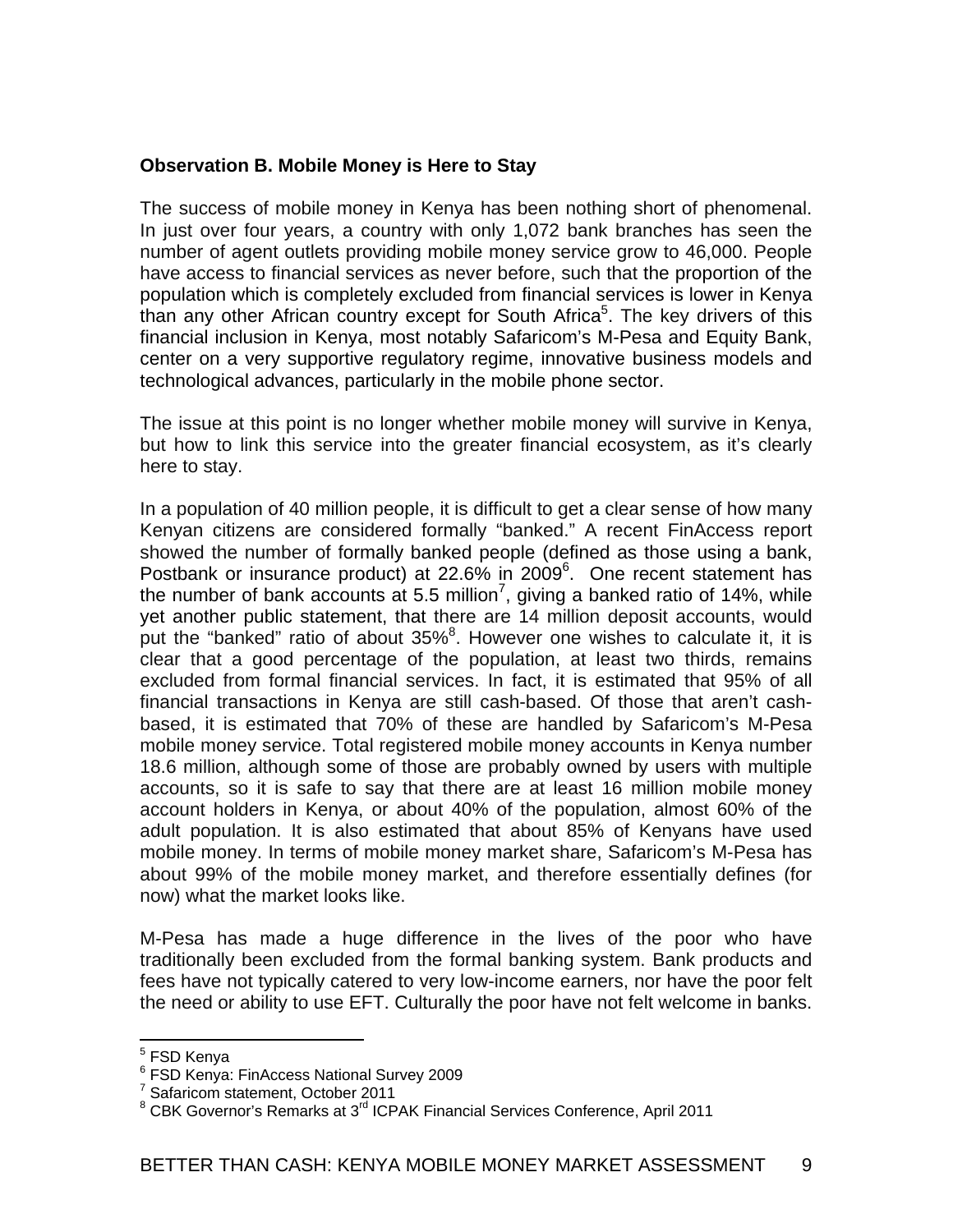As a result, most low-income Kenyans have operated on a cash-only basis, with little or no savings and no means of developing a credit history. A key financial transaction for many of Kenya's citizens in recent years has been for a worker in Nairobi to send money home to family members remaining in home villages. The primary options for doing this have been via bank or postal transfer or to ask someone to carry it for them, either a friend or a taxi or bus driver, at high cost and high risk. (For small amounts, the fee as a percentage of amount sent can be higher than 35% due to the high minimum fees charged for every transfer<sup>9</sup>.) The introduction of the M-Pesa<sup>10</sup> service in 2007, focused on the marketing slogan of "send money home," touched a nerve and filled a big gap in the market. Kenyans consider M-Pesa a cheaper, faster and safer option for sending money, and one that is considerably more accessible than other options out there, such as bus, taxi, PostaPay or bank branches (see Figure 1, below). The fact that M-Pesa was launched by Safaricom, a highly trusted and popular brand in Kenya with about 80% of the cellular phone market at the time, only helped to support its rapid growth.



**Figure 1: Money Transfer Behavior Before and After M-Pesa** 

*Source: FSD-Kenya (2006) and FSD-Kenya (2009)* 

Currently, about 16 million Kenyans use mobile money to send money, pay bills, cover expenses, and buy goods. Besides money transfer and bill pay, it is estimated that 75% of M- PESA users also save at least some money in their M-PESA account, citing reasons of ease (45%) and safety (26%) as the major factors<sup>11</sup>.

 9 Kabbucho, Sander and Mukwana, "Passing the Buck – Money Transfer Systems: The Practice and Potential for Products in Kenya," Microsave-Africa, May 2002<br><sup>10</sup> "m" for mobile, while "pesa" means money in Swahili 11 Jack William and Tavneet Suri, "The Economics of M-Pesa", MIT, August 2010.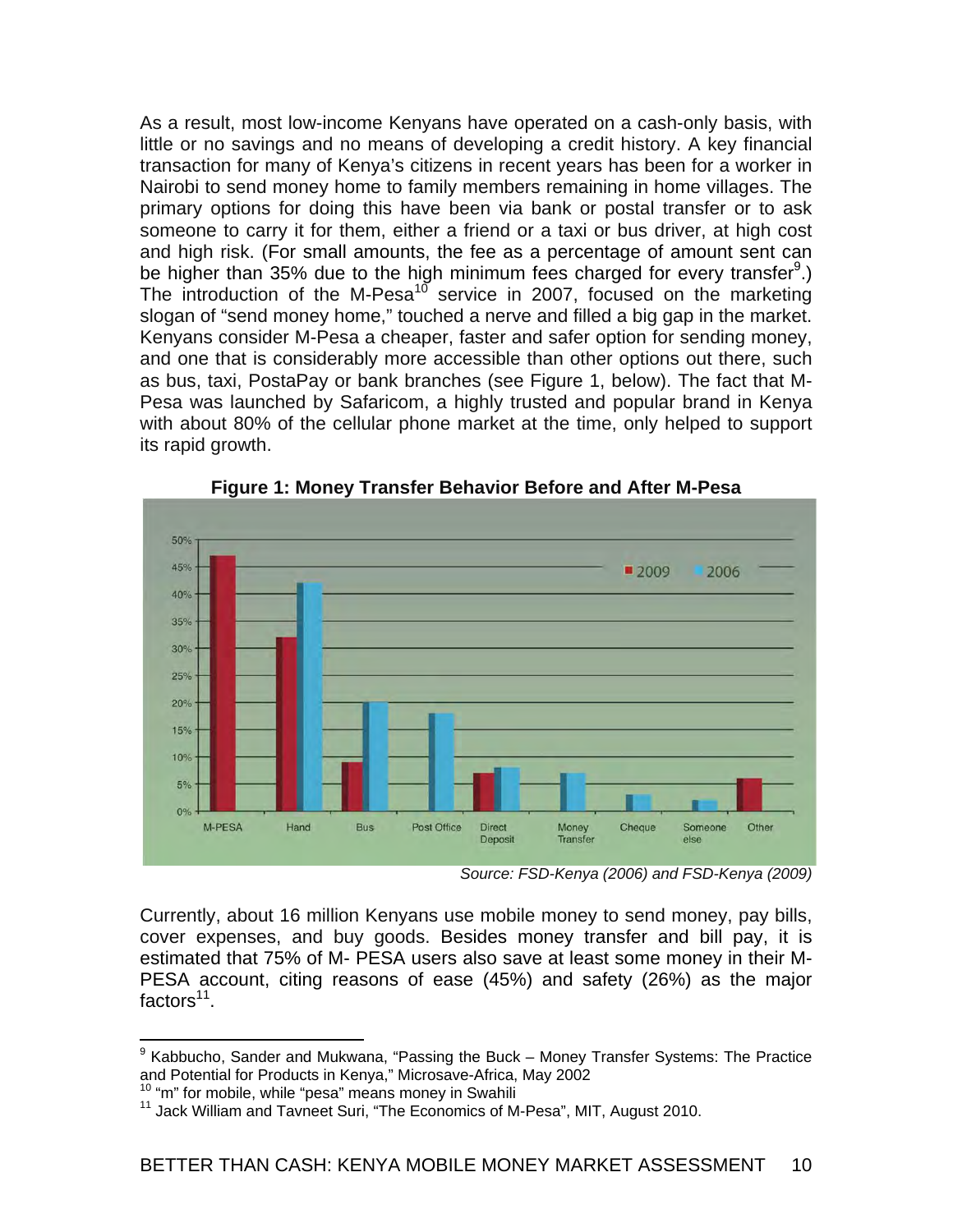Organizations are also increasingly using M-Pesa, formally and informally. Kenyan microfinance institutions (MFI) and insurance companies are increasingly using M-Pesa for cash disbursement and repayment; businesses, government and NGOs are using it for cash transfers, procurement and salary payments. Merchants are also using it for purchases, both for its convenience as well as its cheaper fee structure (M-Pesa charges 1.5% to the merchant, versus 3-4% on the part of most credit cards).

The value proposition for use of M-Pesa by organizations focuses on a number of benefits, including reduction of cash "leakage" and corruption; increased operating efficiencies, including less paperwork; better transparency and accountability via the electronic records, and more independence and selfsufficiency for users. In terms of quantitative measures, organizational users of mobile money are reporting reduced cost of cash disbursement compared to other current options, such as cost of cash handling and associated security, reduced staff costs and better utilization of staff.

In terms of innovations in mobile money, Kenya has proven to be a very fertile and supportive location. Not only is there a high literacy rate and a strong culture of entrepreneurship, but the government's stand on allowing the mobile money sector to flourish, combined with the still considerably large underserved market, has meant a large opportunity and welcoming environment within which to operate for service providers and information and communication technology (ICT) developers. In fact, according to the World Bank, ICT (including mobile money) has been the main driver of Kenya's economic growth over the last decade<sup>12</sup>. "Since 2000, the sector has outperformed all other segments of the economy, growing on average by 20 percent annually," according to their recent Economic Update. "Since 2000, Kenya's economy grew at an average of 3.7 percent. Without ICT, growth would have been a lackluster 2.8 percent – similar to the population growth rate – and income per capita would have stagnated. ICT has had a transformative impact on the financial sector and has contributed to important indirect economic effects in other sectors, such as health care and public information $13.$ "

## **Observation C. Mobile Money isn't Displacing (Most) Bank Accounts**

As is usually the case when mobile money is introduced to a market, the Kenyan banking sector expressed its early opposition to the service, with concerns raised that Safaricom was engaging in a banking service for which it wasn't licensed. While there are valid debates to be had with regard to mobile money versus prudentially regulated banking services, especially when the former is offered by a non-bank player such as an MNO, banking opposition tends to arise most

 $\overline{a}$  $12$  World Bank, Kenya Economic Update, December 2010, Edition No, 3, "Kenya at the Tipping Point?"

 $13$  Ibid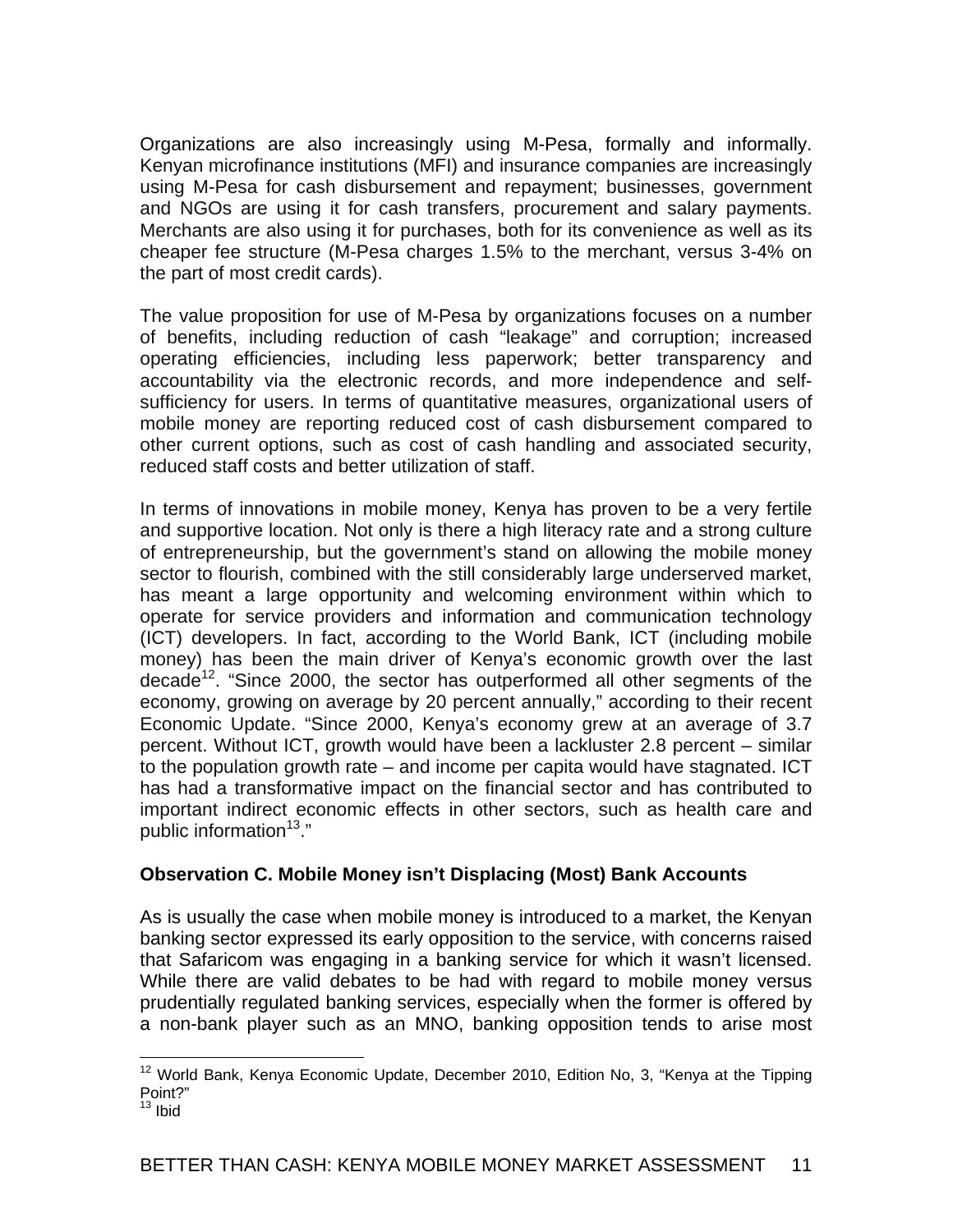loudly only when mobile money becomes successful, in large part to protect banks' hold on the financial services sector. The issue of whether a mobile money service should even be offered by an MNO alone is one that has seen a tremendous amount of discussion and debate in the last four years. However, in Kenya as elsewhere the sector has moved beyond the basic "bank-led versus MNO-led" debate. The success of M-Pesa has reached such a level that the majority of Kenyan banks have decided to work with M-Pesa rather than compete with it in the mobile money market. The last two years have seen a series of banks offer services that link their accounts to Safaricom's M-Pesa accounts, both on a personal level as well as a corporate level. These linkages vary from account information and transferring value from one account to another, to banks offering to handle all intermediation between their clients' accounts and any Safaricom services they wish to access. Some banks are even offering to cover any risk or costs involved should funds be sent to the wrong mobile money account.

One area of discussion and concern amongst regulators and bank managers is whether the success of M-Pesa has led to it displacing bank accounts or otherwise hurting the banking sector. Some of this concern is competitive posturing by the banks, but it is a topic that policy makers pay close attention to as they monitor the sector. There has been little evidence to date, however, that mobile money accounts are replacing existing bank accounts. Mobile money services have cash transaction limits that prevent the service from being used for higher value transfers, so individuals and businesses are continuing to use their bank accounts at the same rate as always. EFT is still the primary means of most higher value money transfers<sup>14</sup>, particularly for businesses and organizations, and any organization that wishes to use mobile money to disburse salary or expense payments still needs to have a bank account linked to that mobile money account.

Rather than hurting the banking sector, the mobile money sector has in fact had positive effects on banks, according to many observers (see Figure 2, below). When M-Pesa took off, a large amount of liquidity that had been sitting in cash was routed and accounted for in the banking system, boosting bank liquidity<sup>15</sup>. Additionally, a number of organizations that use mobile money services with their constituents are opening up joint mobile money/bank accounts for them (e.g., M-Kesho, a service of Equity Bank and Safaricom). These new accounts are increasing business for the banks and opening up opportunities at the low end of the market, a sector that banks have traditionally ignored. However, the banks still have to develop and offer services that specifically cater to low-income customers if they're to succeed in this space. Simply adding a mobile channel on

<sup>1</sup>  $14$  Very high value transfers, typically bank to bank, must be routed through the Kenya Electronic Payments & Settlement System (KEPSS), Kenya's real time gross settlement system (RTGS)<br><sup>15</sup> M-Pesa agents must all have bank accounts from which to buy and sell e-value from the M-

Pesa system, and all M-Pesa balance accounts are held in pooled trust accounts at prudentially regulated banks.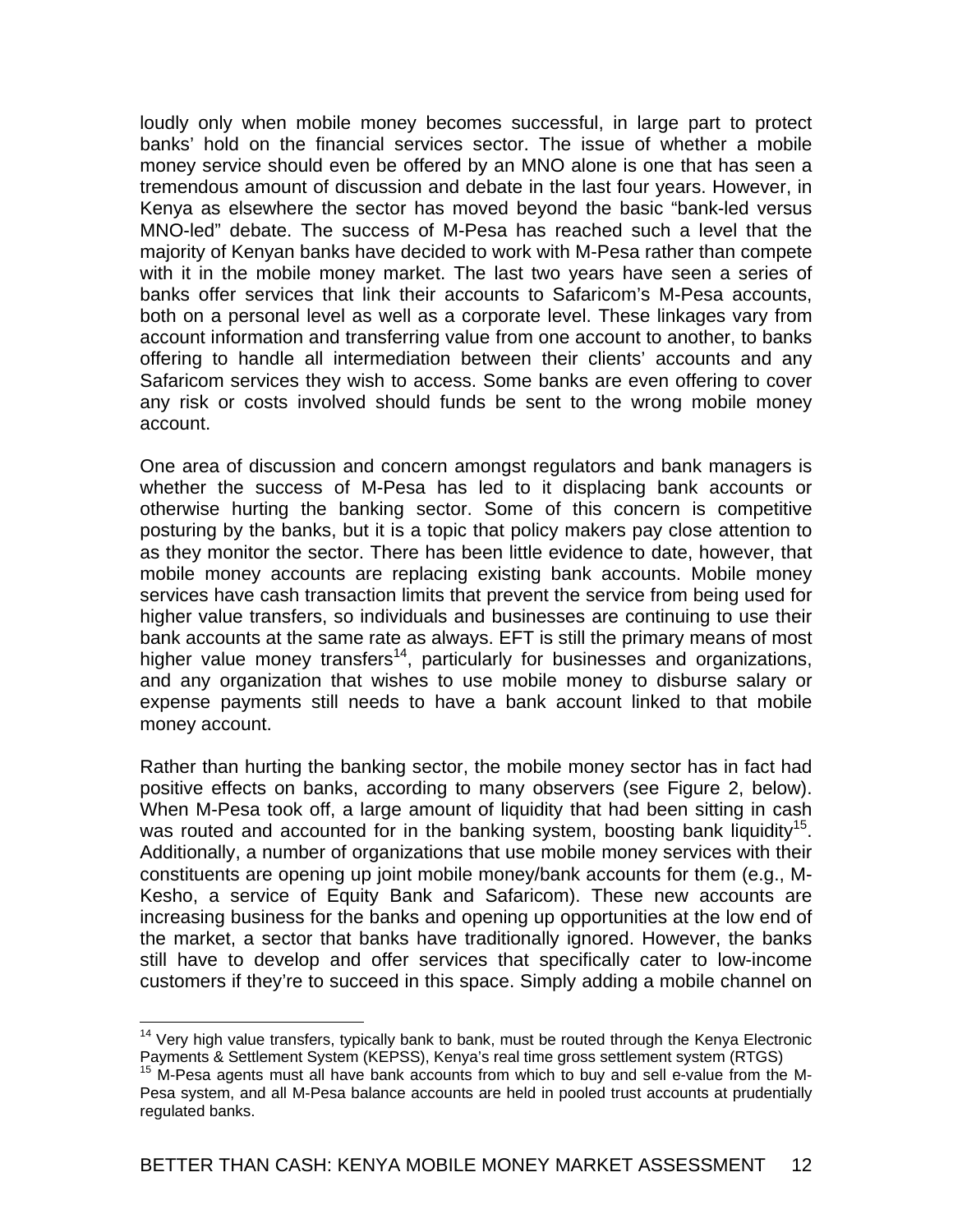to existing services won't help grow the market for bank accounts if they aren't designed to meet the needs of the low-income customer. One area where banks do have a valid concern is where joint accounts are opened at the very low end of the market, largely for humanitarian cash transfers at the moment, and the recipients are merely using the M-Pesa wallet and not the bank account that was opened for them. How the banks address this issue is difficult to predict for a target population with so little wealth, but many observers believe the overall opportunity is the banks' to lose at this point if they don't design services suited to the poor.



**Figure 2: Financial Access in Kenya** 

*Source: World Bank estimates, 2010* 

As stated earlier, many if not most banks in Kenya are now linking up with mobile money systems in partnership with the MNOs, offering joint accounts, bulk payment services, merchant payments, and information services. Many of these banks are also offering to handle any intermediation required between businesses and the mobile money providers, so that business clients don't need to do so. In these cases the banks work with the organization to validate their customer or employee data with the MNO, handle the transfers between the client bank account and the MNO, manage all record keeping between the various accounts and often take on the risk of any incorrect transfers. And they are doing it all for a "small" fee. Banks have shrewdly seen that many client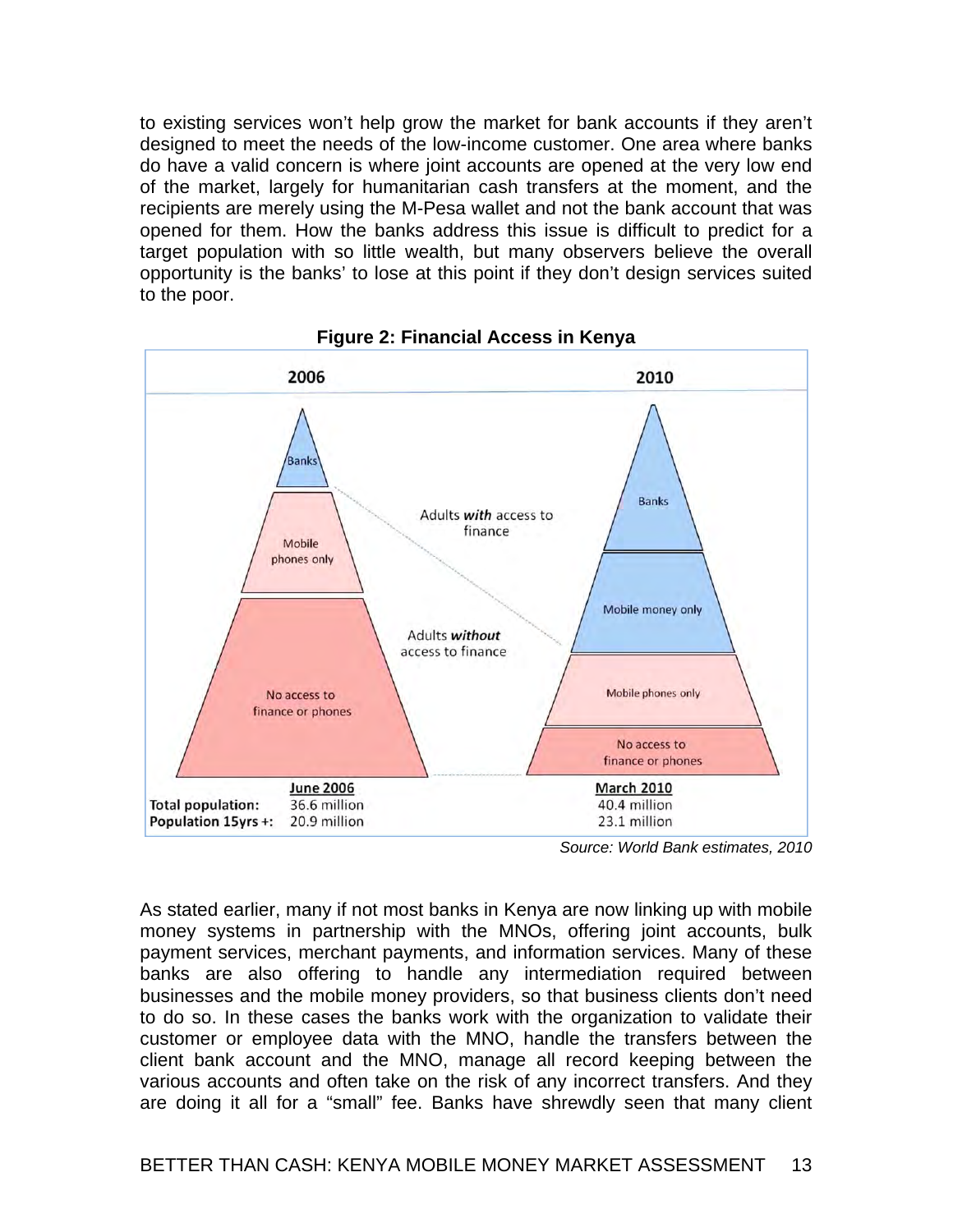organizations want support in dealing with the minutiae of bulk mobile money accounts, and that support was not forthcoming from MNOs, especially Safaricom. Given the growing prominence of mobile money use in Kenya amongst organizations, this particular business opportunity is one that banks will only continue to exploit and grow.

## **Observation D. Government Plans to Increase Use of Mobile Money**

All of the developments in the Kenyan mobile money and banking sectors are occurring in an environment of active support and encouragement from the Government of Kenya, which has chosen to focus on the role of ICT as a means of economic growth. This championing of the sector stems in part from the government's strategy, outlined in its Vision 2030 blueprint document<sup>16</sup>, which stated an explicit government goal of becoming a "middle-income country providing a high quality of life to all its citizens by 2030." Of the several foundational pillars that are listed in this document, three that are particularly relevant to the mobile money sector are Continuity of Governance Reforms, Enhanced Equity and Wealth Creation Opportunities for the poor, and Science, Technology & Innovation (STI). Each of these foundation topics involves the prominent use of ICT and cashless services as a key means of improving access to and delivery of government services as well as improving economic opportunity.

The government has already started implementing a number of initiatives in support of its goals, starting with open access to government data for all citizens. The Open Data initiative has set up a web portal<sup>17</sup> for the purpose of sharing all government data with the public. The goal is to make core government data, particularly development, demographic, statistical and expenditure data, available in a useful digital format for researchers, policymakers, ICT developers and the general public. The government is also pushing for open source software in mobile applications, in part to help push prices down significantly enough to reach the poorest users.

A major player in the government's plans is the ICT Board of Kenya, which is driving the implementation of many of the government's goals in the technology and innovation space. There are 5 major programs of the ICT Board:

- Local Digital Content, including the use of government data and locally relevant service information;
- Digital Inclusion, especially rural, where they intend to create digital villages (Pasha centers) in all 250 constituencies and provide connectivity and government services to citizens, instead of making people continue to come to Nairobi to conduct any sort of government business; for example, company registries are all online and cashless now;

<sup>1</sup> <sup>16</sup> Government of Kenya, Kenya Vision 2030, Released 2006

<sup>17</sup> www.opendata.go.ke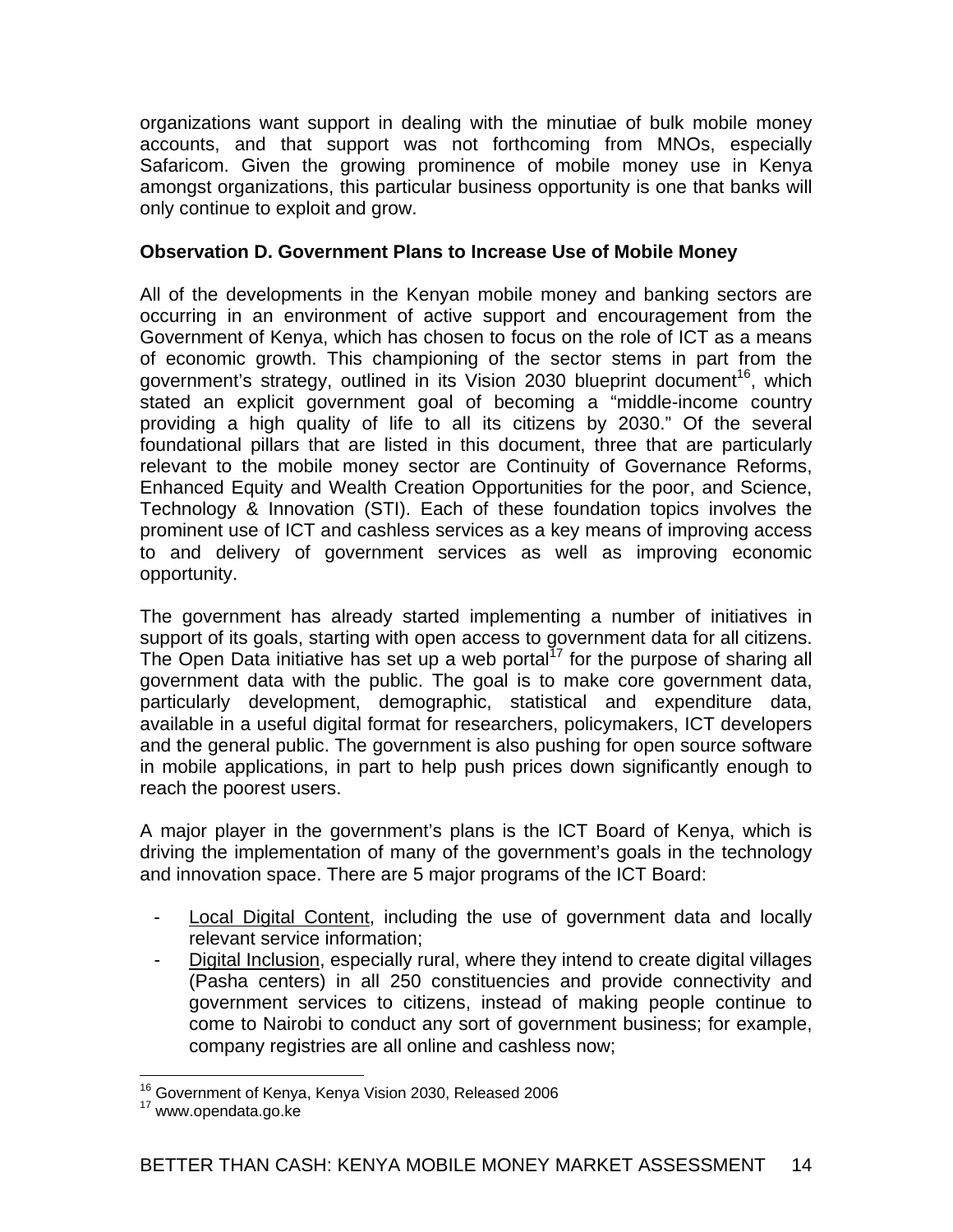- Government Applications, by increasing the use of ICT in government, including computerizing all processes and services;
- Business Process Outsourcing, where they hope to generate employment and income through regional call centers; and
- IT Shared Services.

The Permanent Secretary of the Kenyan Ministry of Information and Communications, Dr. Bitange Ndemo, has made clear the government's commitment to the use of ICT across the Kenyan government and economy and is working closely with the other ministries to see that it happens. While he understands that completing this task will take time and come up against some entrenched interests along the way, he is convinced that the benefits to Kenya will be enormous. One early and striking example of the importance of this strategy is that the Ministry of Lands automated its cash collection function, thereby increasing cash collection from Ks 3 billion to Ks 7 billion in the first month. He also estimated that US \$1 billion would be saved in one year if government procurement got automated across all ministries.

The focus on e-government and replacing cash are key elements in the government's strategy and efforts to achieve this goal are already underway across multiple ministries. Crucially, the Ministry of Finance (MOF) has stated its intention to automate all payments and has requested each ministry to develop a strategy to replace cash in government<sup>18,19</sup>. Government data is being used to compare weather patterns and cattle mortality rates to provide information to agricultural insurance providers, while school performance data is being used to provide the public, especially parents, a source of information on their local schools. Meanwhile, a web portal has been created, in conjunction with the Teacher Services Commission, to provide information and services to the many government teachers in Kenya<sup>20</sup>, especially in rural areas; applications for leave must now be submitted through the portal. So far 16,000 teachers have logged on, and the government wants to add more to make the portal the central community spot for all teachers in Kenya (making them apply through the portal for leave helps boost participation and make them aware of other services to come).

An "End to End" government service strategy was drawn up in September  $2011^{21}$ , looking at how to improve all government service delivery for its citizens, which will identify more opportunities for the use of ICT and cashless payments. All of these efforts will further strengthen the role of mobile money in Kenya and

 $\overline{a}$ <sup>18</sup> Conversation with PS Bitange Ndemo of Ministry of Information and Communication, Nairobi, October 5, 2011.

Integrated Financial Management Information System (IFMIS) Strategic Plan 2011-2013, Ministry of Finance.

 $20$  There are 250,000 government employees in Kenya, of which about 200,000 are teachers.

<sup>&</sup>lt;sup>21</sup> A World Bank funded project, being implemented by Accenture Development Partnerships.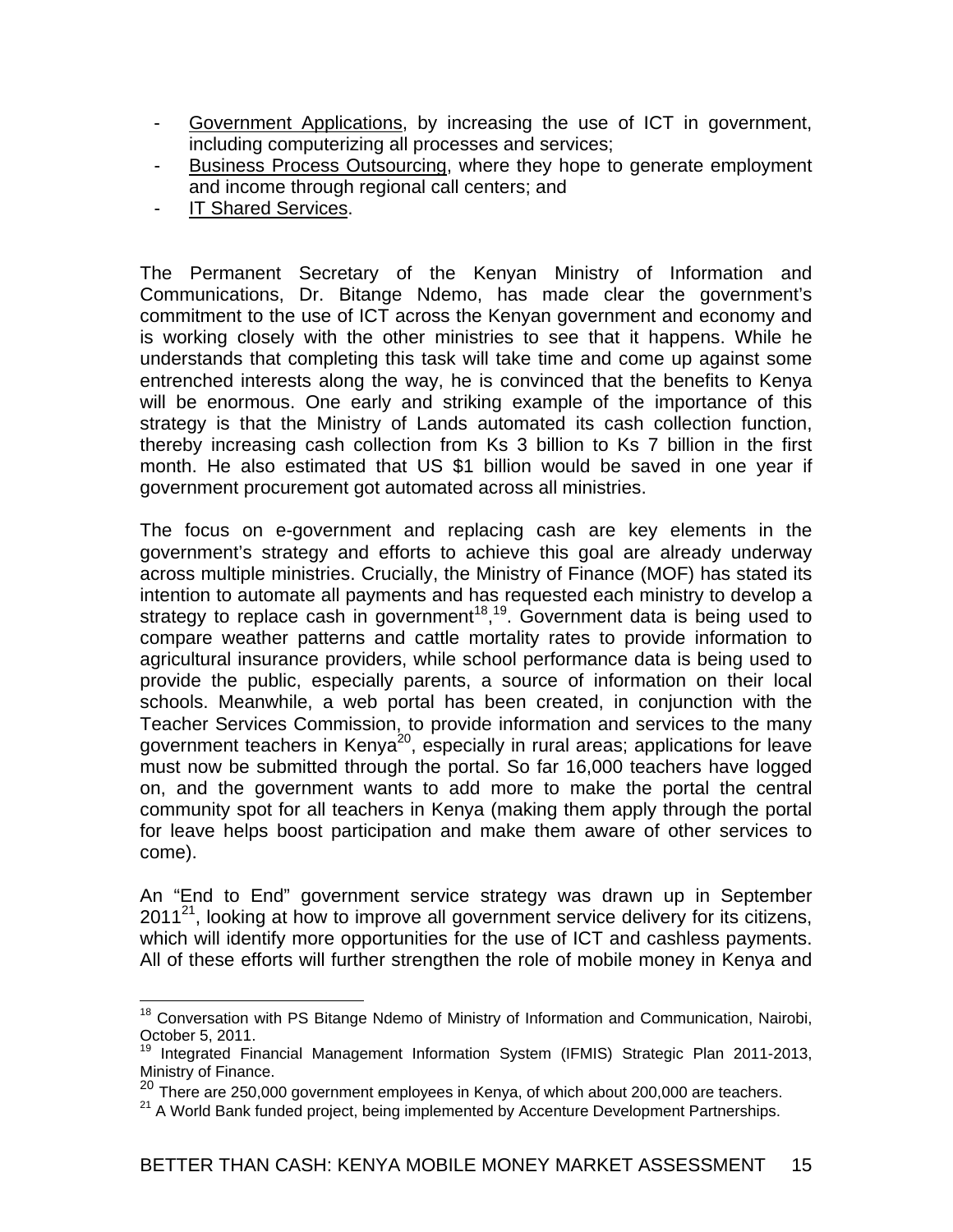expand its usage across all sectors of the economy.

### **Observation E. Regulation Will Continue to Support Mobile Money**

The Central Bank of Kenya has made clear that it intends to retain its liberal approach to regulating mobile money, as it feels that this position is what has enabled Kenya to take the lead in this space. The last year and a half has seen the introduction of a number of new regulations that will codify the guidelines that the CBK has been informally enforcing, including a new set of consumer protection rules that were recently introduced to ensure more safeguards in the event of service provider insolvency. (See Appendix IV for a description of the current mobile money regulatory situation in Kenya.)

Policymakers believe that bringing more Kenyans into the semi-formal financial services sector through the use of mobile money has been highly beneficial to both citizens and the country at large, as the sector has spawned a number of related innovations and businesses. Going forward, the government's goals are to not just increase the *quantity* of e-transactions in Kenya, but to increase the *quality*, meaning that they will aim to bring mobile money users into the greater financial ecosystem through formal services such as bank accounts.

Key policy questions that leaders are considering in this sector include increasing competition in order to drive access and reduce costs, interoperability, systems stability and safeguards against systemic risk. Regarding interoperability, the government has resisted mandating it for mobile money providers, not wanting to penalize the early adopter Safaricom and believing in a free market approach. The government has made clear, however, that interoperability is something it would eventually like to see<sup>22</sup>. This issue is particularly important at the agent level, where Safaricom controls over 28K agents across the country and insists that they remain exclusive to Safaricom when it comes to mobile money. The number of small businesses that are qualified and able to be successful mobile money agents is understandably limited, particularly in rural areas, and being able to control those points to the exclusion of other players is of concern to many in the sector. This topic is sensitive for banks in Kenya, as the new Agent Banking guidelines that were passed in 2010 finally allowing banks the use of non-bank agents mandated that such agents not be exclusive to one bank. Thus, in a sector where key players are quickly converging, the fact is that there is one set of rules for banks and another for MNOs.

The issues of systems stability and systemic risk are ones that the government is starting to look at more closely. There isn't necessarily a specific concern on these points, but the regulator wants to ensure that it understands the systems and safeguards in place to ensure that they are adequate. The issue around systemic risk is largely focused on mobile money data records, rather than the safety of the pooled funds involved, as these funds are already held in

 $\overline{a}$  $^{22}$  A study of payments system interoperability is being procured, according to the MOF.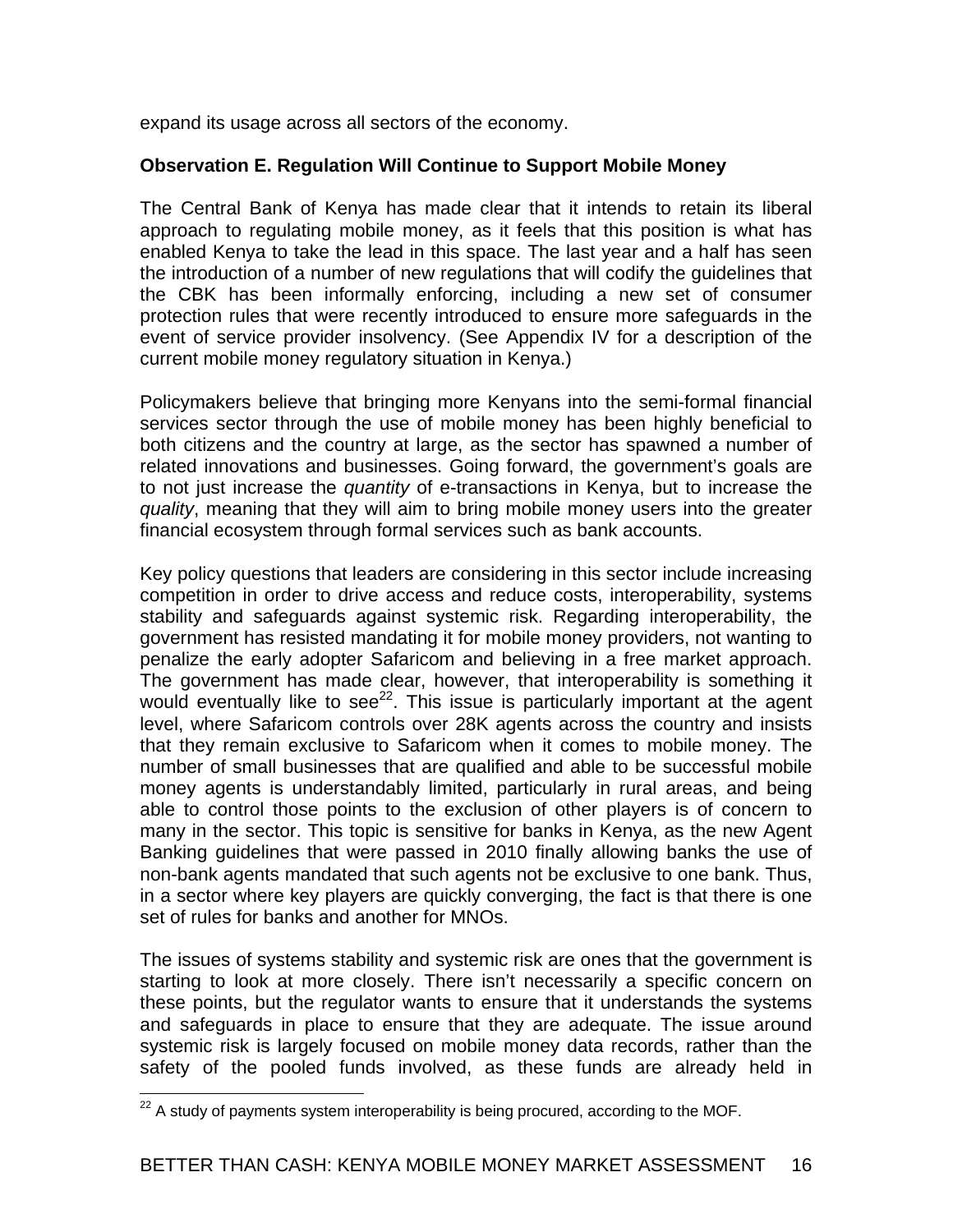prudentially regulated institutions, within tightly restricted trust accounts. No such requirements are in place for the data records that MNOs keep which identify accountholders and their balances. Given the wide use of mobile money across the population, should these records disappear for any reason, the government would face potential calamity. Each of the MNOs has built in redundancy within their mobile money platforms to protect the data, but legally there is no requirement that the data be held in separate trust for safeguarding. Policymakers plan to look at these types of issues to decide whether they wish to strengthen the guidelines for ensuring the safety and security of the system.

## **SECTION III. HOW IS MOBILE MONEY BEING USED TODAY**

Any discussion of mobile money usage in Kenya today must start with a description of the standard capabilities of services in use. While there are a number of groups and organizations using mobile money in a variety of ways, the actual service offerings can be broken down into four basic choices, all of which are currently or soon to be offered by the four main mobile money providers:

- 1. **P2P**, or person-to-person. P2P is the most common means of using mobile money globally, in Kenya and other areas of the developing world. (In North America the most common usage would be mobile-accessed online banking via smartphones, but this type of activity is not the focus of this report.) In Kenya, 85% of all mobile money transfers are P2P, and they average between Ks300-400 each, with most being below Ks10,000 (about \$100). In P2P, a user transfers value from his prepaid mobile wallet to another user's mobile wallet. Typically a user would go through the following steps:
	- *Deposit* value into their mobile wallet account by visiting a mobile money agent, who will take the cash from the user and credit their account with evalue accordingly.
	- Users can now *send* the money, or e-value, to whomever they wish, as long as that recipient has a mobile phone or access to one. Sending money to a registered mobile money user is the most straightforward transaction, and will be cheaper for the sender, although they can also send to nonregistered users, but will pay a higher charge for doing so. (The mobile money operators determined early on that the person sending the money is likely to have some degree of influence over whomever they're sending money to, and decided to charge the sender a higher fee, on the basis that it will be in the sender's interest to persuade the recipient to sign up for a mobile money account.)
	- Once a mobile money user decides to *withdraw* cash from their mobile money wallet, they then visit an agent who would exchange e-money value for cash with that customer.

It is important to remember that all mobile money accounts are prepaid, and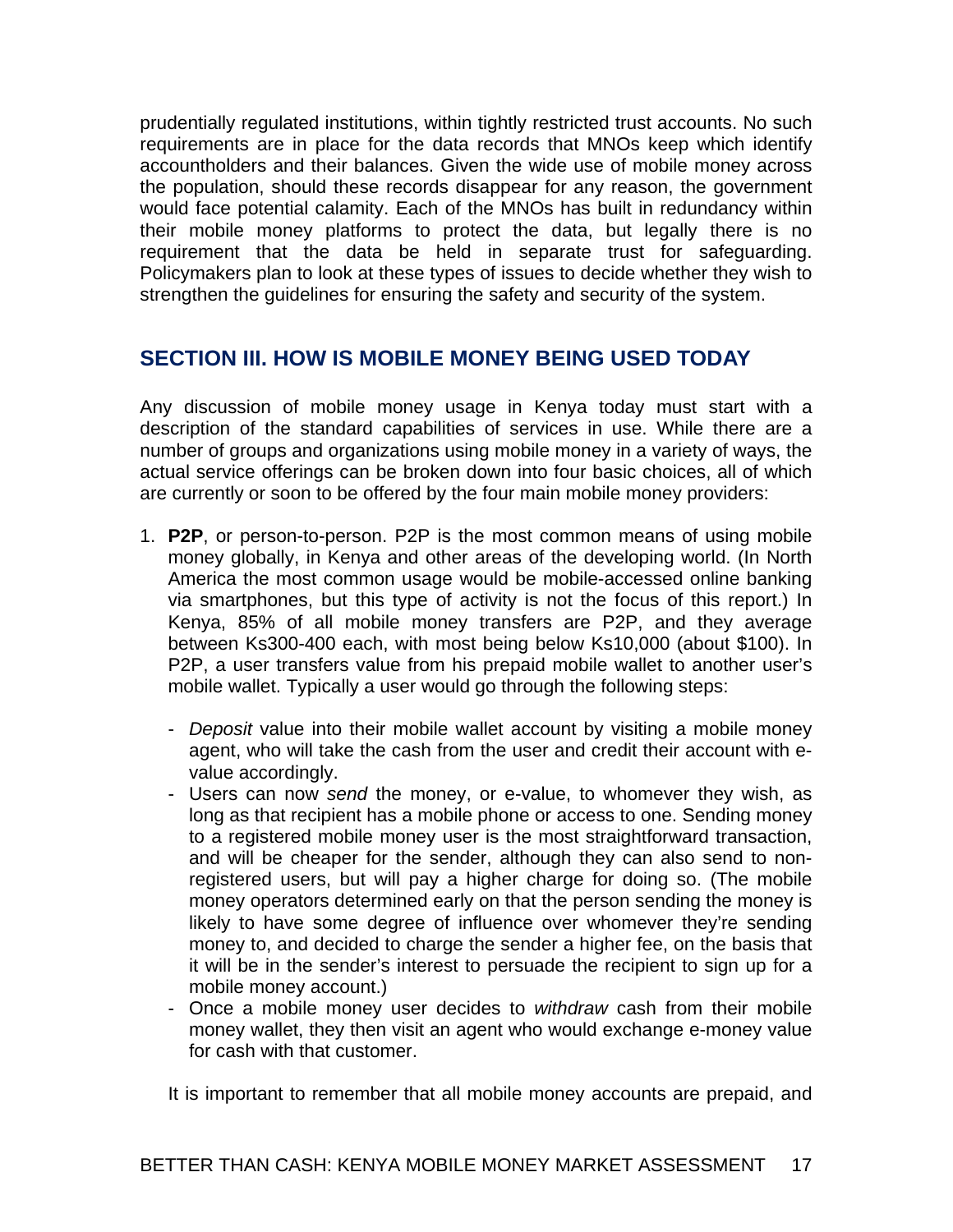that the amount of cash in the system must match the amount of e-value, so that a parallel currency isn't being created. Any exchange with an agent is really just an exchange of e-value for cash, or vice versa. Therefore, the agent must have sufficient float, or e-value, on their own account in order to conduct transactions. Current transaction limits for P2P transfers are Ks70K (about \$700), and users can receive up to Ks140K in transfers in one day. However, the individual mobile money wallet balance limit is Ks100K at any one time. A table of the P2P charges for each of the mobile money service providers is shown, below.

| Tariff KS 5,000                                   | <b>M-Pesa</b> | <b>Airtel</b><br><b>Money</b> | Orange<br><b>Money</b> | yuCas<br>h |
|---------------------------------------------------|---------------|-------------------------------|------------------------|------------|
| <b>Deposit Money</b>                              | Free          | Free                          | Free                   | Free       |
| <b>Send Money (Registered User)</b>               | 30            | 25                            | 30                     | Free       |
| <b>Send Money (Unregistered User)</b>             | 80            | 25                            | 90                     | n/a        |
| <b>Withdraw Cash (Registered User)</b>            | 45            | 45                            | 45                     | 40         |
| <b>Withdraw</b><br>(Unregistered<br>Cash<br>User) | Free          | 45                            | Free                   | 60         |

#### **Table 2: P2P Tariff Comparison**

(as of October 2011)

2. **B2P**, or business-to-person, also called **Bulk Payment Service** in Kenya. This service allows an organization, whether it is a business, government ministry or NGO, to pay multiple recipients at one time by paying into their mobile money wallets. Because the vast majority of rural and/or seasonal workers across Kenya lack bank accounts, organizations have needed to find ways of delivering cash to pay salaries and expenses. Cash payments, especially large volumes of them, naturally carry with them a great deal of risk, not to mention expense and vulnerability to theft and corruption. Typically the organization would either enlist the services of an armored car and security team, costing a great deal of money, or they would have a staff member drive out with the cash in hand, with all the risks that entails (e.g., loss, theft by staffer, robbery). By using the Bulk Payments Service, they can avoid the risk and expense associated with cash by sending money directly to users' mobile wallets. This also reduces the risk to recipients, who are no longer vulnerable to theft by virtue of the fact that everyone in town has seen the cash get delivered. The mobile wallet allows a degree of privacy and safety for users in this regard, and offers them the convenience of deciding when and where they wish to withdraw their cash. In terms of transaction limits, Bulk Payment recipients can receive up to a maximum of Ks100K. Key examples of this service are when partner programs like RTI International use it to pay seasonal malaria sprayers in their operating areas or other groups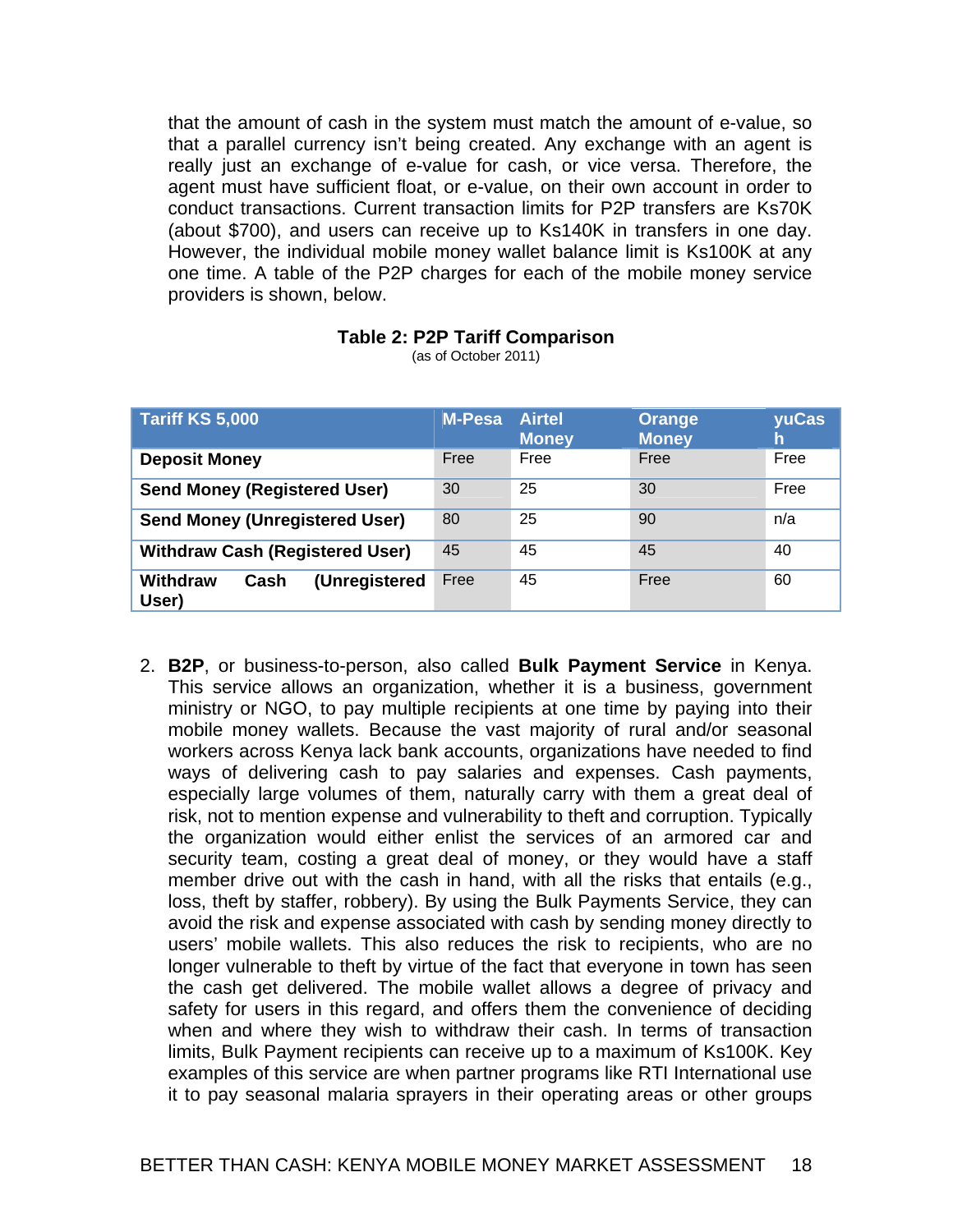use it to pay flower growers.

- 3. **P2B**, or person-to-business, also called **Bill Pay Service**. This service allows a user to pay a company using their mobile money account. A common complaint in Kenya and other developing countries has been the need to travel to the bill pay location, often the capital city, and stand in line for long periods of time to pay bills, resulting in extra expense for travel and productive time lost away from work. It is such an inconvenience that many people pay others to stand in line for them. The ability to pay bills using a mobile money account has proven very popular with both users and businesses, with over 700 organizations signing up to allow their bills to be paid via M-Pesa alone<sup>23</sup>. Many of these organizations are also offering the Bill Pay option via the other MNO mobile money services, to ensure non-Safaricom customers can use the service as well. The types of organizations using the Bill Pay Service include educational institutions, government agencies, hospitals, utility companies, and many others. One particular use of this service is by microfinance institutions (MFIs), which use the Bulk Payment and Bill Pay capabilities of mobile money in order to disburse and obtain repayment for their loans $^{24}$ .
- 4. A slight variant of the Bill Pay service is the **Buy Goods** function. The service is essentially identical to the Bill Pay Service, except that it can be used to buy goods from either online or physical merchants as needed, allowing individual (versus recurring) purchase payments, as opposed to signing up for individual accounts and paying off on those specific accounts, which is often the case with Bill Pay service. The Buy Goods Service is really a formalization of what had already been occurring in the market, where many vendors were allowing customers to pay for things using a P2P transfer. In the case of Buy Goods, larger vendors can link the payments to their POS systems so that they have a formal record of the sale, and in many cases can print a receipt of the sale for the customer. (This linkage is currently achieved by way of a SIM card and separate module for plugging into the vendor's POS system.) So far, the takeup of the Buy Goods service has been somewhat low, in part due to criticism of Safaricom's ability to service merchants and the specific functionality of the service, particularly its inability to quickly generate reports on any field of choice, e.g., by customer, product, store, etc. This is an area where some of the new players discussed below are looking to target.

<sup>23</sup> 23 A complete list of M-Pesa's Pay Bill business clients can be found at http://www.safaricom.co.ke/fileadmin/M-

Pesa/Documents/Utility Organizations 11thMay2011.pdf.

 $24$  In fact, the development of mobile money in Kenya started with a grant from DFID to Safaricom, back in 2003, to try and come up with a more convenient means of MFI clients, Faulu in this case, receiving and repaying their loans.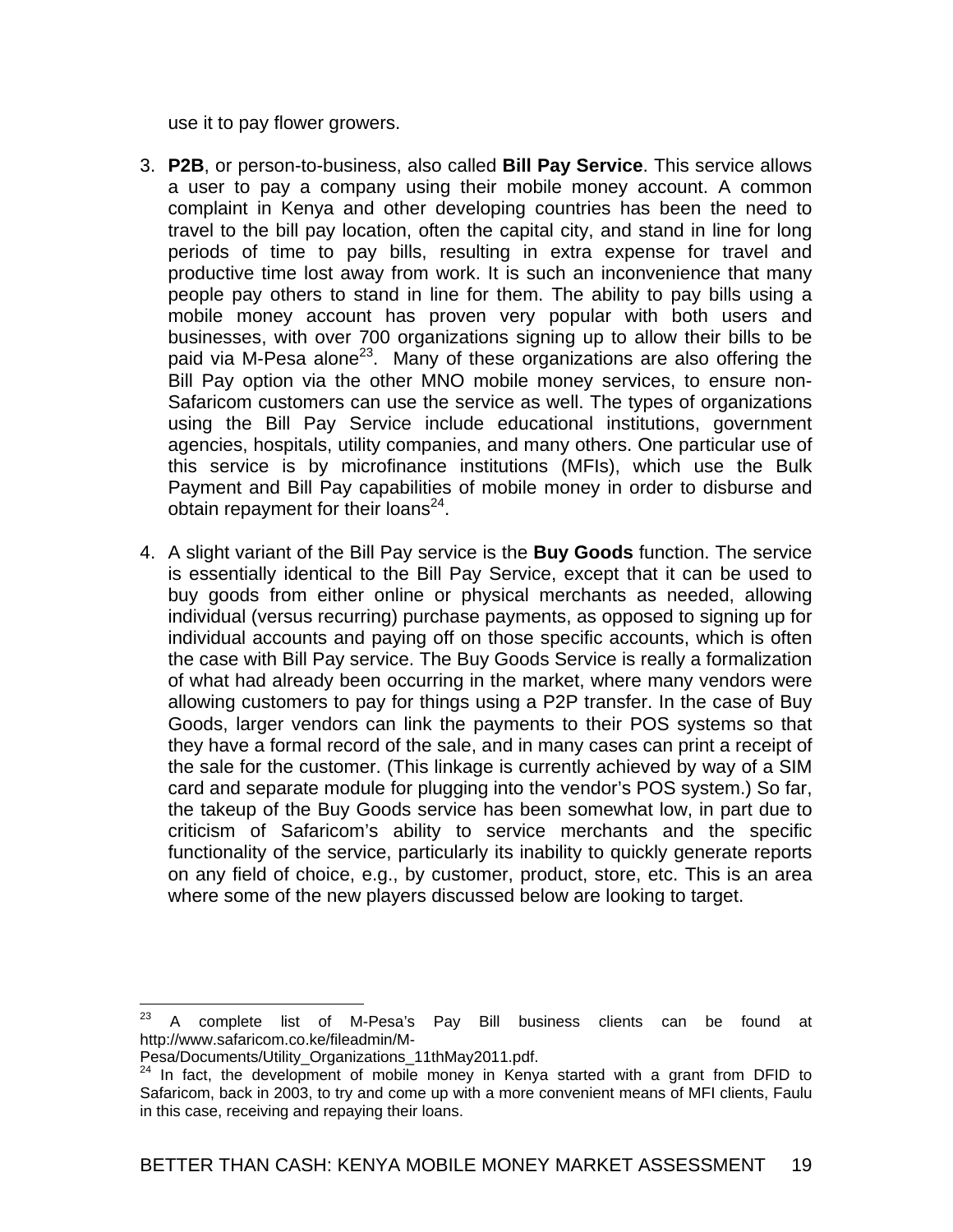|                        | <b>Safaricom</b><br><b>M-Pesa</b> | <b>Airtel Money</b>    | <b>Orange</b><br><b>Money</b> | <b>Essar</b><br>yuCash   |
|------------------------|-----------------------------------|------------------------|-------------------------------|--------------------------|
| P <sub>2</sub> P       | V                                 | $\mathcal{N}$          |                               |                          |
| <b>Bulk Payments</b>   | $\sqrt{ }$                        | $\Delta$               | In pilot                      | $\overline{\phantom{a}}$ |
| <b>Bill Pay</b>        | $\mathcal{N}$                     | $\boldsymbol{\Lambda}$ |                               | へ                        |
| <b>Buy Goods</b>       | $\gamma$                          |                        |                               | へ                        |
| Joint Offer w/         | $\sqrt{}$                         |                        | $\sqrt{}$ (Equity)            | (Equity)<br>V            |
| <b>Bank Account*</b>   |                                   |                        |                               |                          |
| <b>International</b>   | $\sqrt{ }$                        |                        |                               |                          |
| <b>Money Transfer</b>  |                                   |                        |                               |                          |
| <b>Visa/Mastercard</b> | $\mathcal{N}$                     | ("virtual")            |                               |                          |

## **Table 3: Mobile Money Services in Market Today**

*\* Bank account and mobile wallet are part of one service, as opposed to providing linkages between a bank account and a separate mobile money account.* 

While the mobile money market in Kenya has been dominated by P2P transfers since M-Pesa was launched in 2007, and P2P continues to make up the vast majority of transfers (about 85%), the corporate services described above are gaining traction with users and organizations<sup>25</sup>. In particular, the Bill Pay service, which allows customers to pay bills using their mobile money account, has proven extremely popular. M-Pesa alone provides Bill Pay accounts to over 700 organizations, from utility companies, healthcare facilities and educational institutions to financial institutions including microfinance organizations and SACCOs. A number of organizations are making innovative use of the Bill Pay feature, like SUWASA's prepaid water meter pilot, which allows users to draw water from public boreholes using a prepaid token which is loaded with value via M-Pesa Bill Pay and paid to NAWASCO water service. A similar service is offered with the Grundfos LIFELINK water pumps.

The Bulk Payment service has also grown substantially since being developed in 2010 (in collaboration with Concern Worldwide, which was seeking a better way to make cash transfers in urban slums), and is now in use by over 300 organizations. These organizations, which range from East African Breweries to government teachers groups to a number of humanitarian organizations, use the service to pay salaries and expenses for remote and seasonal workers, without the need to deliver cash and incur all the risks that entails. More innovative uses of the Bulk Payment service also include things like payments within the agricultural value chain, for example when dairy coops use mobile money to ensure farmers are paid faster for their milk (a service that is occurring within USAID/Kenya projects). The typical payment cycle took about 4-5 weeks for them to get paid, during which time they had no money to buy supplies or pay

 $\overline{a}$ <sup>25</sup> For a list of documentation required for opening a key corporate account with Safaricom,<br>please **http://www.safaricom.co.ke/fileadmin/M**see http://www.safaricom.co.ke/fileadmin/M-Pesa/Documents/REQUIRED\_DOCUMENTS\_FOR\_KEY\_ACCOUNTS.pdf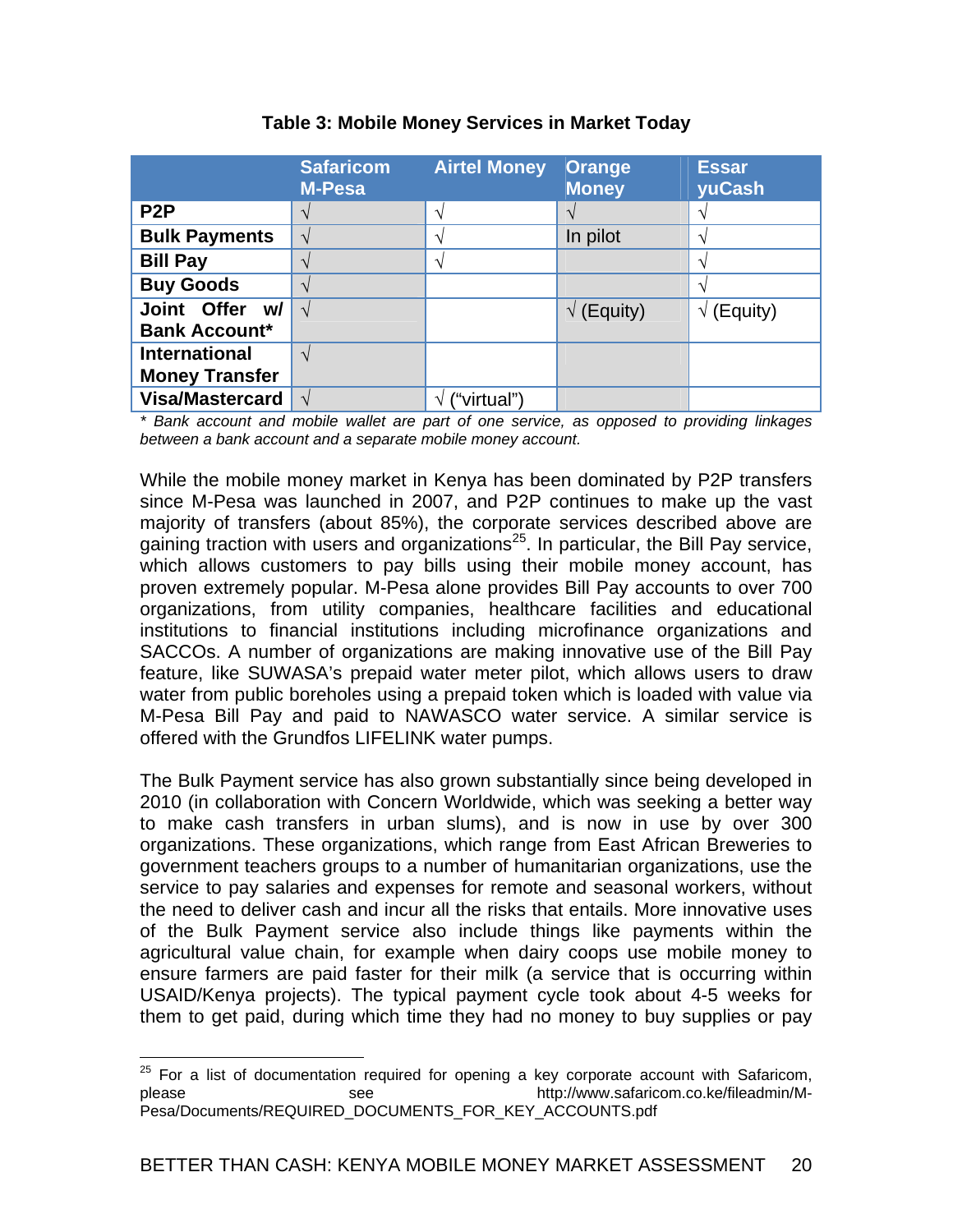bills. Now the coops have instituted a mobile money system to shorten the cycle for payment, and also make individual farmers' mobile money balance information available at the coop store, so that farmers can buy supplies with their e-money accounts and get change in cash.

The Bulk Payment service is also being increasingly used by emergency relief groups, including Oxfam, WFP, ActionAid, FAO and USAID's Food for Peace program and Horn Relief implementing partner, to make cash transfers into disaster areas, such as this year's drought-stricken regions. It is not a complete solution for these groups, given the spotty mobile network coverage in their areas of operation, but where they can they are employing it.

While the Bulk Payments service is still dwarfed, in volume and in value, by the P2P service, it is growing in importance in the sector, both to users and to Safaricom's competitors who see an opportunity to exploit a service that Safaricom developed and for which Safaricom is regularly criticized for not servicing well. For example, Safaricom often takes several weeks to a few months to even open a Bulk Payment account, and refuses to negotiate tariff fees for large volume bulk payments, whereas the other MNOs have all indicated that they were open to tariff negotiation. Safaricom, for its part, sees the opportunity and the competitive threat and would like to increase its B2P and P2B business by 10% year over year, with a goal of reaching a split of 60% P2P business and 40% corporate accounts.

#### **Financial Institutions Jumping on the Mobile Money Bandwagon**

As the usage of Bulk Payments has grown, a number of financial institutions (FIs) have also decided to get formally involved, either in using the services for their own requirements or in providing it on behalf of their corporate clients. These banks' services range from merely linking to the M-Pesa system for information and money transfer between accounts to handling the entire interface between organizations and Safaricom, including mobile money account validation, bulk transfer instructions and reporting, and assumption of liability for any incorrect transfers. At last count, there are 10 banks in Kenya with linkages to the M-Pesa system, with two more coming on board soon $26$ .

Current bank linkages with M-Pesa, however, are less about "innovation" and more about "adaptation" by financial institutions for linking to the M-Pesa platform $^{27}$ . Only two institutions have designed new products specifically and exclusively available on the M-Pesa platform (M-Kesho, I&M's Prepay Safari Card), and two more institutions have built their business model completely

<sup>1</sup>  $26$  Conversation with Safaricom staff, October 2011; banks include KCB, CBA, NIC, Family, Citibank, I&M, Equity, and Stanbic; those coming on stream soon are Barclays and Standard Chartered.

<sup>27</sup> Microsave Briefing Note #93, Innovation and Adaptation on the M-Pesa Rails, May 2011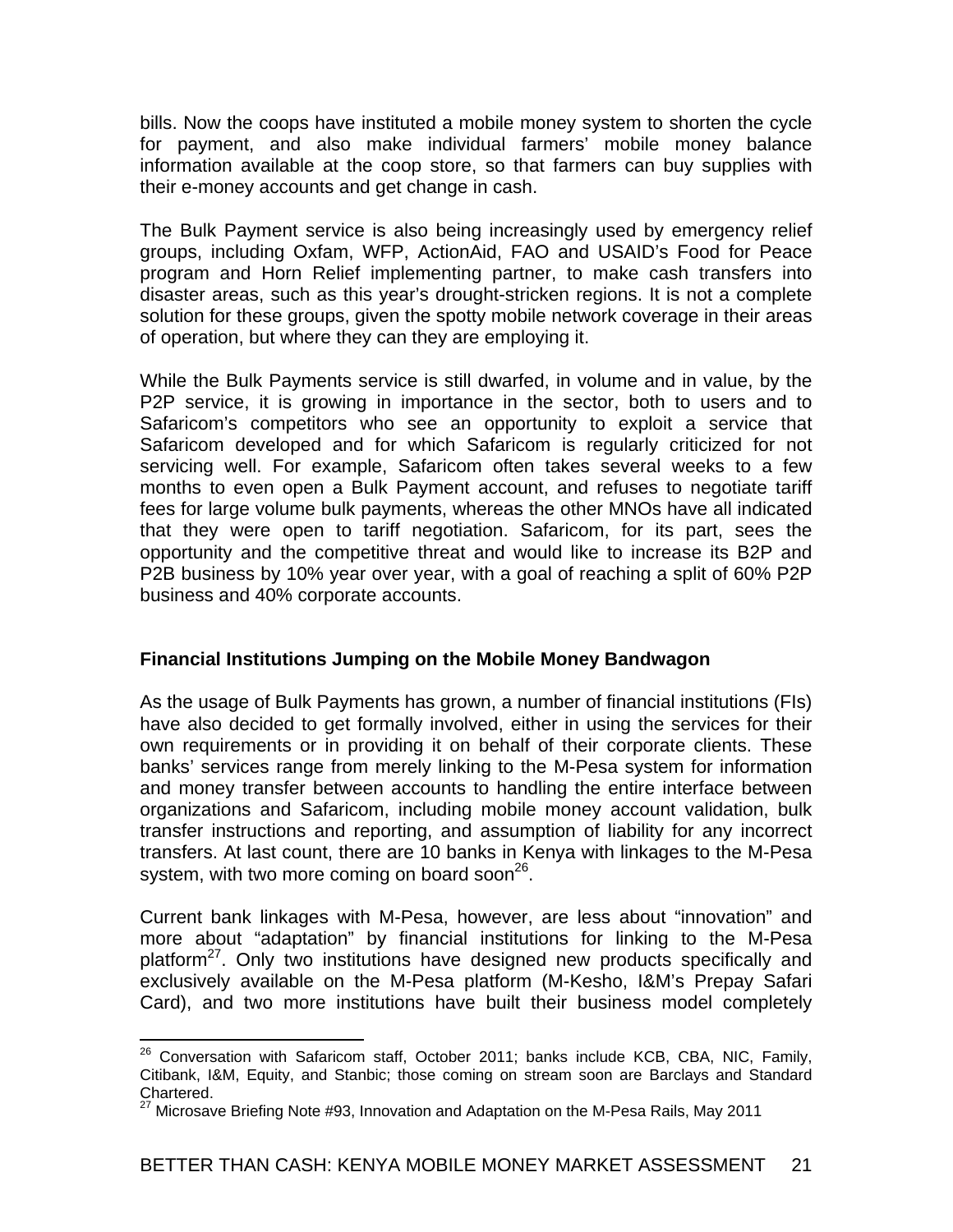around M-Pesa (Musoni, Changamka). The majority of financial institutions have only linked their systems at the back-end with Safaricom and are offering their existing products through M-Pesa as an alternative delivery/service channel. However, even with Equity's M-Kesho offering, the interface is limited and evidence may show that it doesn't allow users to enjoy a full mobile banking experience via M-Pesa.

Additionally, financial institutions have linked to M-Pesa's "Bill Pay" platform to facilitate deposit by their customers into accounts with the respective institution. These Bill Pay links, however, are not seamless; withdrawal by a customer from his/her bank account through M-Pesa requires the work of two technologies. First is the bank's own m-banking platform and second is Safaricom's Bulk Payment service. There is usually a fee charged for both elements of the transaction.

In terms of early financial product innovations, there are two key ones to note: M-Kesho and the M-Pesa Prepay Safari Card. M-KESHO, launched as a joint product by Equity Bank and Safaricom, is probably the best known innovation in the list of savings products available using M-Pesa. This product, aimed at all income levels, is available through the M-Pesa platform and customers can register at select Safaricom outlets or at Equity Bank branches. Benefits to customers include:

- The ease with which money can be moved between an M-Pesa account and M- KESHO (a bank account) in Equity Bank via a mobile handset.
- The money is protected through the bank's participation in the national deposit protection fund.
- Mini account statement and balance are sent to customers via SMS and can be viewed on screen.
- It comes with (almost pre-approved) micro credit and insurance bundling (subject to conditions).

Since M-Kesho was introduced, a handful of similar products have entered the market, increasing the competition for mobile bank accounts. Family Bank has introduced PesaPap, and Kenya Commercial Bank has introduced KCB Connect, both in conjunction with Safaricom (but are planning to extend the services to all other mobile money providers). Equity itself has partnered with Orange Money to create a true mobile banking platform, with full integration of mobile banking and mobile money services. Unlike M-Kesho, where you link your M-Pesa account to your Equity account and have to move money between the two accounts, Orange Money is a single account; If you sign up for Orange Money you are opening an Equity Bank account with full access to Equity's range of services. This looks very much like a "bank-led" mobile money model where the bank offers the deposit account and the mobile network operator provides access to their network for the movement of money between users' bank accounts. This model holds risks for the network operators, who give up substantial control of the product. However, it helps create a more seamless experience for users and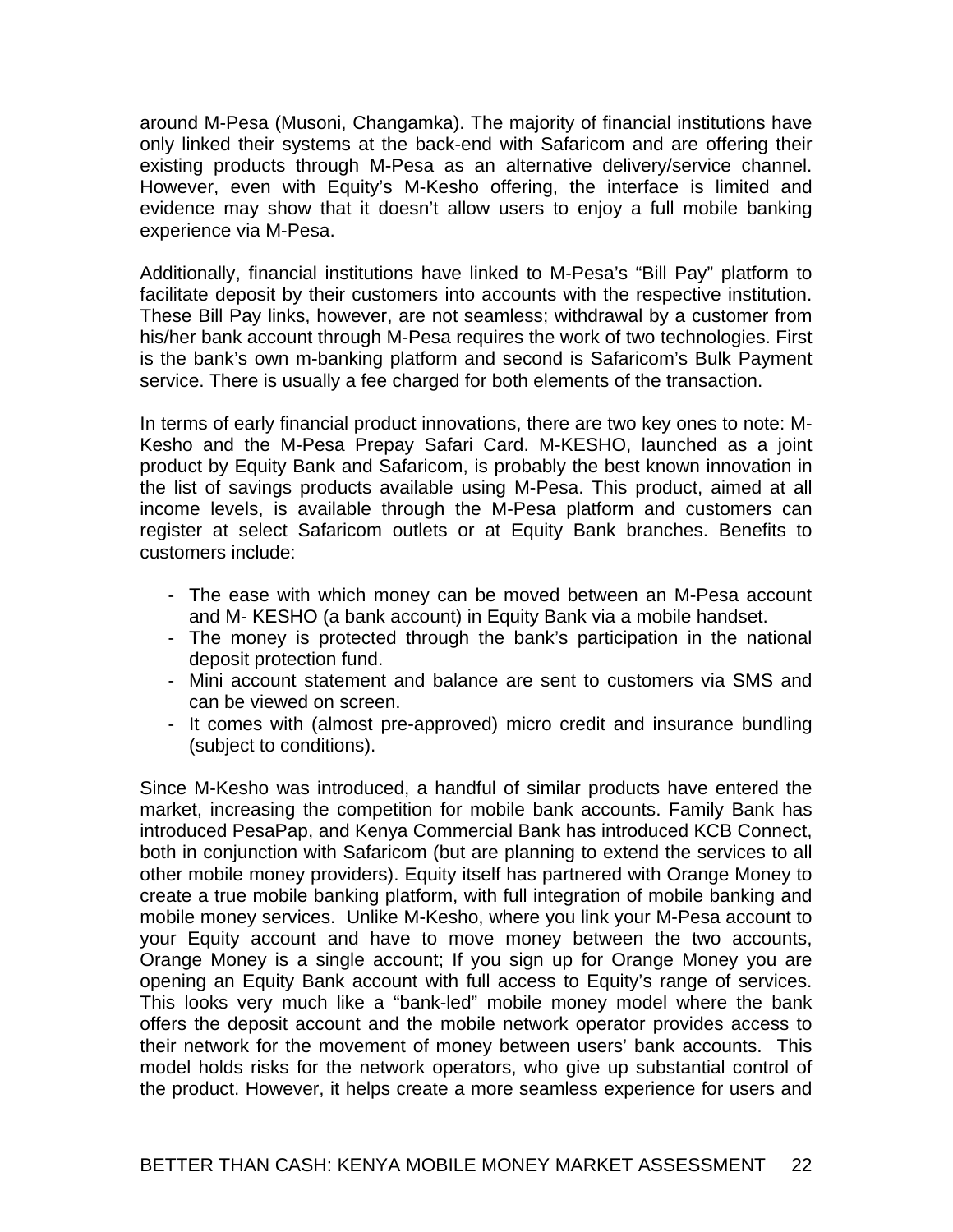opens up access to other financial services not available to the average M-Pesa user.

I&M Bank's M-Pesa Prepay Safari Card, an international pre-paid VISA card, is aimed at a higher-income target market. The card can be pre loaded in Kenya Shillings through M-Pesa only, and can be used at over 1.7 million Visa ATMs and 28 million VISA merchant outlets worldwide. The I&M pre-activated card  $\frac{25}{100}$   $\frac{25}{100}$  (\$2.50<sup>28</sup>) and each top- up costs Ks125 (\$1.25). Withdrawal from I&M and Kenswitch ATMs costs Ks30 (\$0.30) and Ks100 (\$1.00) from Pesa Point ATMs. Withdrawal from Visa ATMs outside Kenya costs Ks250 per transaction. There is an annual fee of Ks250. The customer can surrender the card any time and get a refund of the remaining balance, after deduction of administrative charges, from any I&M Bank branch.

In recent weeks, Airtel Money has announced its own innovation in this space, in conjunction with Standard Chartered Bank and MasterCard. Dubbed "Pay Online," it is the world's first virtual card that operates off a mobile wallet linked to Airtel's mobile money service and running off of MasterCard's online transaction platform<sup>29</sup>. The service is available only to registered Airtel Kenya clients who will be able to make online purchases from any site where MasterCard is accepted. Airtel customers request a one-time virtual card number with the amount of purchase value needed, which must be available on the customer's wallet. The Airtel platform will then generate a special 16 digit number that can be used for online purchases that take MasterCard account numbers, and the number must be used within 24 hours.

New business model innovations around M-Pesa include Musoni MFI**,** the Changamka Prepaid Health Cards and the Kilimo Salama crop insurance product. Musoni's disbursements and loan repayments are made solely through the M-Pesa channel using the deposit (Bill Pay) and disbursement/withdrawal (Bulk Payment) channels. To improve technological performance, Musoni's middleware takes care of proper identification of individual customer account for each loan repayment and also ensures timely and proper upload of data to the Safaricom Bulk Payment link for smooth disbursements. The cost of loan repayment for the client is Ks20 (\$0.20) per transaction. M-Pesa charges Ks30 (\$0.30) for each transfer from the M- PESA account, but Musoni bears Ks10 (\$0.10) of this on the customer's behalf. Disbursement through M- PESA is free for the customer – again Musoni pays Safaricom Ks30 for each loan disbursement; and the customer pays a minimum of Ks25 (\$0.25) for each withdrawal from an M-Pesa agent. The total cost of a "round trip" cash in/out costs the client \$0.70 and Musoni \$0.40.

1

 $^{28}$  Current exchange rates between the US\$ and Kenya Shillings are fluctuating daily, so an average of Ks100 to \$1 is used in this report.

<sup>29</sup> W. Mutua, "How Mobile Money is Bridging the Gap to Online Payments in Kenya," *memeburn*, September 26, 2011.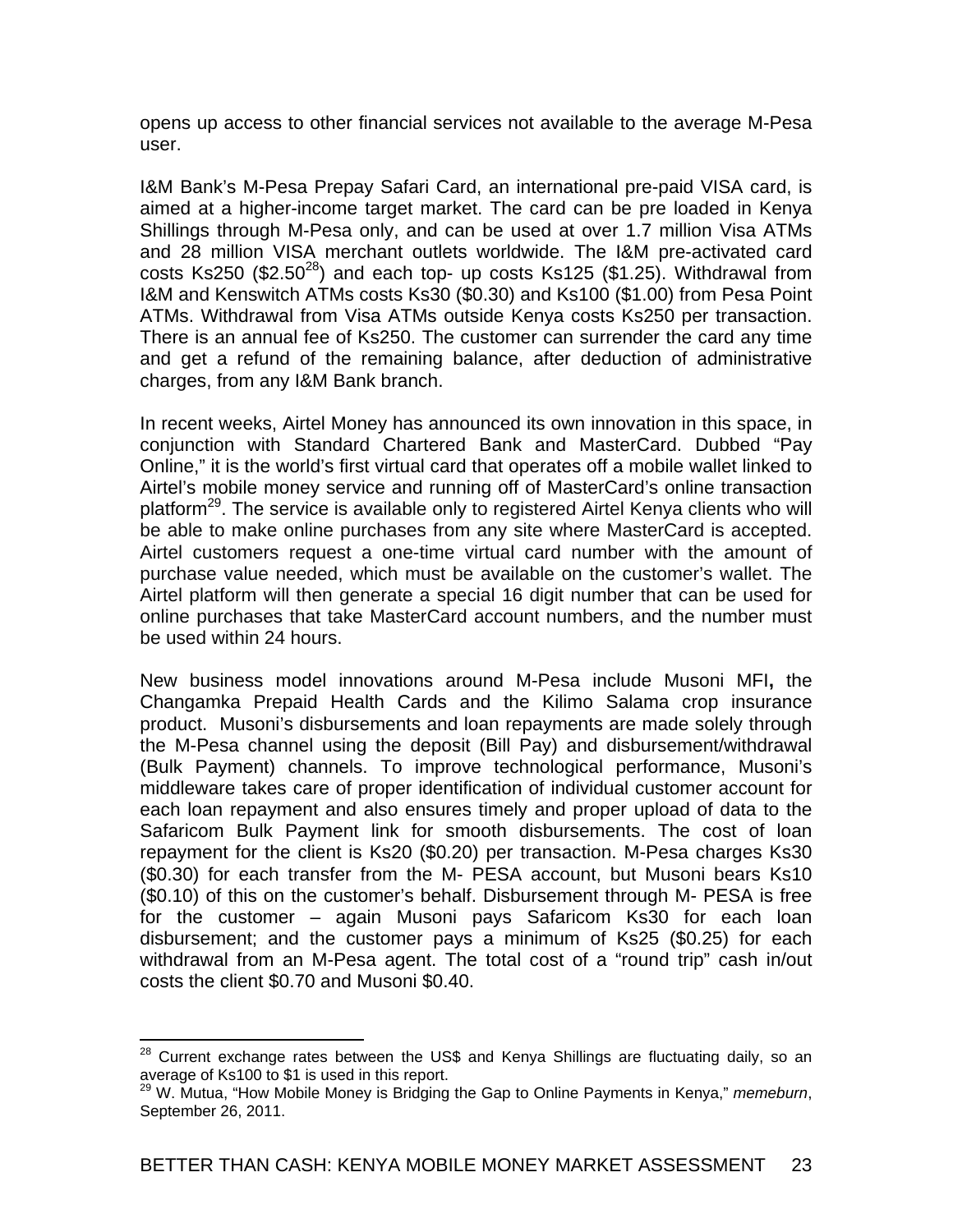Healthcare provider Changamka is appointing agents to sell its health cards, which consist of prepaid health cards that cover a predetermined set of health services at designated health service providers, plus a newer card that's been developed to cover maternal and neonatal health costs. These agents are small outlets, a chain of supermarkets and other individual NGOs and business places. A customer can top up the card by transferring money via M-Pesa; others can also top up cards on their behalf. The customer pays Ks20 to Safaricom for each top up. This charge is irrespective of the amount transferred by the user from his M-Pesa account to his Changamka account. Changamka does not charge the customer for topping up, but rather pays Ks10 for each transfer to Safaricom, to offset the Ks30 that Safaricom would usually charge the M-Pesa account holder.

Kilimo Salama Plus is a crop insurance product developed by the Syngenta Foundation for Sustainable Agriculture and UAP insurance company. Debuted as a pilot in 2009, Kilimo Salama is an index-based insurance product that covers the risks associated with rainfall variability. Using a series of solar weather stations that send out data on rainfall levels, sun and temperature every 15 minutes, payouts are determined by comparison to historical regional rainfall patterns and based on a deviation from the normal rainfall index, as opposed to being based on crop damage after the harvest which can take months to assess and is subject to all sorts of manipulation and dispute. Each farmer who buys insurance is linked to the nearest weather station (no one is more than 20 kilometers from a station). If the weather station shows that the rainfall was insufficient early in the growing season, or too late in the corn season, all the farmers in that area get an automatic payout — farmers do not have to file a claim. If the rainfall was only slightly off, farmers would get a small payment. If the weather was extreme enough to destroy their whole harvest, they would get the full amount. No farm visits are necessary. The policies are sold in the same stores where farmers buy their seeds, fertilizers and chemicals. The shop owner is given a camera phone to record the purchase, which instantly sends a confirmation text message to the buyer, and the individual, small premium payments are collated at the store and sent via M-Pesa to UAP. At the end of the growing season, payouts go electronically to the farmer's M-Pesa account.

Most financial institutions that get involved with M-Pesa are offering a link to their existing products through the M-Pesa channel, trying to harness Safaricom's wide agent network. While transacting over the M-Pesa platform, the customer is bound by the limits of amount that can be transacted on M-Pesa channel – the minimum being Ks50 (\$0.50) and maximum being Ks70,000 (\$700). For example, if a customer of CIC M-Bima Jijenge savings plan saves Ks20 (\$0.20) per day for deposit into M-Bima, since he is using M-Pesa for money transfer to CIC, the transfer would occur weekly and be for Ks140 (\$1.00). CIC does not charge its customers for transfer into the M-Bima account, and even bears the Safaricom charges of Ks30 for each transfer.

A large number of financial institutions have opted for Safaricom's "Bill Pay"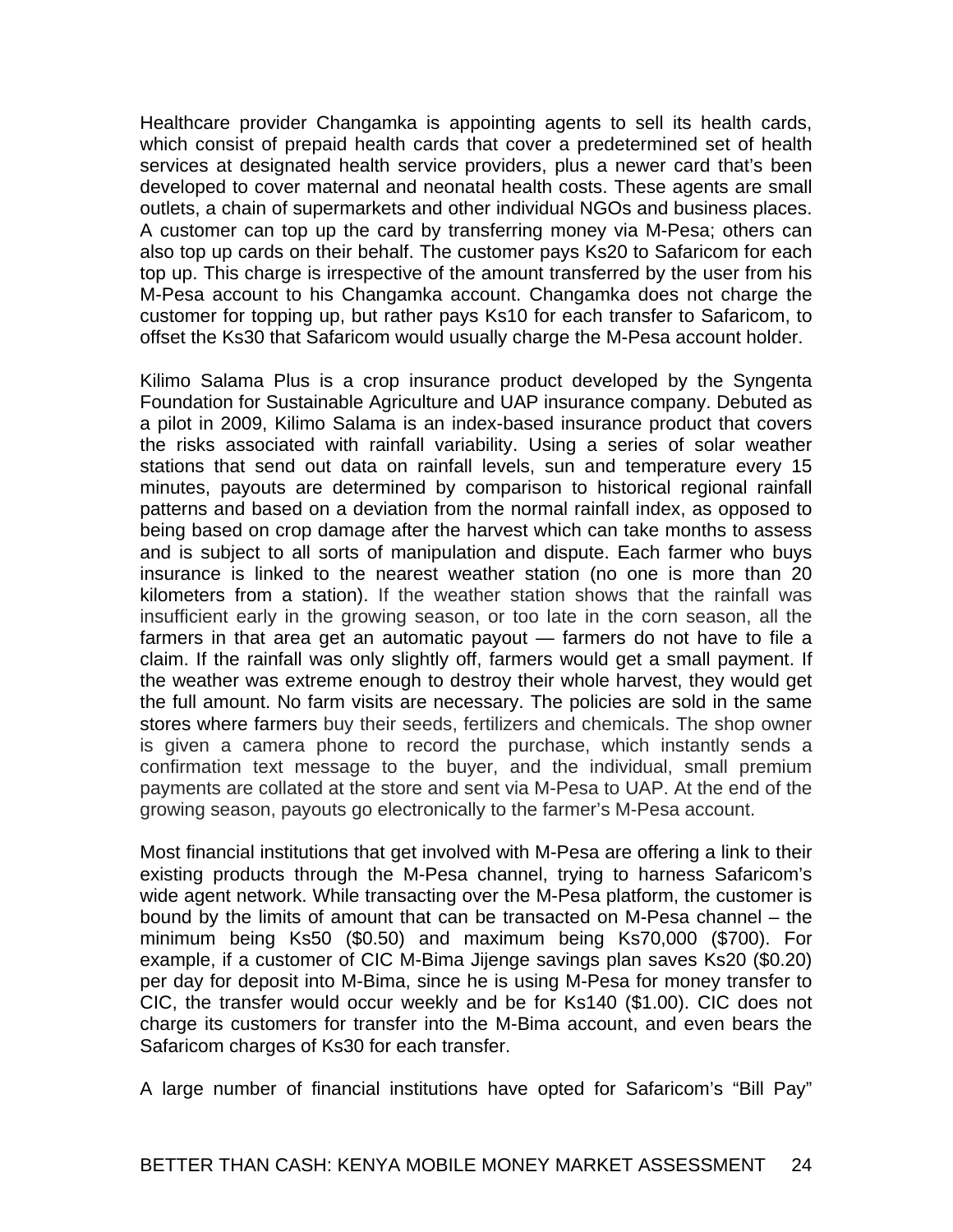option to allow their customers primarily to deposit into their savings/ insurance/ pension/ investment accounts. Some of the more popular ones appear to be: PesaPap (from Family Bank); Pata Cash (from Kenya Post Office Savings Bank) and KCB Connect (from Kenya Commercial Bank). Deposit-taking microfinance institutions Faulu and SMEP have also entered into agreements with Safaricom. Their clients can repay loans and deposit into their savings account using the Bill Pay option of M-Pesa. Faulu has launched withdrawal service as well via M-Pesa, while SMEP is in the pilot test stage.

In terms of customer economics and satisfaction regarding "banking" via M-Pesa, it is less expensive to save in an M-Pesa account than shifting money to a bank account. This is because cash-in at M-Pesa agent is free for the customer, but transferring money (deposit) to a bank account costs varying amounts. Similarly transferring money from bank account to M-Pesa (withdrawal) itself costs the customer, and adding the cash-out charges makes it still costlier. The whole cycle of deposit and withdrawal (or indeed loan repayment) through M-Pesa therefore becomes an expensive proposition for the customer when done through a bank. This is highlighted in the table below.

|                                  | <b>Minimum</b><br>Pesa (Ksh)          |                       | charges Minimum<br><b>M-Pesa (Ksh</b> | charges Total<br>for deposit using M- for withdrawal using | charges<br>for<br>one<br>deposit & one withdrawal<br>(between Ks 100-Ks 2,499) |
|----------------------------------|---------------------------------------|-----------------------|---------------------------------------|------------------------------------------------------------|--------------------------------------------------------------------------------|
| Institution<br>₩<br>Charges<br>→ | Into<br>accounts<br>by<br>institution | Transfer by<br>M-Pesa | Out from<br>account by<br>institution | Cash-Out<br>by M-Pesa                                      | Total                                                                          |
| M-Pesa                           |                                       | Free                  |                                       | 25                                                         | 25                                                                             |
| M-Kesho                          | Free                                  | Free                  | 30                                    | 25                                                         | 55                                                                             |
| <b>Family Bank</b>               | 35                                    | 20                    | 60                                    | 25                                                         | 145                                                                            |
| <b>KCB</b>                       | $20*$                                 | 20                    | 60                                    | 25                                                         | 145                                                                            |
| Postbank                         | Postbank                              | 20                    | 70                                    | 25                                                         | 105                                                                            |
| <b>SMEP DTM</b>                  | 1 (for<br>SMS)                        | 30                    | Free**                                | 25                                                         | 56                                                                             |

## **Table 4: Comparison of Bank and M-Pesa Costs**

*\* KCB has an additional band of Ks100-1,000 for which customer is charged Ks20 and between Ks1,000 and 2,500 customer is charged Ks30 for deposits.* 

*\*\* For withdrawal of loans disbursed.* 

These costs will probably deter urban clients from accessing their bank accounts through M-Pesa more than their rural counterparts. The proximity of bank branches makes the fee structure unattractive for urban users. However, rural users may compare the cost of transacting through M-Pesa to other costs (travel, opportunity cost, risk of carrying cash etc.) and find it more favorable. Nonetheless, customers typically find charges levied for deposit and withdrawal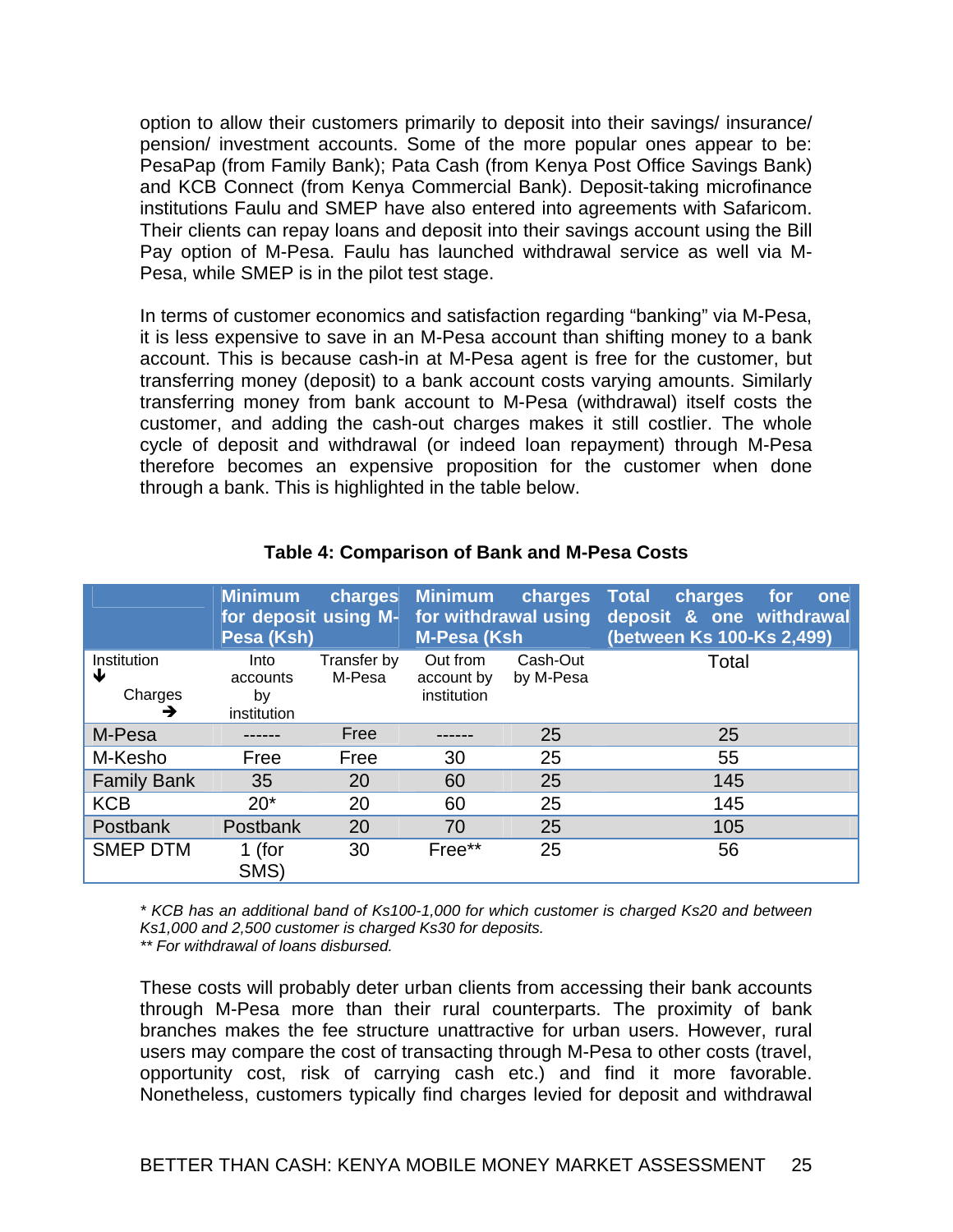"fair" in interviews<sup>30</sup>. They value the convenience and accessibility of M-Pesa agent points for transacting in their bank accounts. They also like the ability to withdraw from their bank account using an M-Pesa agent point in times of emergencies. But about 75% customers also told researchers that they have faced issues of delays in receiving money into their M-Pesa account when transferring it from the bank account, severely limiting their ability to withdraw when they needed the money<sup>31</sup>.

At present financial institutions appear unsure about the overall costs and benefits arising out of their partnerships with M-Pesa. Most are sorting out the operational issues due to integration challenges and difficulties of communicating the proposition to customers. While it's assumed that the linkage between mobile money and banking will continue to grow, how it evolves over the coming months and years is difficult to predict.

Small businesses are starting to look to mobile money for developing and enhancing their own service offerings. Water-pump vendor KickStart has developed a layaway program for customers, whereby customers are allowed to pay an initial deposit of Ks500 and then a series of small payments, via M-Pesa, for purchase of products. The company provides SMS confirmations to customers upon receipt of payments, showing the most recent payment and their account balance, and also provides monthly SMS reminders. Using Safaricom's Bill Pay service, KickStart splits the transaction fees with customers, whereby the user always pays Ks20 per transaction, and KickStart pays the balance, which varies upon the value of the money sent. (Most transactions are below Ks1,000, so the Safaricom fee of Ks30 is split 20/10, where Kickstart pays Ks10; as the values go up the fee goes up, to a maximum fee of Ks50, of which KickStart would pay Ks30, leaving the customer to pay the remaining Ks20.)

KickStart has so far acquired 126 layaway customers, many of which they feel wouldn't have been able to afford a pump otherwise, and have substantially increased the number of women buyers through the program. Other small businesses, such as solar lamp vendor Tough Stuff, are looking to develop a similar mobile money based layaway and "rent to buy" services and we anticipate seeing at least a few more service offerings from other companies in the next 6- 12 months.

## **Technical Requirements in a Mobile Money Ecosystem**

In terms of technology requirements for use of mobile money, they are fairly straightforward for individual users, and get a bit more complicated for corporate users. Mobile money applications reside on the user's SIM card within their cellphone; this type of application is commonly referred to as SIM Toolkit, or STK. This is the only interface available for the M-Pesa system. There is some

<sup>1</sup>  $30$  Ibid

 $31$  Ibid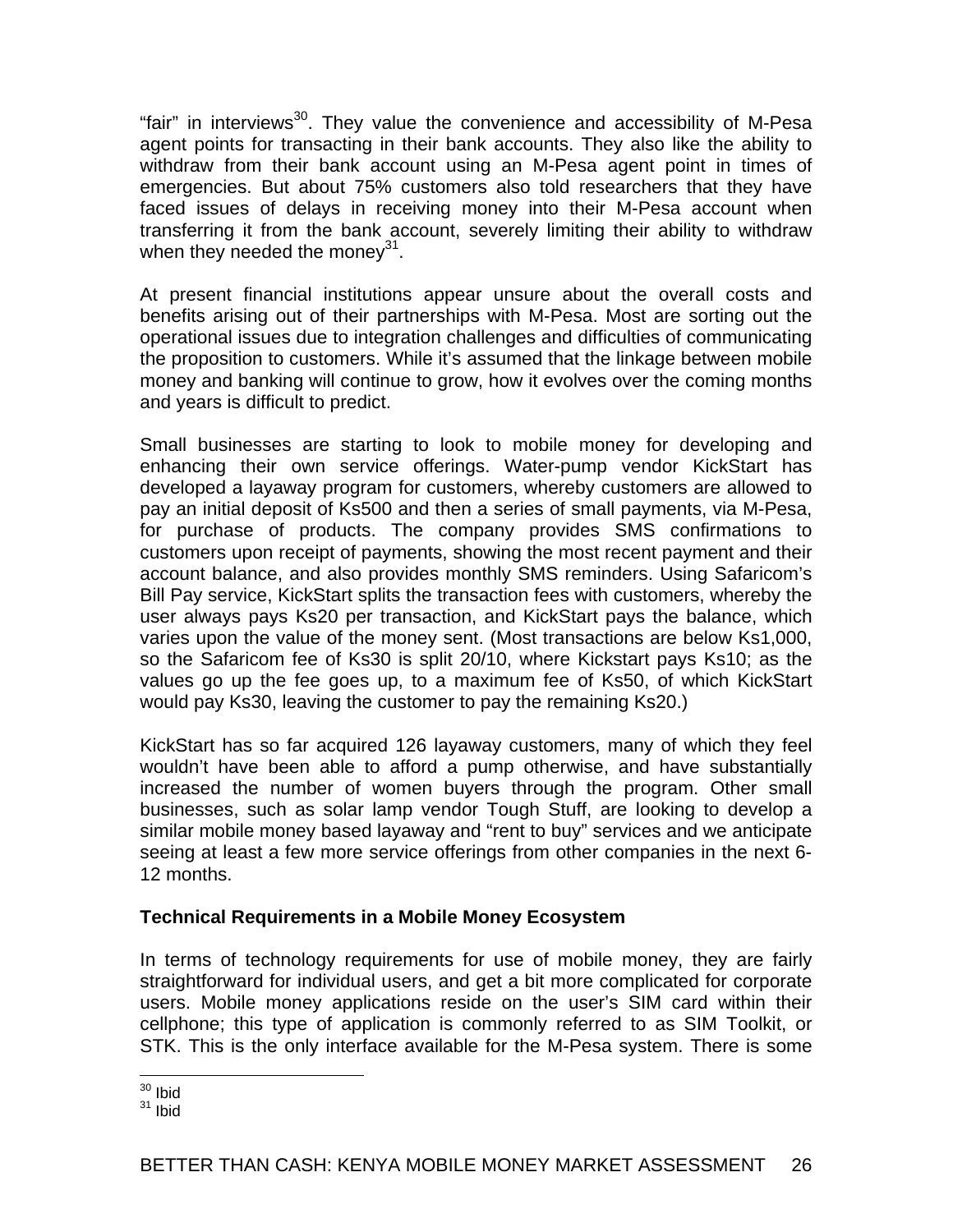limited use of  $USSD<sup>32</sup>$  for linkage to bank sites, but that's about it; USSD is an expensive channel in Kenya and not very user friendly, so the MNOs aren't as keen to employ it if they don't have to (Airtel, in fact, has a policy of never opening its USSD channel to outside parties). The other MNOs are introducing additional interfaces besides STK, including WAP and Java $^{33}$ , largely as a means of differentiating themselves from Safaricom and being prepared for more advanced smartphone users, but so far the STK interface remains the most popular. As such, development partners wishing to implement mobile money solutions of their own will have to assume the use of the STK interfaces provided by the mobile money providers if they wish to reach a broad audience. There is no impact on the inner workings or systems of development partners.

The more challenging technical aspect of mobile money, for corporate users, is the issue of integration into the M-Pesa platform. When Safaricom developed the platform, it was a proprietary system, with no future plans for integration into other systems outside of the MNO and therefore no APIs for easy integration<sup>34</sup>. However, with the huge success of M-Pesa and the growing demand for linkages into it from other entities, Safaricom is under increasing pressure to make integration easier. Nonetheless, despite ongoing promises from Safaricom for an "open" API, there has been little evidence that one is forthcoming any time soon. Safaricom claims that if a corporate client wants integration into their back office, it should only cost around \$200 to do this via an additional device that can be fitted with a SIM card and plugged in to their own system. However, other groups we spoke with spent considerably more than \$200 to directly integrate the Safaricom service into their enterprise resource planning (ERP) systems<sup>35</sup>, to the tune of around \$10-15K in one case. As a result, a new ecosystem of service providers focused entirely on making integration into M-Pesa easier for entities is emerging in Kenya.

The new players in this M-Pesa ecosystem include payment gateways providing

 $\overline{a}$ 

 $32$  Unstructured Supplementary Service Data (USSD) is a protocol used by GSM cellular telephones to communicate with the service provider's servers. It was not originally developed to be a user-interfacing service link, and is considered an inferior and expensive customer communications tool. It is also less secure than other protocols, so less attractive for mobile money purposes.

<sup>&</sup>lt;sup>33</sup> WAP is Wireless Application Protocol, a technical standard for accessing information over a wireless network; a WAP browser is a web browser for mobile devices. Java is a popular programming language, particularly for client-server web applications, including mobile applications. Both standards can be used in newer smartphones only, unlike USSD or SMS, which are available in all basic handsets.

 $34$  An application programming interface (API) is a particular set of rules ('code') and specifications that software programs can follow to communicate with each other. It serves as an interface between different software programs and facilitates their interaction, similar to the way the user interface facilitates interaction between humans and computers, or that peripherals such as printers speak to computers. When a service platform lacks an "open" API, it means that any other program wishing to communicate with the service must build a custom interface

<sup>&</sup>lt;sup>35</sup> Automated software systems that integrate internal and external management information across an entire organization, embracing finance/accounting, manufacturing, sales and service, customer relationship management, etc.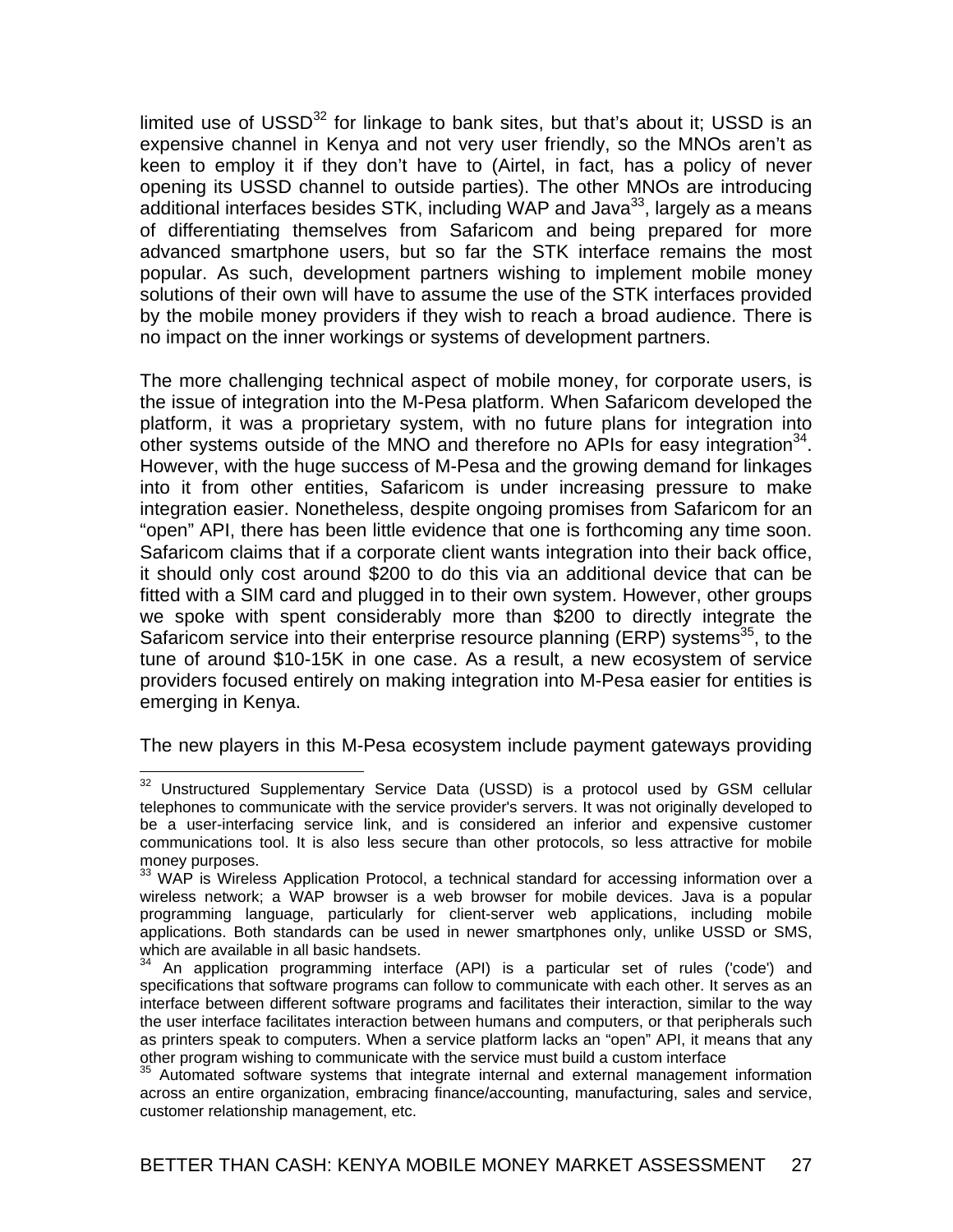intermediation at merchants for bill payment across all mobile money providers & credit cards, such as PesaPal. There are also integrators that allow people to operate multiple accounts across mobile money providers and banks, as well as merchants and e-commerce sites, such as Mobikash. Within the B2B space, there are a number of middleware providers building platform integration systems between banks and mobile money providers (e.g., Cellulant, Elma, Kraft Silicon), while increasingly we're seeing the emergence of other types of SME/MFI service providers that are popping up with linkages to mobile money service providers (e.g., Kopokopo). (See Appendix VI for a list of current mobile money ecosystem service providers in Kenya.)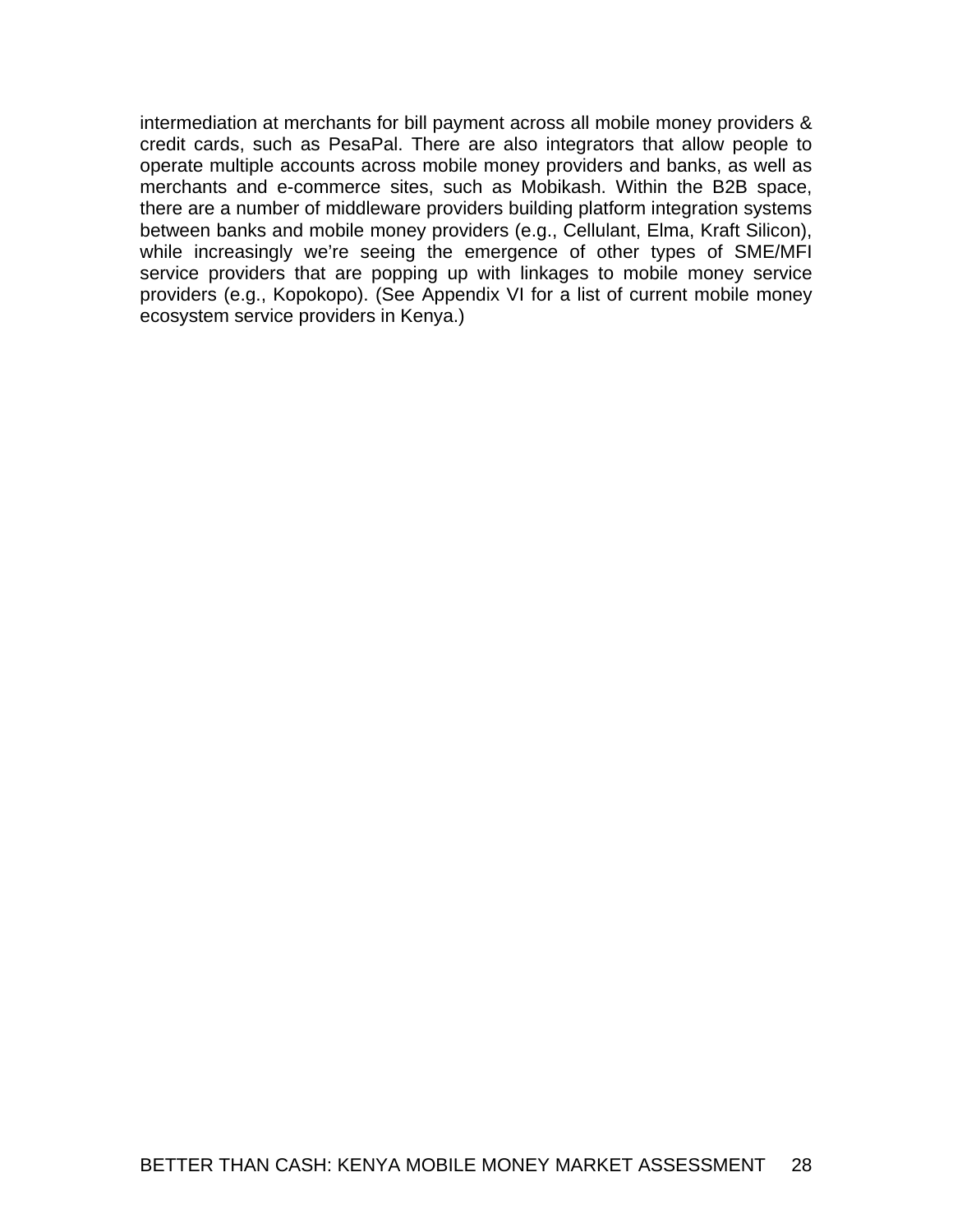# **SECTION IV. USE OF MOBILE MONEY BY USAID PARTNERS**

USAID/Kenya's operations are organized by key program sectors, which encompass USAID's various operating areas, both for Kenya and the region. It was the implementing partners within these sectors that this Assessment Trip attempted to meet with for purposes of ascertaining their use of mobile money in their program delivery and operations. These program sectors are as follows:

USAID/Kenya:

- ABEO (Agriculture, Business & Environment Office)
- OPH (Office of Public Health)
- DG (Democracy & Governance)
- PDA (Program Design & Analysis)
- OTI (Office of Transition Initiatives)
- EDY (Education and Youth)

While the purpose of this trip was to engage the USAID/Kenya staff and their implementing partners, the team also met with members of the USAID/OFDA/ECARO (East & Central Africa Regional Office), as well as selected staff members from the following regional offices for USAID/East Africa (EA):

- PDI (Program Development and Implementation)
- RFMS (Regional Financial Management Services)
- RAAO (Regional Acquisition & Assistance Office)
- RCMG (Regional Conflict Mitigation and Governance)

A comprehensive list of USAID/Kenya's implementing partners was not available from the mission, nor was there time to meet with all of them, but the team did meet with a select sample of partners (and non-USAID organizations) who were either using mobile money or planning to do so. (See Appendix II for a list of which organizations and individuals were interviewed on this Assessment trip and Appendix III for a description of how partners are using mobile money.) The purpose of interviewing the partners was to identify the various ways in which they were using mobile money and determine the key benefits and challenges of the service, with a view to forming an opinion of how USAID might best support its partners in their mobile money efforts going forward.

There was no specific correlation between sector or organization size and use of mobile money in Kenya. Implementing partners were all familiar with mobile money, either through their own personal use or within their organizations, and many of them were using it for program delivery and/or internal operations. Table 5 below lists those who were interviewed and said they were using mobile money, but this isn't an exhaustive list. A more complete and comprehensive survey of USAID's implementing partners in Kenya would likely elicit many more examples of mobile money use.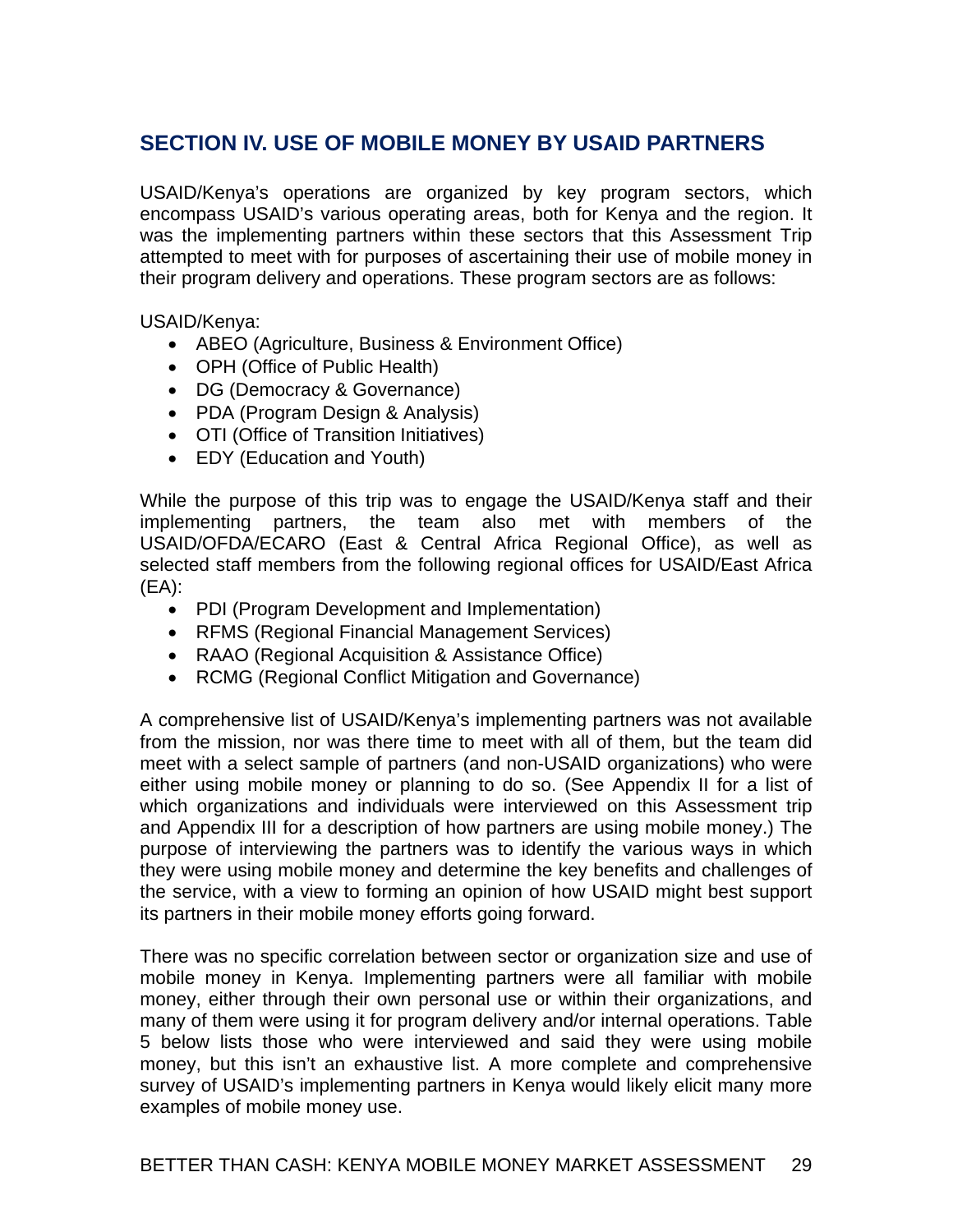| <b>ABEO</b> | <b>DG</b>   | <b>OTI</b> | <b>OPH</b>    | <b>EDY</b>       | <b>OFDA</b>    |
|-------------|-------------|------------|---------------|------------------|----------------|
| <b>TIST</b> | <b>CGD</b>  | KTI        | <b>RTI</b>    | <b>Yes Youth</b> | Food for Peace |
|             |             |            |               | Can              |                |
| <b>NRT</b>  | <b>IED</b>  |            | Intrahealth   |                  | Horn Relief    |
| <b>FIRM</b> | <b>PACT</b> |            | <b>AMPATH</b> |                  |                |
| <b>KDLP</b> |             |            | <b>MCHIP</b>  |                  |                |
| One Acre    |             |            |               |                  |                |
| Fund        |             |            |               |                  |                |

## **Table 5: Examples of USAID Partners Using Mobile Money**

The primary reasons for using mobile money by the implementing partners were to:

- Make salary payments to remote and seasonal workers;
- Provide cash advances for such items as per diem, transport and petty cash requirements; and
- Distribute payments as part of humanitarian cash transfer programs, particularly as part of this year's massive drought relief efforts in the North of Kenya.

In addition, MFIs are using mobile money for loan disbursement and repayment, while other groups are using it to facilitate faster and easier payments for products and services (e.g., crop insurance, prepaid water meters, etc.). A good example of the benefits derived from using mobile money in their program delivery is illustrated on the next page for MFI Juhudi Kilimo.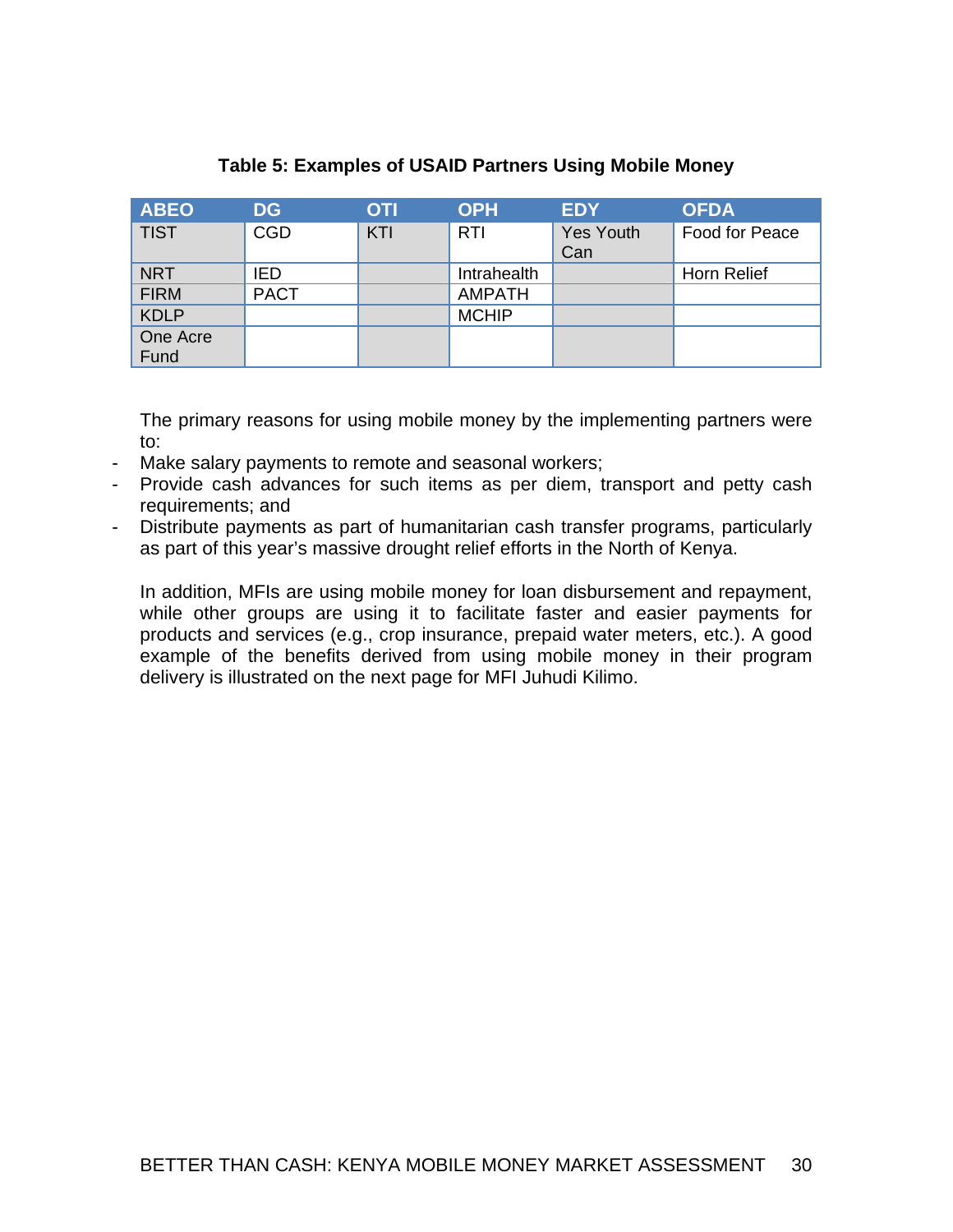## **Case Study: Juhudi Kilimo MFI**

**Who:** ABEO MFI partner that provides asset financing and technical assistane to smallholder farmers and small-to-medium agro-business throughout Kenya

- Cash needs include loan disbursement and repayment
- Cost comparison before and after using M-Pesa:

| <b>Disbursements (Ks per transaction per client)</b> |                               |                 |                    |                                               |     |  |  |
|------------------------------------------------------|-------------------------------|-----------------|--------------------|-----------------------------------------------|-----|--|--|
| <b>Without M-PESA (cheques)</b>                      |                               |                 | <b>With M-PESA</b> |                                               |     |  |  |
| Juhudi                                               | Cheque clearing charge        | 100             | Juhudi             | Cost of transfer                              | 50  |  |  |
| Juhudi                                               | <b>Courier charges</b>        | 60              | Juhudi             | <b>Head Office processing</b>                 | 5   |  |  |
| Juhudi                                               | <b>Head Office processing</b> | 10 <sup>1</sup> | <b>Client</b>      | Cost of cash withdrawal<br>or onward transfer | 150 |  |  |
| Juhudi                                               | <b>Field Office delivery</b>  | 5               | <b>Client</b>      | <b>Travel to agent</b>                        | 10  |  |  |
| <b>Client</b>                                        | <b>Travel to Bank</b>         | 120             |                    |                                               |     |  |  |
| <b>Client</b>                                        | Cheque clearing charge        | 300             |                    |                                               |     |  |  |
| Total                                                |                               | 595             | Total              |                                               | 215 |  |  |

|                                                                                                            | <b>Repayments (Ks per transaction per client)</b> |    |               |                          |    |  |  |
|------------------------------------------------------------------------------------------------------------|---------------------------------------------------|----|---------------|--------------------------|----|--|--|
| <b>With M-PESA (individual payroll</b><br>Without M-PESA (bank deposits- group<br>transactions)<br>pooled) |                                                   |    |               |                          |    |  |  |
| Juhudi                                                                                                     | Back office data entry                            | 20 | Juhudi        | Cost of transaction      | 20 |  |  |
| <b>Client</b>                                                                                              | bank<br>(group)<br><b>Travel</b><br>to<br>pooled) | 20 | Juhudi        | Cost of transaction      | 10 |  |  |
|                                                                                                            |                                                   |    | <b>Client</b> | Cost of SMS confirmation | 10 |  |  |
|                                                                                                            |                                                   |    | <b>Client</b> | <b>Travel to agent</b>   | 10 |  |  |
| Total                                                                                                      |                                                   | 40 | <b>Total</b>  |                          | 50 |  |  |

| <b>Juhudi</b>        | <b>Without M-Pesa</b> | <b>With M-Pesa</b> |  |
|----------------------|-----------------------|--------------------|--|
| <b>Disbursements</b> | 175                   | 55                 |  |
| <b>Repayments</b>    | 20                    | 30                 |  |

| <b>Client</b>        | Without M-Pesa   With M-Pesa |     |
|----------------------|------------------------------|-----|
| <b>Disbursements</b> | 420                          | 160 |
| Repayments           | 20                           | 30  |

#### **Benefits:**

- Faster loan disbursement (money transferred in 2 days from application submission, versus 7 days currently)
- Reduce distance (and risk) for 'cash in transit'
- Real tim back office procession (average posting time cut down from 5 days to 5 minutes)
- Zero errors in back office processing
- Reduced distance (and risk) for 'cash in transit'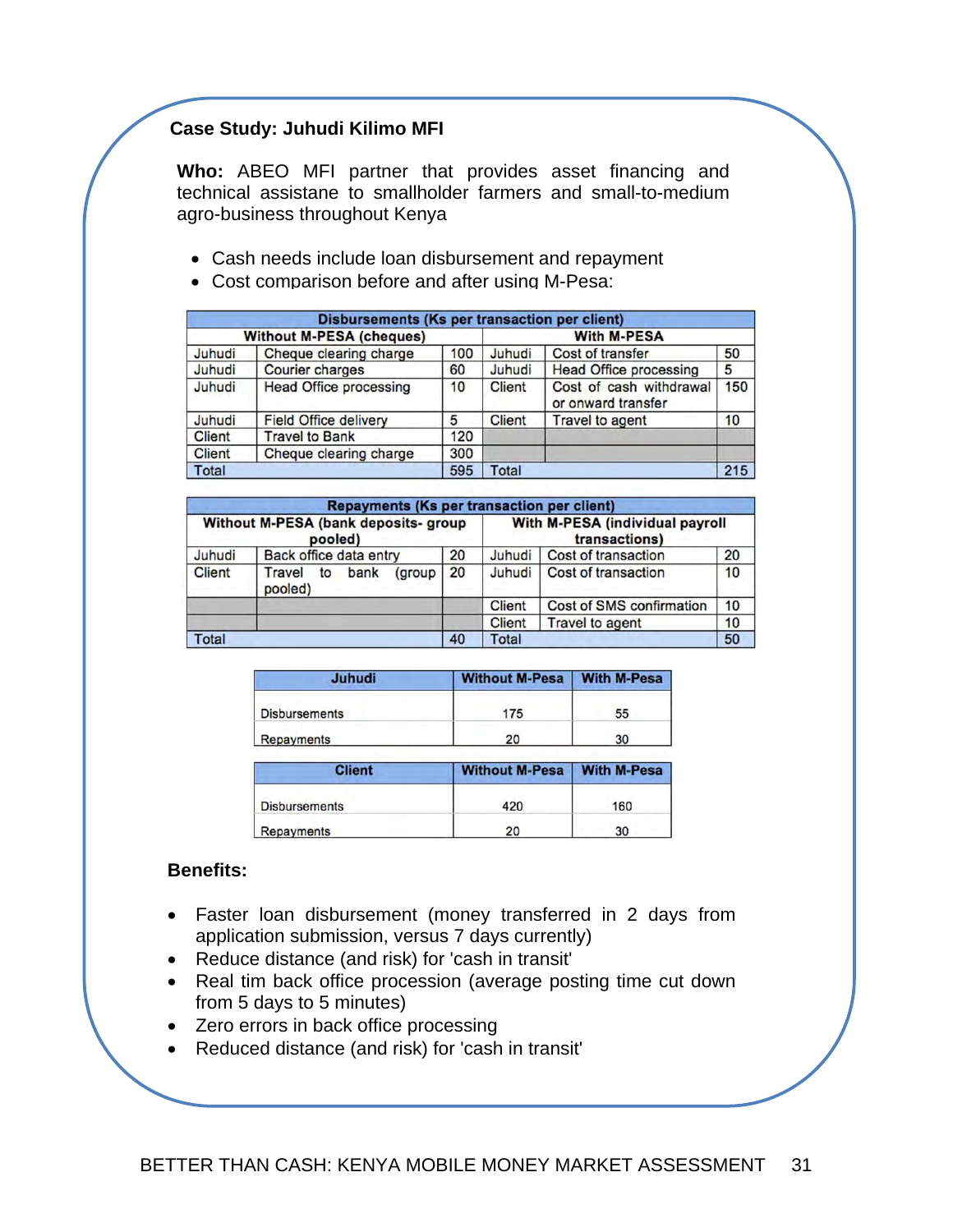Most of the mobile money distribution by the implementing partners was conducted via Safaricom's Bulk Payment service (and in some cases via P2P, for those partners that were unaware of the Bulk Payment service). The partners using Bulk Payments tended to be those organizations that had large numbers of staff in rural and remote areas needing payments for whatever reason, and the use of mobile money was the fastest, safest, and cheapest means of doing so. For those partners that also needed to be paid themselves on a somewhat regular basis, such as MFIs, the Bill Pay capability was another element of their service offering to end users.

All the partners using mobile money believe it has vastly improved their program delivery and operations, in a number of ways. They find it easier, cheaper (see Table 6, below) and more convenient to use mobile money for bulk payments, and also much faster than normal payment methods. In Kenya, checks can take up to four days to clear<sup>36</sup>, and even EFT transfers can take up to a day or two, particularly when sending from one bank to another. For those partners that need to get money to their employees quickly, going via the normal bank route has often been shown to take too long.

|                                | <b>M-Pesa</b> | <b>Postapay</b> | <b>Check</b><br><b>Clearing</b> | FFT       |  |  |  |
|--------------------------------|---------------|-----------------|---------------------------------|-----------|--|--|--|
| Cost of a<br>money<br>transfer | <b>Ks30</b>   | <b>Ks150</b>    | <b>Ks100</b>                    | Ks50-300* |  |  |  |

#### **Table 6: Cost Comparison of Money Transfer Fees**

*\* EFT charges range from Ks50-100 within the same bank, and Ks300 for transfer to different banks.* 

Sending mobile money, however, has proven to be much cheaper than cash or in-kind (e.g., food) deliveries, by far (see Figure 4 Case Study, below). For remote bulk payments, where bank branches are a long distance away or nonexistent, organizations have typically had few options available. One is to hire an armored vehicle and security staff to transport the cash to its intended location and have additional staff on hand at the other end to supervise its distribution to recipients. The other is to have a central office staffer, often a finance officer/staff member, carry with them large amounts of cash out to the field, with the same issues of physical distribution and security at the other end. In both scenarios, the organization incurs a number of costs and security challenges, including vehicle hire, high fuel costs, the cost of sending staff members out (including opportunity costs of having them away from the office), and the cost of extra staffing where needed for security. In addition, there was a clear, palpable discomfort among staff associated with handling large amounts of cash, especially in rural areas, as they frequently ran the risk of harassment. In recent years some banks, particularly Equity Bank, have offered cash distribution

 $\overline{a}$  $36$  Kenya has recently introduced a check truncation policy, which will reduce the number of days for check clearance from four to two.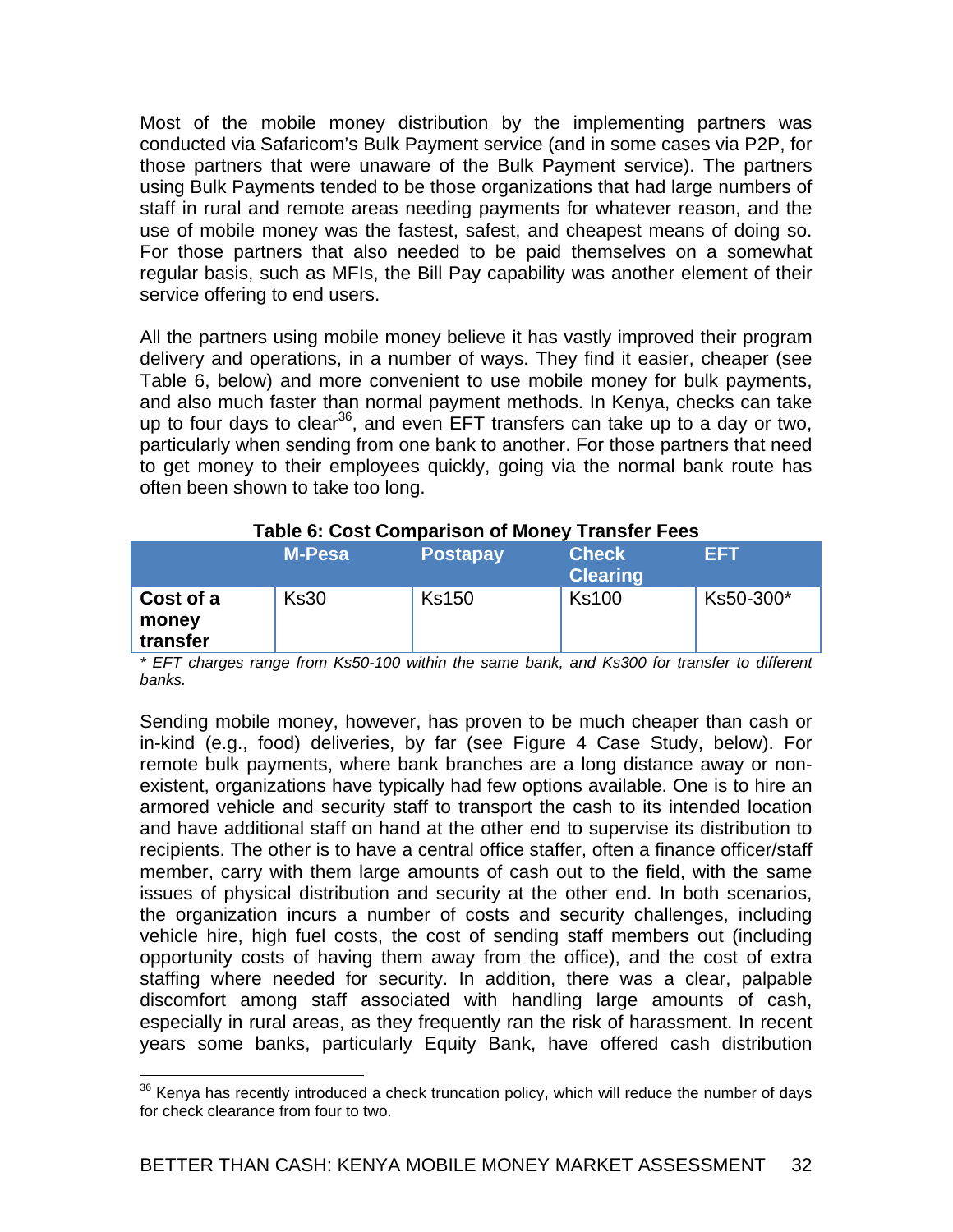services in remote areas, but in these cases they've had to deliver the money to the nearest branch in the nearest town, meaning the partner organization still faced a number of "last mile" delivery and distribution requirements and the associated costs.

## **Figure 4: Partner Example: PACT**

#### **Case Study: PACT Kenya**

WHO: DG partner running Kenya Civil Society Strengthening Program – activities include workshops, focus groups, training and support around conflict resolution

- Cash needs include per diem and travel reimbursements for participants
- Previously, would send a finance staffer into the field for each workshop, to carry cash and obtain confirmation & receipts of disbursements. Costs included:

| -Salary for Finance Staffer (3 days) | Ks 6,000       |
|--------------------------------------|----------------|
| -Vehicle Hire                        | Ks 7,000 / day |
| -Fuel                                | Ks 12,000      |
| -Accommodation                       | Ks 7,500       |
| -Total Cash Disbursement Costs:      | Ks 46,500      |

 Started using M-Pesa last month to pay participants, engaging CBA bank, Safaricom and Airtel to disburse payments for workshops. Costs include:

–Transaction Fees of Ks 75/transaction, for 50 participants **Ks 3,750**

•**Benefits**

–Cost reduction of over 90% for paying workshop participants

- –Reduction in staff risk by eliminating travel with cash
- –Improvement in planning & efficiency by having to arrange transfers ahead of workshops

While the issues of cost and speed are critical and usually primary for partners when considering the use of mobile money, they're not the only benefits for the organizations involved. Additional benefits reported include:

- The reduced paperwork that they need to deal with now has improved their efficiency, and that having to plan ahead on the electronic payments has also forced them to improve their overall management efforts.
- The ability to distribute funds from a central headquarters has improved accounting and control and has reduced the number of hands that cash must go through.
- The use of mobile money is far more convenient for their employees and beneficiaries, who can receive their payments on their phones, privately, and cash out at their convenience at a nearby agent of their choice whenever they wish.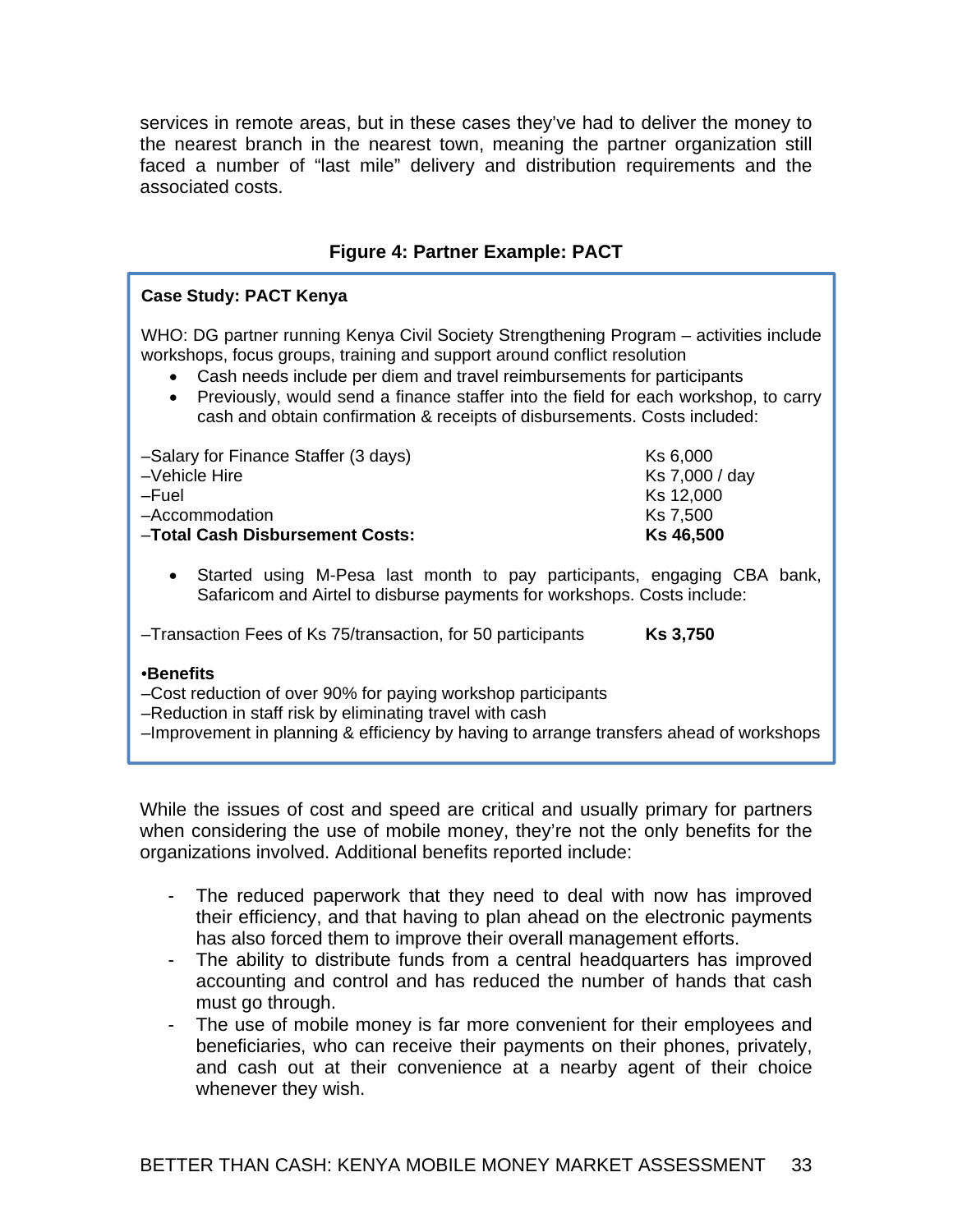- Another benefit raised, by the Democracy & Governance partners, was their particular desire to not carry cash with them as they delivered their services around voter registration and elections observation, for the reason that they didn't want to be perceived to be trying to "buy" votes or engage in voter influence during elections and referenda.

In some cases, organizations are seeing greater uptake of their services when delivered via mobile money. A prime example from a non-USAID partner organization is Changamka's prepaid healthcare vouchers and maternal-child health services, where recipients have the peace of mind of knowing they have got the money to cover the services on offer and therefore do not hesitate to use them.

Some partners, like AMPATH in Eldoret, are not only using mobile money for their programmatic and operational needs, but they have decided to set up a separate business as an M-Pesa mobile money agent within their health center, for purposes of providing greater convenience to their clients.

One area that partners all agreed would benefit from mobile money, but had not yet implemented, was for paying low value operating expenses within the organization, such as for office supplies, cleaning services, etc. While this is an area of large volumes of transactions for most organizations (one group estimated that about 80% of their transactions were small petty-cash type payments, but that the total value of these transactions amounted to only about 5% of the value of the organization's expenses), unless the recipients had either Bill Pay accounts or personal M-Pesa accounts, it wasn't easy to pay them and get any sort of receipt for the payments.

Mobile money, while it brings lots of benefits, also presents its own challenges to organizations attempting to use it (see Table 7, below). These challenges vary according to the size of the organization and the sector it is operating in, and may be a reflection of the sophistication and specific needs of different sectors.

SMEs, like water-pump vendor KickStart, and larger NGOs and companies want platform integration with Safaricom's M-Pesa platform for financial control and integrity purposes. When it comes to Bulk Payments, Safaricom makes available to the client a password-protected web interface through which they can see records of their M-Pesa payments, and download these records either in PDF or spreadsheet form, for inputting into the client's own MIS or ERP systems  $37$ . If individuals within the organization have access to the records before they are input into the accounting systems, there is an opportunity for data manipulation that is unacceptable to more sophisticated organizations. Obtaining direct integration into Safaricom's M-Pesa platform, however, is very difficult and costly to achieve because it will always require customer integration work. The M-Pesa

<sup>37</sup> Bulk payment records must usually be inputted manually, or via the use of an Excel Macro program that can take the information and format it to the organization's MIS system.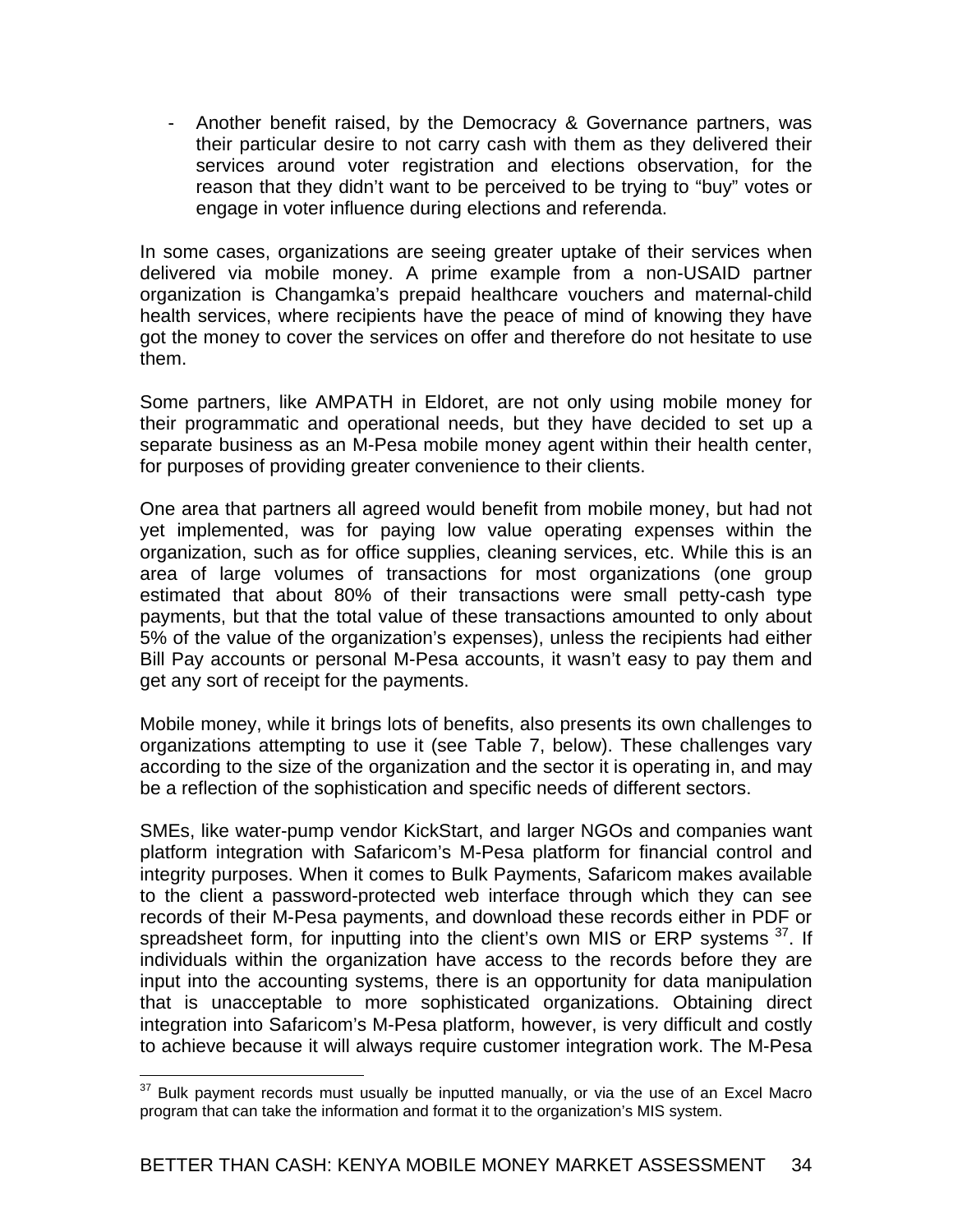platform was built as a stand-alone proprietary system, and as such it does not make its data available to other programs through open APIs, so that each and every integration project becomes a costly one-off solution.

| <b>Benefits of Mobile Money</b>        | <b>Challenges of Mobile Money</b>   |
|----------------------------------------|-------------------------------------|
| Faster, easier, safer                  | Working with Safaricom difficult    |
| Cheaper than alternatives              | Platform integration                |
| Reduction in paperwork                 | Remote mobile network coverage      |
| More convenient for beneficiaries      | <b>Ensuring agent liquidity</b>     |
| Helps promote uptake of services       | Not all recipients have National ID |
| Becoming agents is profitable business | Training for new/illiterate users   |
|                                        | Obtaining signed receipts           |
|                                        | Recourse for mistaken payments      |

### **Table 7: Partner Benefits and Challenges of Mobile Money**

Many organizations claim that Safaricom is difficult to work with, in that it is slow to respond or deliver service, inflexible about making any changes to its services, and refuses to negotiate bulk tariffs, even for very large volumes of transfers. Not all organizations feel this way, however, and the differing opinions on this point may reflect differing expectations on the part of the client organizations. Some want more customized service and attention, both technically and personally, whereas others are satisfied enough with what they are able to achieve with Safaricom's current set portfolio of services that they haven't asked for even minimal changes.

For client organizations operating in very remote areas, particularly the humanitarian organizations trying to distribute cash transfers to drought victims in the north, the challenges of using mobile money are somewhat different. In these remote regions, mobile network coverage is either very spotty or non-existent, so that other solutions are needed to deliver money to recipients. In some cases, organizations such as Oxfam are training local traders in the region to act as agents, and using the nearest bank branch (which may still be hours away) to receive the cash into the trader's bank account, whereby the trader needs to travel to the bank branch to obtain the cash and then travel back for distribution of the payments. Safaricom has a few truck-loaded Base Transceiver Stations (BTS), which can be driven to remote areas needing temporary coverage, but these are inadequate for the needs of the many emergency relief organizations requesting the coverage.

Along with mobile network coverage is sufficient mobile money agent coverage, and adequate agent liquidity for when large volumes of transfers are made to specific areas. While there have been occasional problems in this area in recent years, Safaricom has generally done a good job of planning ahead for such contingencies with its corporate clients, so major problems are few and far between. A separate but related issue is that of M-Pesa system outages, which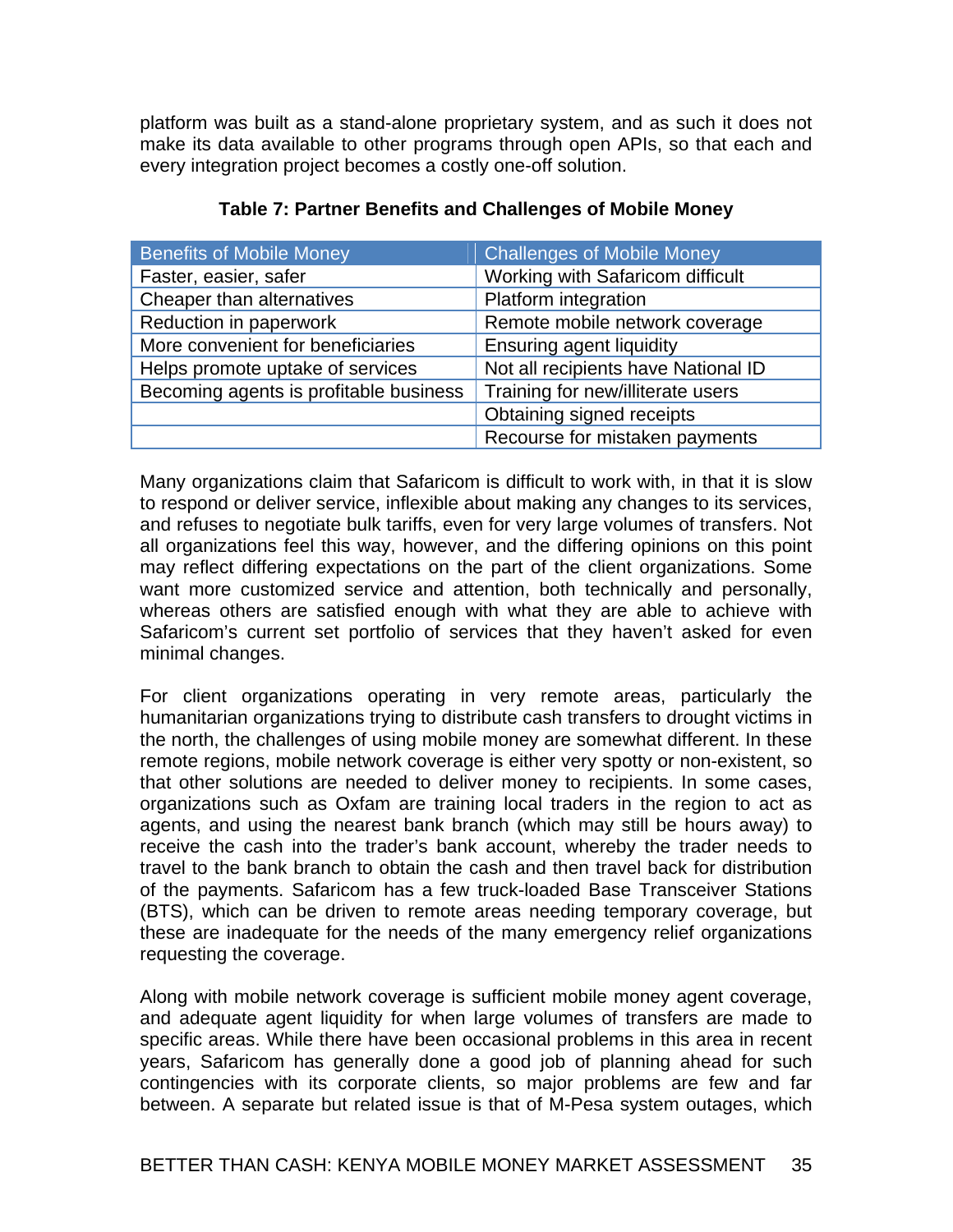some partners feel is a problem, especially on Fridays when a lot of transactions are occurring and straining the Safaricom system.

Another challenge of delivering cash transfers to the most remote areas is that many of the recipients lack a National ID. The government is trying to rectify this quickly as it would like to have a complete voter list in advance of next year's elections, but the issue still remains. A similar problem in these areas is that many people do not own phones, either because they can't afford them or because the lack of mobile network coverage makes it pointless. Several NGOs tried instituting a policy of letting beneficiaries nominate "proxies" – usually family members or trusted members of the community who could receive the funds on their behalf. However, many of these same NGOs have decided to stop using this proxy system, as too many recipients were complaining of not getting all or some of their money. In these cases, the organizations opted to give the beneficiaries SIM cards or IDs of their own with which to receive and withdraw their funds at an agent location or for physical cash distribution where there was no mobile coverage at all.

All the organizations we spoke with have a concern about the need and ability to obtain written receipts for the payments they distribute. In all cases they wanted the recipients' signatures for the benefit of their parent organization or donor requirements, not because they felt they needed it themselves. Even though the organizations felt confident of the electronic records they received from Safaricom, they were concerned about not contravening any control or audit requirements that may come up, whether these were explicitly outlined or not. The irony here, of course, is that by continuing to obtain signatures from their rural or remote beneficiaries, most of these organizations were negating some of the very benefits of using mobile money in the first place, specifically travel costs and staff time. Another issue related to receipts for Bulk Payment users is that many of the partners want to cover the cost of the first cash withdrawal for their users, but obtaining records that reflect that extra expense cannot currently be done within the Safaricom system.

Another, somewhat unexpected, issue that arose regarding large volumes of transfer payments was concern among some agents around conducting greater than normal transactions and thus triggering a "suspicious activity report" from Safaricom. Given the strict monitoring and fraud regime that Safaricom imposes on its agents, none of them wanted to find themselves subject to investigation, even for perfectly legitimate business, nor did they want their names included in monitoring reports to the CBK. In this particular case, the organization in question wasn't aware that they could use a Bulk Payment Service offered by Safaricom, so they attempted to place high volumes of P2P transfers with the help of a supermarket agent chain, where the issue arose. Better information would have helped the partner here, but it's noteworthy that the monitoring regime is enforced enough to impel caution on the part of agents.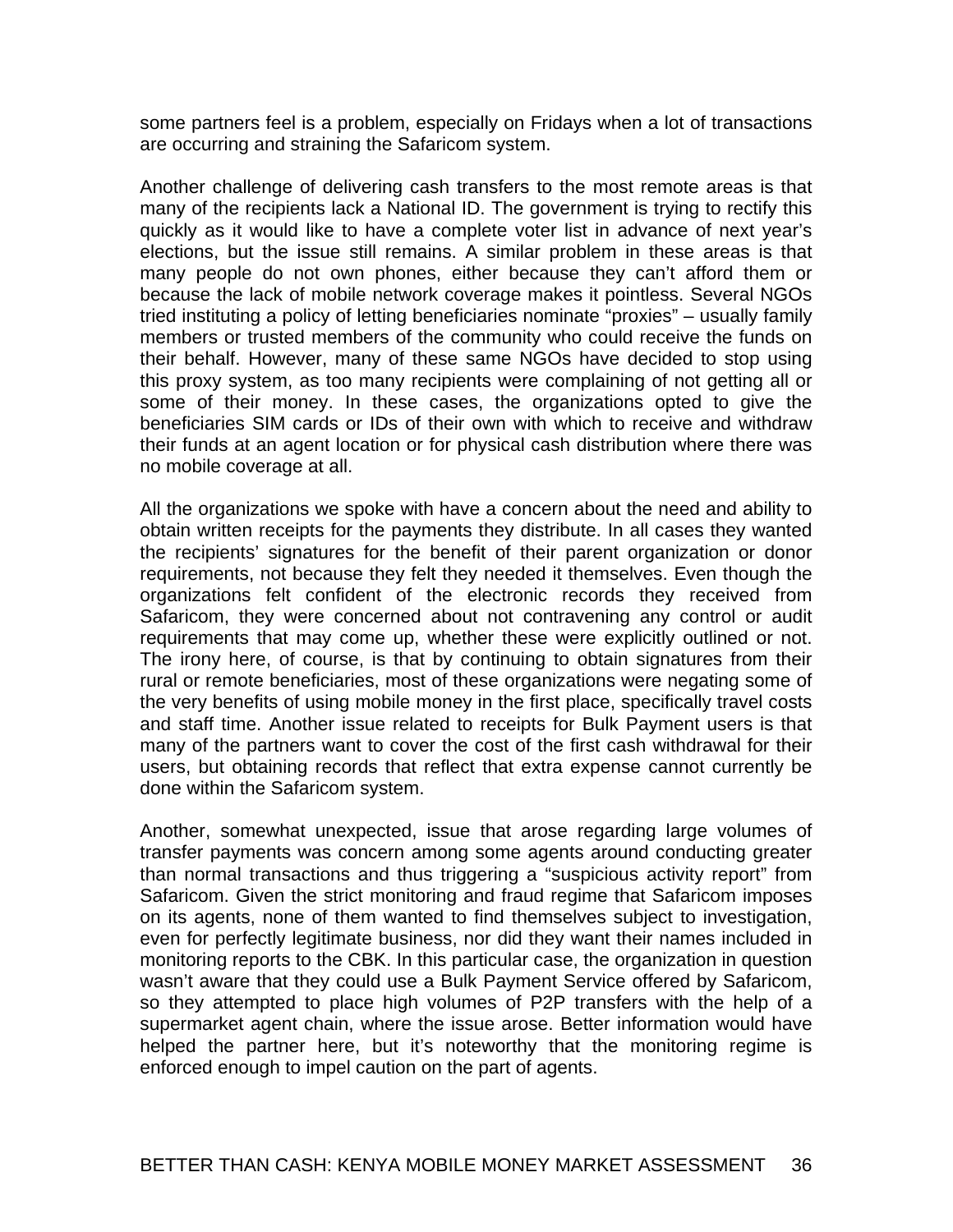A final topic that the partners we spoke with were not entirely satisfied with was Safaricom's policy on recourse, should money be inadvertently sent to the wrong mobile account number (even after the initial validation process). Because of problems in the past around collusion, Safaricom's policy now is that if the money is still in the mistaken recipient's wallet, the transfer will be reversed; however, if the money has already been cashed out or sent to someone else, nothing can (or will) be done. (This is one area where banks providing intermediary services between client accounts and Safaricom's Bulk Payments service are voluntarily taking on liability for this loss, and given the usually very small amounts concerned, it is an inexpensive way for the banks to enhance their service offering and increase their goodwill with clients.)

Despite the many challenges faced when implementing mobile money, when asked what they would do differently, all the partners and organizations interviewed stated that they would have started using mobile money sooner than they did, and wished they had known more about its uses and benefits.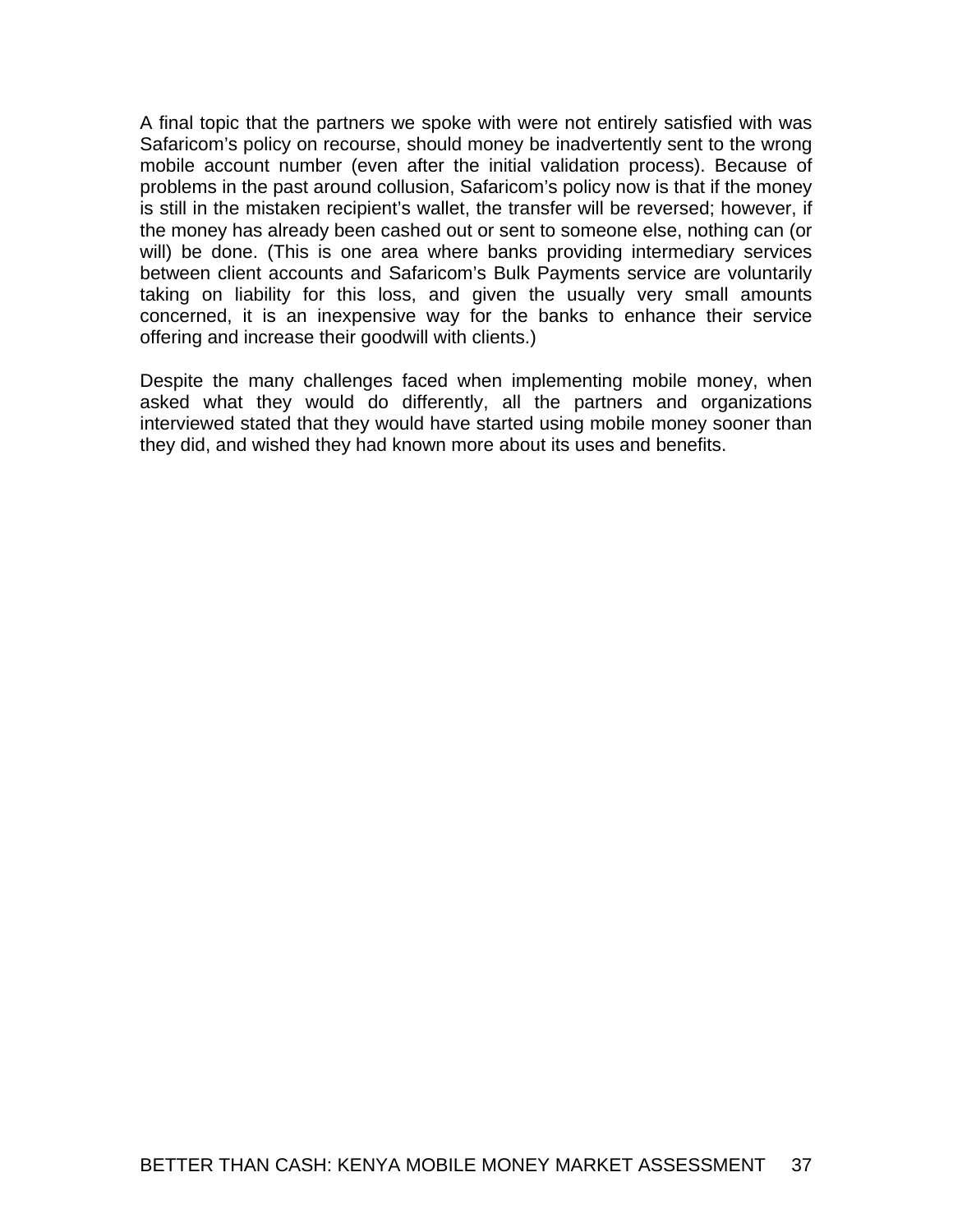# **SECTION V. KEY SECTORAL ISSUES AND CHALLENGES**

Looking at the snapshot of experiences of USAID/Kenya's implementing partners and other NGOs in using mobile money in their programs, there are a handful of key issues and challenges facing the entire sector that are worth highlighting, some of which have already been discussed. These can be summarized as follows:

- Some customers are constrained by Safaricom's monopoly and inflexibility around service offerings, and the difficulty of dealing with Safaricom without personal connections. As one interviewee put it, it is very hard to "maneuver the Safaricom maze." A related issue here is that the Safaricom help centre, even for corporate services such as Bulk Payments and Bill Pay, is only open from 8 am to 5 pm each day.
- Safaricom's platform limitations for those that want direct integration present multiple challenges - access, complexity and cost.
- The general knowledge level about how mobile can be used and how to integrate it varies significantly among organizations. Many could benefit from education on where to find resources to help, not just with mobile money but also around process improvement in their accounting systems to facilitate mobile money usage.
- Partner organizations would benefit from consistent messaging, confirmation around use of mobile money in program implementation and legitimacy of mobile money electronics records as accounting records. This applies not just to USAID but other donors as well since many programs are funded by multiple donors.
- There is currently low market penetration by other MNOs. While the other MNOs are in many ways easier to deal with and have technical advantages over the Safaricom M-Pesa system<sup>38</sup>, their very low coverage and market share render them almost irrelevant at this time for organizations seeking solutions with broad coverage.
- Key program areas, especially remote, drought-ridden regions, often have poor mobile network coverage, lower mobile phone penetration, low literacy levels and will require greater training before significant adoption rates can be attained.

 $\overline{a}$ <sup>38</sup> Airtel, Orange and Yu all have platforms that utilize open APIs for easy integration and tighter security protocols; for example, Airtel's platform uses ISO 8583 for data transfer, in keeping with worldwide banking data security standards.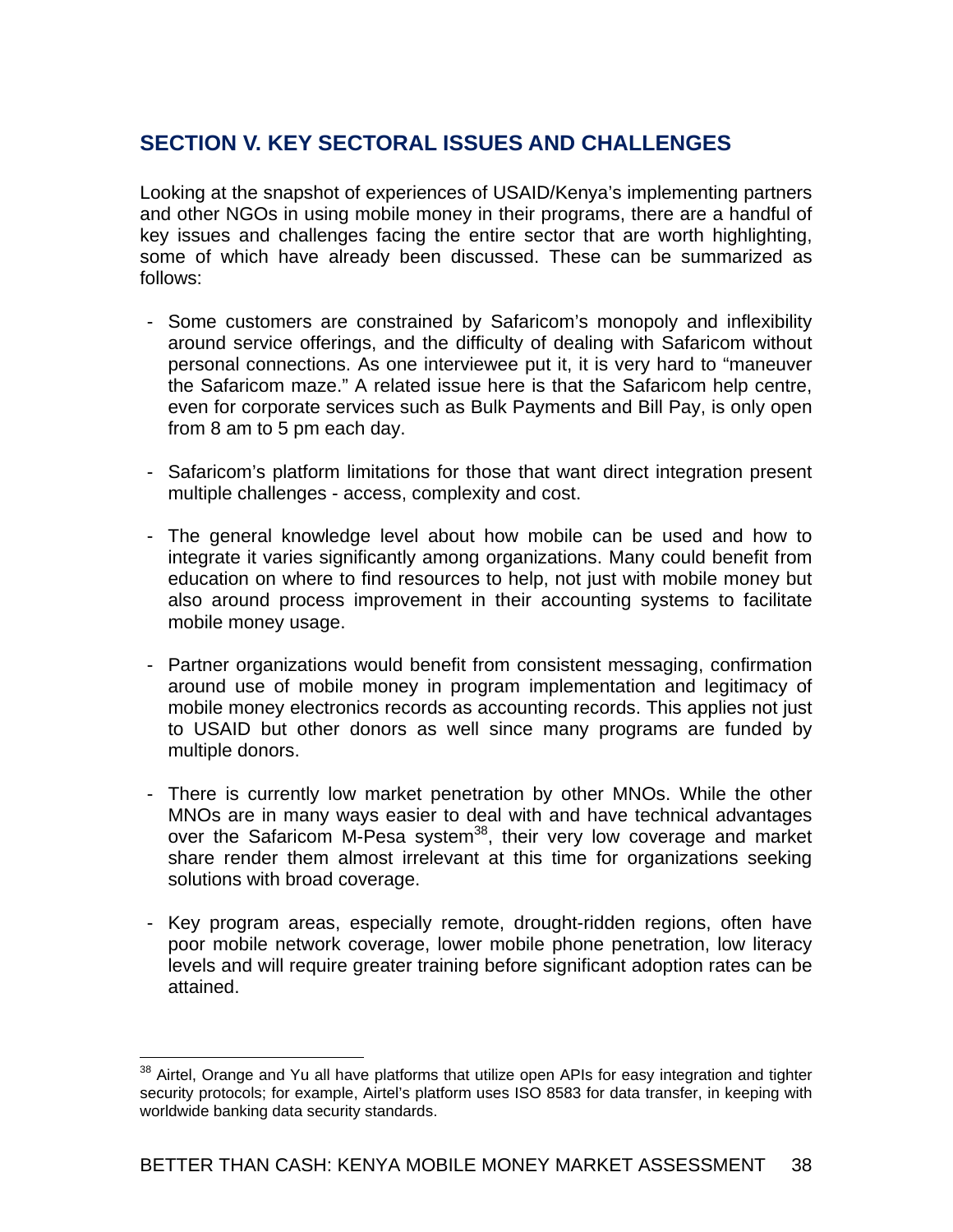# **APPENDICES**

## **APPENDIX I. EARLY CHALLENGES FOR MICROFINANCE INSTITUTIONS WITH MOBILE MONEY**

While there are significant benefits to be gained by the use of m-commerce by MFIs, especially in rural areas, in the form of cost savings, efficiency, fraud and error reduction, and client security and convenience, most attempts around the world to do so have been unsuccessful or are progressing very slowly. The reasons for this are varied, but center largely on the lack of reliable information links between the mobile network operators' (MNOs) databases and the MFI's management information systems  $(MIS)^{39}$  and on the lack of specialized technical skills to implement mobile banking models or tap into existing platforms<sup>40</sup>. Without an automatic software link that can record transaction information in real time between the mobile network operator and the MFI's own information systems, the main benefits of mobile money are not going to be realized. In the Philippines, for example, an initiative to let customers of rural banks use Globe Telecom's popular G-Cash instead of cash was constrained in part by the poor quality of the rural banks' core banking systems<sup>41</sup>. Introducing new technologies such as software links is also difficult for many rural MFIs because they often work in an environment of frequent power outages and unreliable IT systems.

Not all problems have been technical in nature, however. Many MFI clients appreciate and benefit from regular contact with their loan officers and fellow clients, and are therefore resistant to change the way they behave and interact (as are some of the MFIs themselves, for the same reason). In Kenya, an MFI that substituted group loan cash repayments with repayments via M-Pesa found that group loan borrowers made fewer on-time repayments under the new system. Customers no longer attended the group meetings that had helped to keep up repayment pressure and the loan officers ended up with more work than before chasing repayments<sup>42</sup>.

Other problems faced are more economic in nature. First, the full advantages of m-commerce are only realized once the majority of the MFI's customers have converted to the service, better known as the "network effect," meaning it's difficult to run a cost efficient pilot with just a small sample of customers. Also, the relatively high transaction fees charged by mobile operators have inhibited uptake by lower income users. Mobile operators have typically targeted their

 $\overline{a}$ 

<sup>&</sup>lt;sup>39</sup> M. Pickens, "Can M-Pesa Work for Microfinance Clients?" CGAP, June 2008

<sup>40</sup> G. Ivatury, I. Mas, "The Early Experience with Branchless Banking," CGAP Focus Note No. 46, April 2008<br><sup>41</sup> Ivatury & Mas, 2008

<sup>41</sup> Ivatury & Mas, 2008 42 Ivatury & Mas, 2008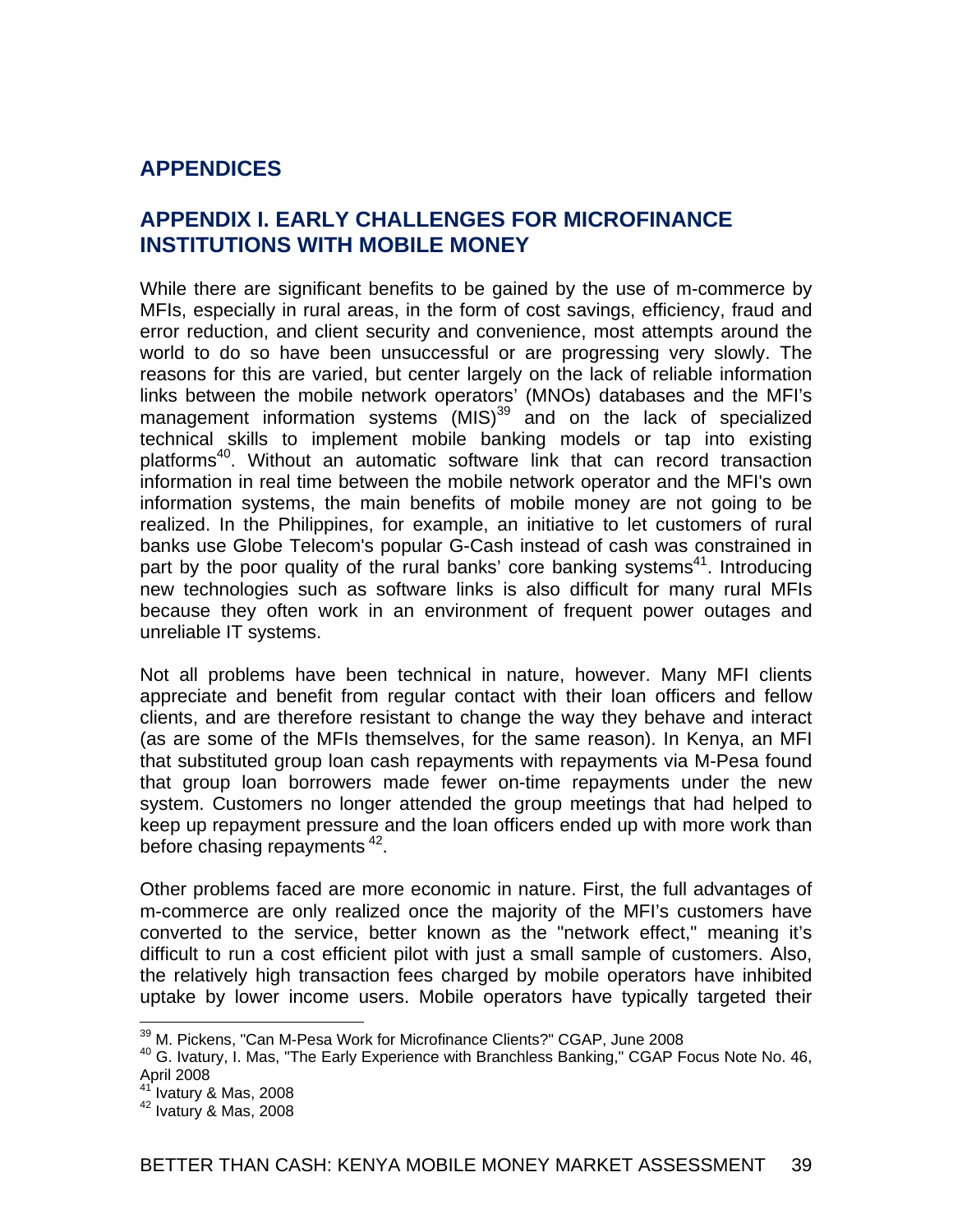mobile payments fees to the remittance business, with its less frequent, larger payments, rather than microloan payments that are typically smaller and on a set schedule. Operators such as Safaricom in Kenya and Roshan in Afghanistan, however, started to charge special lower rates for their MFI partner clients, as a means of addressing the pricing issue they had in earlier MFI pilots<sup>43</sup>.

Despite the barriers, the benefits to be gained by successfully implementing mcommerce into MFI operations are potentially large, in both financial and customer service terms, and efforts continue to prove the concept. In addition to ongoing programs in Kenya, the Philippines and South Africa, Tameer Bank in Pakistan and XacBank in Mongolia are developing mobile banking programs in partnership with mobile operators to reach their rural clients. In India, SKS Microfinance has developed a mobile banking initiative in partnership with larger Andhra Bank as it seeks to expand its market among the unbanked, and in Ecuador, the Red Financiera Rural association of MFIs and cooperatives is planning to contract with a technology provider to build and maintain both core banking systems and a mobile banking channel on behalf of the group<sup>44</sup>.

 $\overline{a}$ 

<sup>&</sup>lt;sup>43</sup> M. Pickens, CGAP 2008

<sup>44</sup> Ivatury & Mas, 2008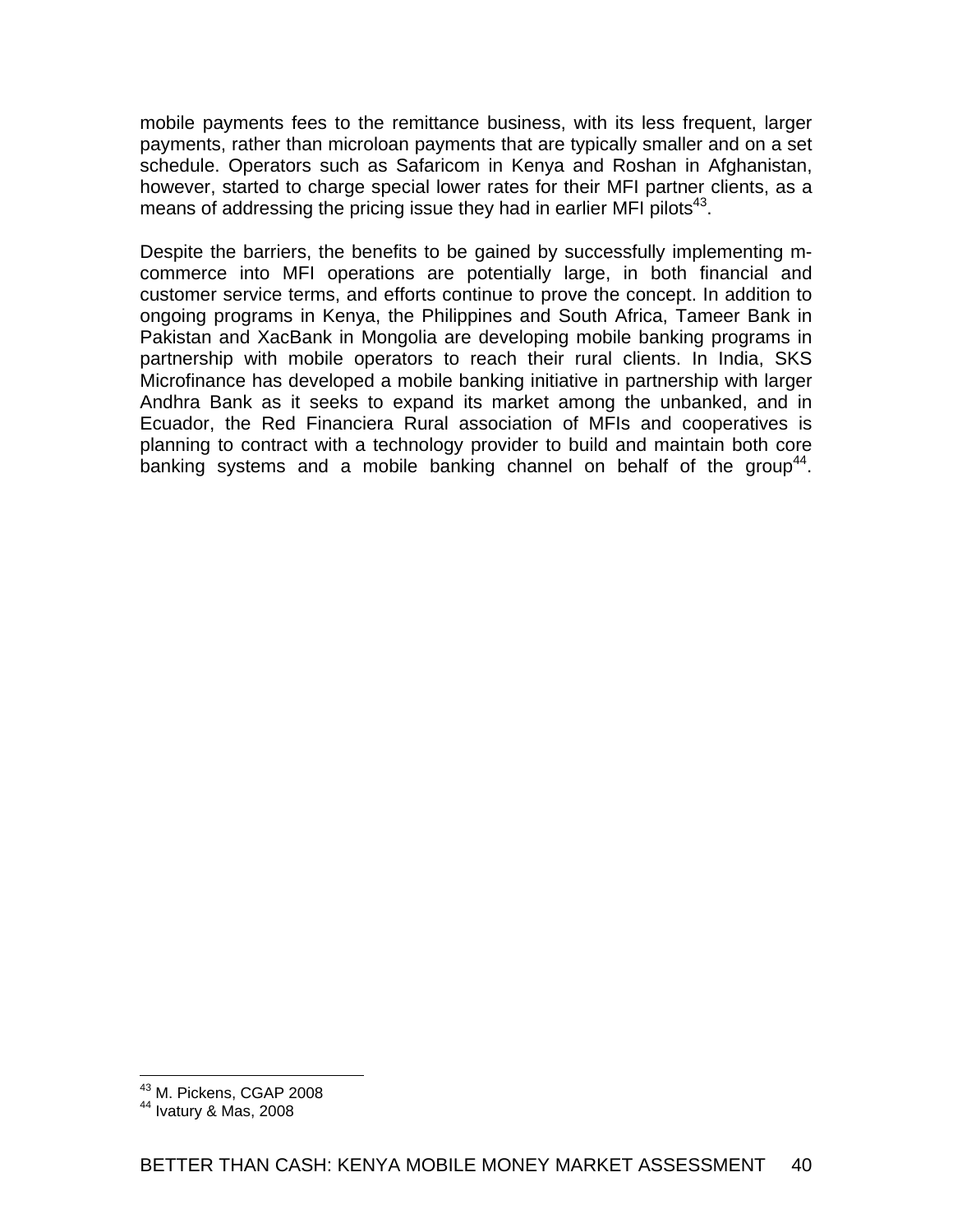## **APPENDIX II. LIST OF INTERVIEWEES DURING OCTOBER 2011 ASSESSMENT TRIP**

#### **Mobile Network Operators (MNOs)**

Safaricom Airtel **Orange** Yu

#### **Financial Institutions**

Equity Bank CfC Stanbic **Citibank** Juhudi Kilimo

## **Stakeholder Groups**

Cash Learning Partnership (CALP) Financial Services Deepening Trust (FSD) iHub, mLab Summit Strategies Syngenta

#### **Government of Kenya**

PS Bitange Ndemo, MIC ICT Board of Kenya

#### **SME**

**KickStart** Grundfos Kopokopo Changamka

#### **USAID/Kenya Implementing Partners**  DAI/FIRM (ABEO) Fintrac (ABEO) NRT (ABEO) RTI (OPH) Kenya Pharma (OPH)

AMPATH (OPH) Fanikisha (OPH) Yes Youth Can (EDY) IED (DG) PACT (DG) CGD/ELOG (DG) KTI (OTI) COMPETE (EA) SUWASA (EA) Food for Peace (EA)

#### **Donors/NGOs**

FSD (DFID) World Vision Concern Worldwide Bridges International **Technoserve**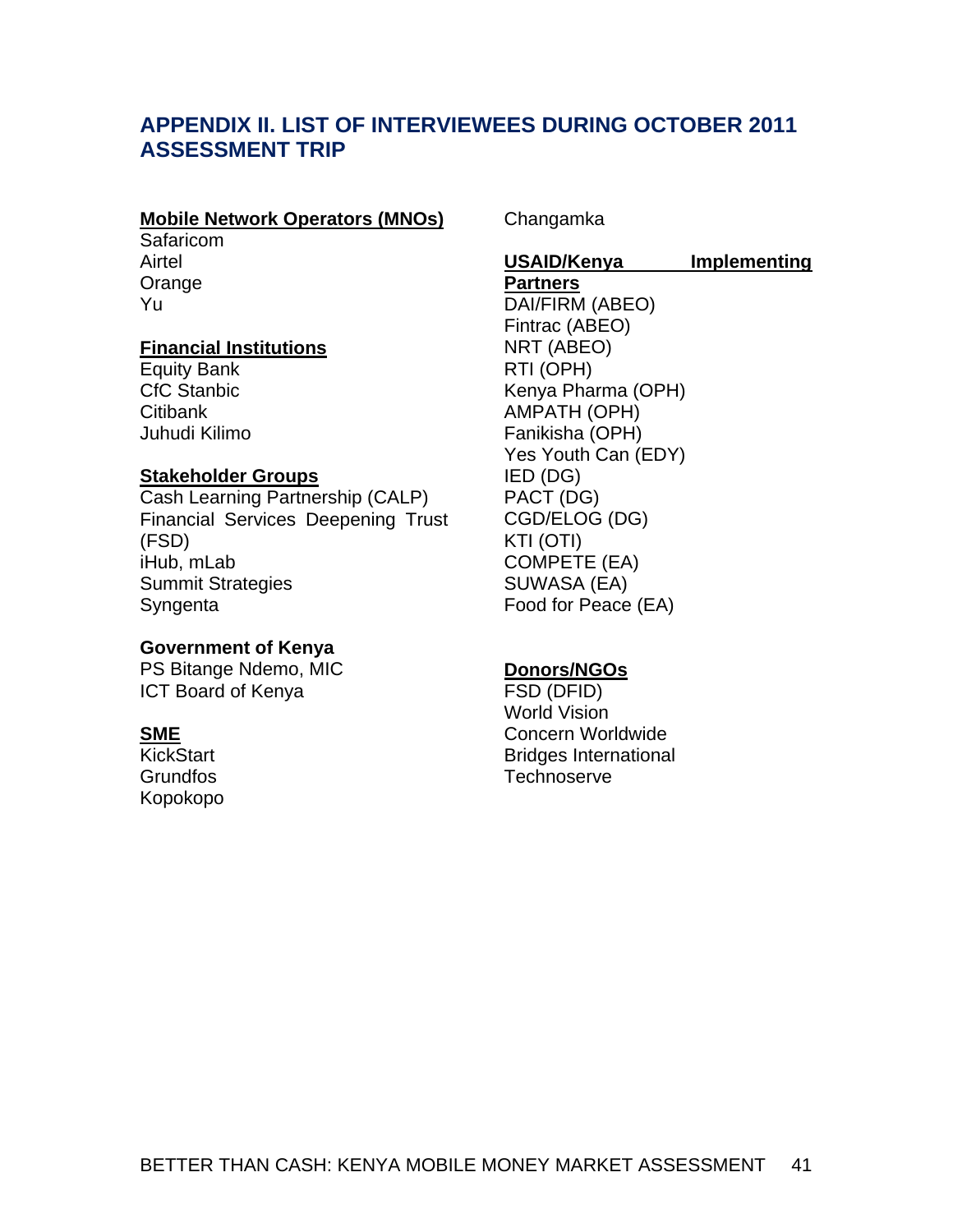# **APPENDIX III. IMPLEMENTING PARTNER MOBILE MONEY USE**

| Partner          | <b>Description</b>                                                                                                                                                                                                     | <b>Mobile Money</b><br><b>Use</b>                                                                                                                                                                                    | Region                         | Funding/Timeframe                              |
|------------------|------------------------------------------------------------------------------------------------------------------------------------------------------------------------------------------------------------------------|----------------------------------------------------------------------------------------------------------------------------------------------------------------------------------------------------------------------|--------------------------------|------------------------------------------------|
| <b>AMPATH</b>    | Healthcare<br>partnership<br>delivering health<br>care services,<br>training and<br>research                                                                                                                           | Using M-Pesa Bulk<br>Payment to pay<br>staff and clients,<br>including CHWs;<br>transacting about<br>Ks4 million per<br>month; also set up<br>as M-Pesa agent                                                        | Western Kenya<br>(HQ: Eldoret) | October 2007 -<br>September 2012               |
| <b>CGD</b>       | DG partner<br>supporting voter<br>registration,<br>training and<br>election<br>observations.                                                                                                                           | <b>Trialed mobile</b><br>money to pay 450<br>supervisors & 10K<br>monitors during<br>2010 referendum;<br>used P2P due to<br>lack of knowledge<br>around Bulk<br>Payment; want to<br>use for next year's<br>elections | Countrywide                    |                                                |
| <b>Fanikisha</b> | Program aimed<br>at strengthening<br>CSO <sub>s</sub> that<br>provide health<br>services                                                                                                                               | Not using yet but<br>interested in more<br>information                                                                                                                                                               | Countrywide                    | \$41 million (PEPFAR)<br>July 2011 - July 2016 |
| <b>Fintrac</b>   | Supports<br>agricultural value<br>chain players                                                                                                                                                                        | No official project<br>use yet, but some<br>value chain<br>partners are using<br>it to pay salaries<br>(Mace Food,<br>Equator Kenya);<br>are also supporting<br>partners who wish<br>to implement<br>mobile money    | Countrywide                    |                                                |
| <b>FIRM</b>      | Works with<br>financial<br>institutions in<br>Kenya on<br>strengthening<br>rural finance and<br>financial<br>inclusion;<br>provides loan<br>guarantees,<br>agricultural<br>strategy, product<br>development<br>and ICT | Several MFI<br>members using<br>mobile money,<br>primarily for<br>repayments:<br>KWFT, Faulu,<br>SMEP, Juhudi,<br>Musoni<br>(disbursements<br>also);                                                                 | Countrywide                    |                                                |
| Food for         | Distributing food                                                                                                                                                                                                      | Cash transfers via                                                                                                                                                                                                   | Northern,                      |                                                |

BETTER THAN CASH: KENYA MOBILE MONEY MARKET ASSESSMENT 46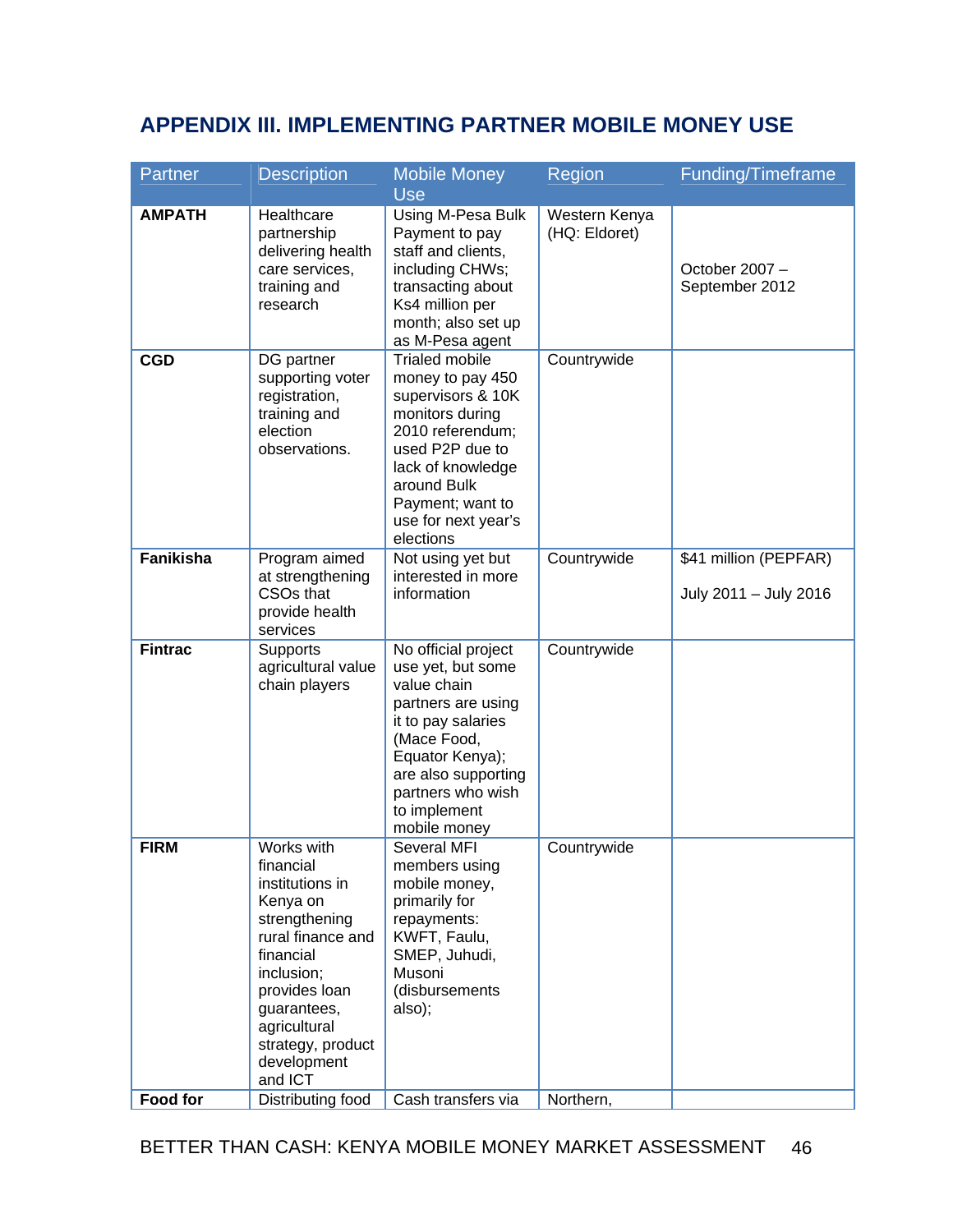| Peace              | aid (Ks3.5m)<br>and cash                                                                                                                                                                                                                                                                                                                | Safaricom, Equity<br>Bank & their offline                                                                                                                                                                                       | Western drought<br>areas          |                |
|--------------------|-----------------------------------------------------------------------------------------------------------------------------------------------------------------------------------------------------------------------------------------------------------------------------------------------------------------------------------------|---------------------------------------------------------------------------------------------------------------------------------------------------------------------------------------------------------------------------------|-----------------------------------|----------------|
|                    | (Ks1.25m), of                                                                                                                                                                                                                                                                                                                           | <b>POS</b>                                                                                                                                                                                                                      |                                   |                |
|                    | which about<br>800K is UCT                                                                                                                                                                                                                                                                                                              |                                                                                                                                                                                                                                 |                                   |                |
| <b>Horn Relief</b> | Humanitarian<br>organization<br>working on food<br>security and<br>livelihoods (with<br>an emphasis on<br>cash based<br>responses),<br>natural resource<br>management,<br>education<br>(formal and non-<br>formal), WASH,<br>and<br>humanitarian<br>response.                                                                           | Using M-Pesa to<br>pay 2,800<br>beneficiaries                                                                                                                                                                                   | Kenya, Somalia,<br>Sudan          |                |
| <b>IED</b>         | Promote<br>democratic<br>elections in<br>Kenya and the<br>Africa region<br>through<br>monitoring and<br>observation of all<br>aspects of the<br>electoral and<br>democratic<br>processes;<br>provision of<br>civic/voter<br>education;<br>technical support<br>to key<br>institutions of<br>governance; and<br>research and<br>advocacy | Used to pay<br>monitors during<br>2010 referendum;<br>used P2P function<br>only, involving lots<br>of manual<br>transfers, & which<br>also led to agent<br>liquidity issues;<br>looking to use Bulk<br>Payment going<br>forward | Countrywide                       | September 2003 |
| <b>Intrahealth</b> | Working to<br>improve the<br>hiring, training &<br>capacity of<br>health workers,<br>esp in remote<br>areas                                                                                                                                                                                                                             | Use M-Pesa for<br>staff travel costs,<br>paying workshop<br>participants; want<br>to use M-Pesa for<br>creation of<br>community of<br>CHWs, and<br>possibly offer<br>insurance product<br>through M-Pesa                        | Northern Kenya                    |                |
| <b>KDLP</b>        | Program to<br>enhance trade in                                                                                                                                                                                                                                                                                                          |                                                                                                                                                                                                                                 | Garissa, Wajir,<br>Mandera, Ijara | \$10M          |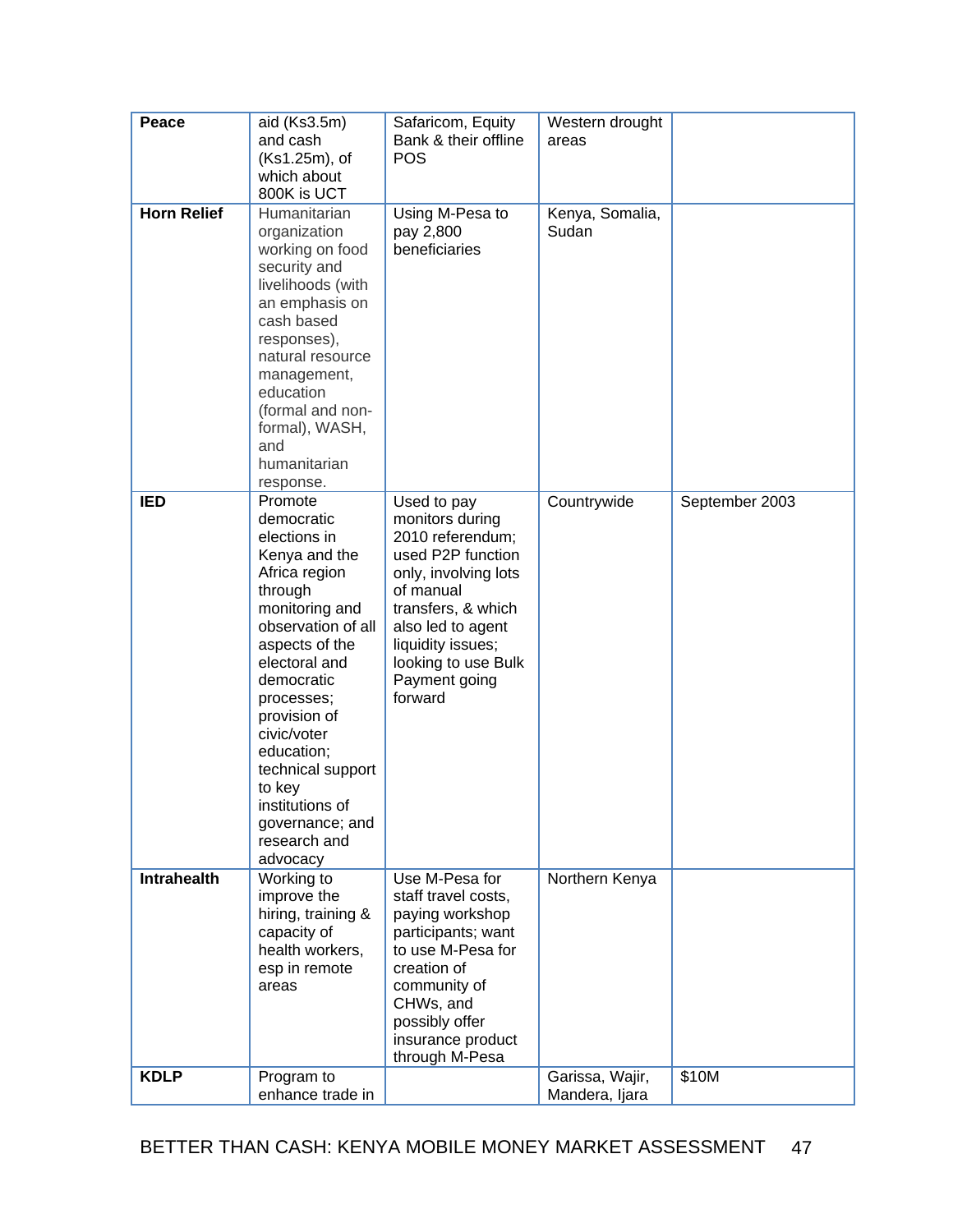|                   | livestock and<br>livestock<br>products, with<br>the goal of<br>raising both<br>income and food<br>security for a<br>minimum of<br>50,000<br>pastoralist<br>households                                                                                |                                                                                                                                                                                                                                                                                                                    | and Tana River<br><b>Districts</b>                              | September 2010 -<br>June 2013                    |
|-------------------|------------------------------------------------------------------------------------------------------------------------------------------------------------------------------------------------------------------------------------------------------|--------------------------------------------------------------------------------------------------------------------------------------------------------------------------------------------------------------------------------------------------------------------------------------------------------------------|-----------------------------------------------------------------|--------------------------------------------------|
| KTI               | Program<br>designed to<br>identify and<br>support critical<br>initiatives in<br>support of the<br>National Accord,<br>accountability,<br>and the Agenda<br>IV reforms                                                                                | Had used M-Pesa<br>in 2010 for paying<br>staff, workshop<br>participants in voter<br>registration<br>campaigns; used<br>P2P only at time,<br>wasn't aware of<br><b>Bulk Payment</b><br>service                                                                                                                     | Western Kenya                                                   |                                                  |
| <b>MACE Foods</b> | Private sector<br>partner working<br>with smallholder<br>farmers to export<br>chili peppers and<br>vegetables                                                                                                                                        | Uses M-Pesa's<br><b>Bulk Payment</b><br>service to pay<br>women farmers                                                                                                                                                                                                                                            | Western,<br>Nyanza and Rift<br><b>Valley Provinces</b>          |                                                  |
| <b>MCHIP</b>      | MCHIP aims to<br>accelerate the<br>reduction of<br>maternal,<br>newborn and<br>child mortality in<br>Kenya through<br>the introduction,<br>development<br>and scale-up of<br>high-impact<br>interventions.                                           | Uses M-Pesa and<br>other mobile money<br>services to pay<br><b>CHWs</b>                                                                                                                                                                                                                                            | <b>Bondo District</b>                                           |                                                  |
| <b>NRT</b>        | Umbrella<br>organization that<br>oversees local<br>conservancies<br>owned and<br>managed by<br>local<br>communities;<br>activities include<br>building<br>capacity,<br>ensuring<br>financial<br>transparency,<br>and improving<br>local security for | Will soon pilot M-<br>Pesa's Bulk<br>Payment service<br>within its NRT<br>Trading program to<br>pay craftswomen<br>for their work; also<br>using Pay Bill<br>service for<br>repayment of MFI<br>loans; working<br>directly with<br>Safaricom and<br>Equity Bank; also<br>looking at livestock<br>purchase program; | Central-Northern<br>Kenya (17<br>conservancies,<br>5 districts) | \$3.2M<br>Three year program<br>ending June 2012 |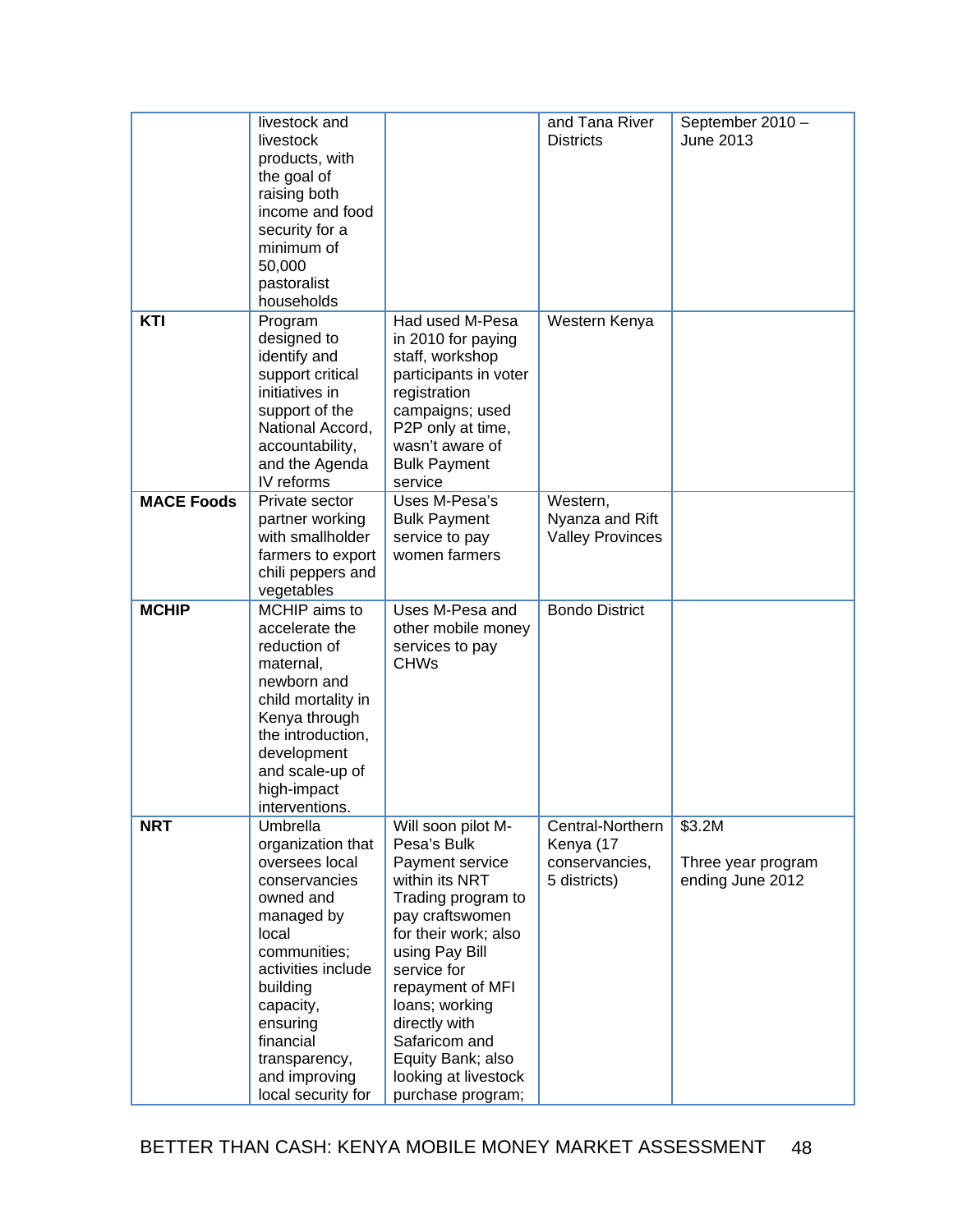| <b>One Acre</b><br><b>Fund</b> | both pastoralists<br>and tourists; also<br>provides a<br>means for<br>granting<br>microfinance<br>loans<br>Working with<br>50,000<br>smallholder<br>farmers in Kenya<br>and Rwanda to<br>access regional<br>staple foods<br>markets for | anticipating approx.<br>Ks60K savings per<br>month (fuel-Ks30K,<br>Ks10-15K staff<br>allowances, rest<br>vehicle<br>maintenance)<br>Introduced Kilimo<br>Salama crop<br>insurance product<br>in 2010, which is<br>based on M-Pesa<br>system | Western Kenya                   | \$76K<br>January 2011-<br>December 2011 |
|--------------------------------|-----------------------------------------------------------------------------------------------------------------------------------------------------------------------------------------------------------------------------------------|---------------------------------------------------------------------------------------------------------------------------------------------------------------------------------------------------------------------------------------------|---------------------------------|-----------------------------------------|
| <b>PACT</b>                    | maize and<br>beans<br>DG partner<br>running Kenya                                                                                                                                                                                       | Using M-Pesa,<br>through CBA bank,                                                                                                                                                                                                          | Countrywide                     |                                         |
|                                | <b>Civil Society</b><br>Strengthening<br>Program;<br>activities include<br>workshops,<br>focus groups,<br>training &<br>support                                                                                                         | to pay workshop<br>attendees and staff<br>costs, including per<br>diems, travel;<br>reduced costs of<br>cash disbursement<br>by 90%                                                                                                         |                                 | September 2006 -<br>September 2012      |
| <b>TIST</b>                    | Tree planting<br>program                                                                                                                                                                                                                | Using M-Pesa to<br>pay stipends to<br>TIST members for<br>planting and caring<br>for trees                                                                                                                                                  |                                 |                                         |
| <b>RTI</b>                     | Malaria<br>spraying,<br>education; part<br>of President's<br>Malaria Initiative<br>(PMI)                                                                                                                                                | Had used security<br>co to distribute<br>payments to<br>sprayers, switched<br>to M-Pesa 2010, in<br>conjunction with<br>CBA bank, to pay<br>2,435 temporary<br>staff                                                                        | Migori,<br>Rachuonyo,<br>Nyando |                                         |
| <b>Yes Youth</b><br>Can        | Setting up<br>village level<br>community youth<br>programs for<br>youth<br>engagement,<br>including<br>National ID<br>registration,<br>bank account<br>registration,<br>micro-enterprise<br>training and<br>support,                    | Want the entire<br>program to be<br>mobile-money<br>based, working with<br>Safaricom, will use<br>M-Pesa for loan<br>disbursement &<br>repayment                                                                                            | Countrywide                     | \$12M July 2011                         |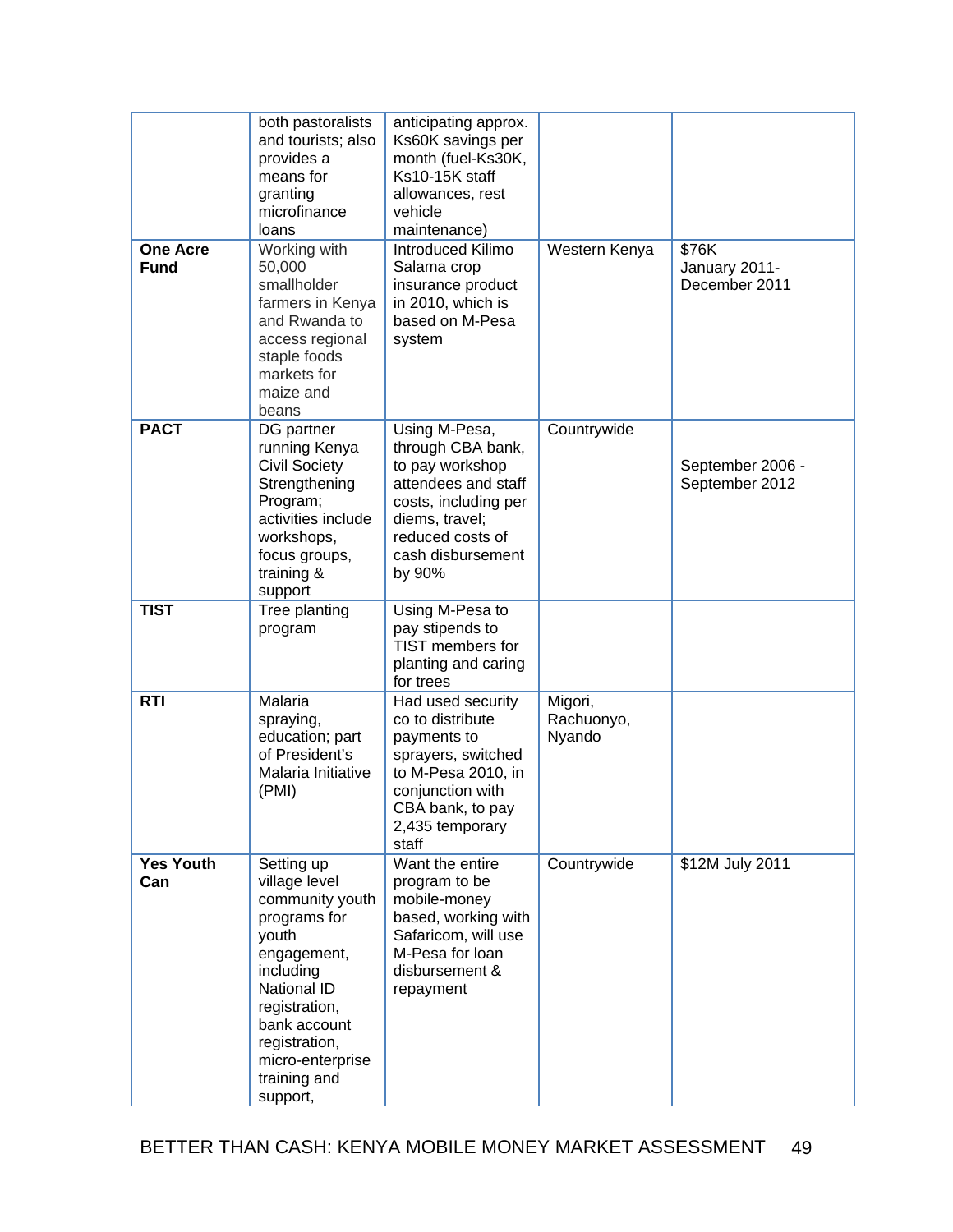| including grants<br>and loans, social<br>media apps |  |  |
|-----------------------------------------------------|--|--|
|-----------------------------------------------------|--|--|

## **APPENDIX IV. KENYAN MOBILE MONEY REGULATORY FRAMEWORK**

In Kenya, mobile financial services have evolved in a largely undefined regulatory space. The Central Bank of Kenya (CBK) has been informed and watchful, and has provided oversight and deliberate guidance from the very beginning of the industry. The relationship between the CBK and M-Pesa has evolved through willing collaboration and innovation in an entirely new domain in financial services. In this context, the CBK and M-Pesa have addressed emerging challenges in introduction of mobile payments services as well as consumer protection that have attracted international interest and recognition. However, the consumer protection measures that exist are as yet not codified in law or regulation in the industry.

When Safaricom approached the CBK in early 2007, there were no laws governing a mobile money service like M-Pesa, so the CBK issued a "Letter of No Objection," and M-Pesa was launched the following month. The CBK provides guidance to mobile money under Article 4 of the Banking Act, which covers Payment Systems, rather than banks. As such, it is the National Payment Systems Division (NPSD) of the CBK that provides oversight, not the Banking Supervision Department<sup>45</sup>. As a safeguard, however, CBK exercises full As a safeguard, however, CBK exercises full supervisory oversight over the trust accounts for mobile financial services providers, which are held at commercial banks. This effectively sequesters the float and protects it against any eventual financial failure of M-Pesa. This also precludes M-Pesa from earning the interest on the float<sup>46</sup>.

At the end of 2008, with the huge success of M-Pesa and the growing concern of the Kenyan Bankers Association, the Ministry of Finance asked that the CBK conduct a risk assessment of M-Pesa, which was done and published in the newspapers and Kenya Gazette in early 2009, basically saying that the CBK is satisfied with the risk situation and that they don't consider M-Pesa to be a banking business.

In the last few years, with the introduction of three additional mobile money service providers<sup>47</sup> and the huge growth of the sector, the CBK has chosen to introduce a more formal regulatory framework over the entire branchless banking sector. The actions taken to date include the following:

 $\overline{a}$ 

 $45$  The NPSD traditionally focuses on the integrity of the IT platforms and service delivery systems, in line with BIS guidelines, rather than consumer protection and risk.

 $46$  The interest on the float is channeled into a charitable account.

<sup>47</sup> The new mobile money services were approved and supervised under individual Letters of No Objection.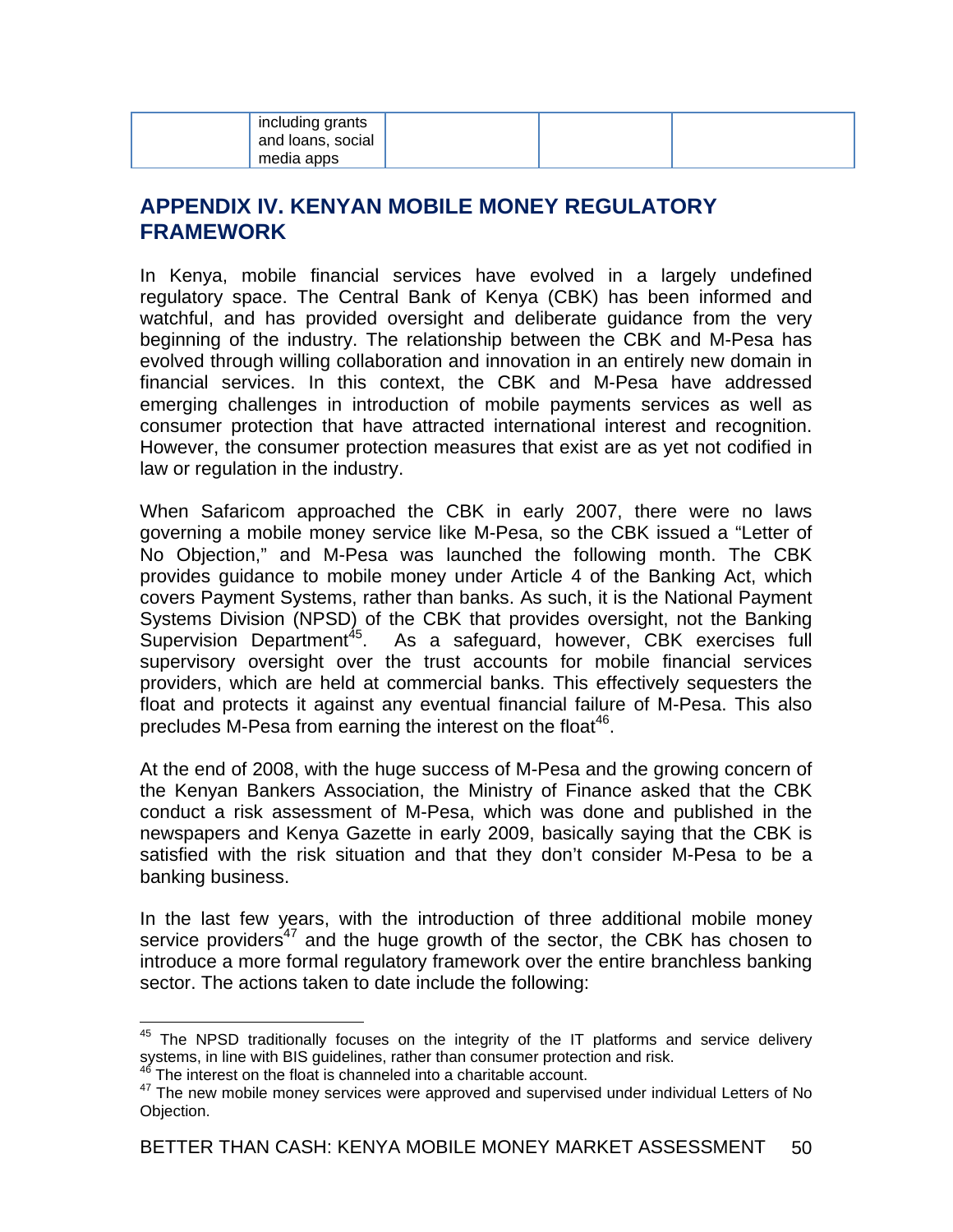- ‐ The Proceeds of Crime & Anti-Money Laundering Act of 2009 was passed, and went into effect July 2010.
- In 2010, the CBK issued "Guidelines on Agent Banking," which outline the rules around who can act as a bank agent (which wasn't allowed previously for non-bank entities). These guidelines were later extended to MFIs and SACCOs. Where banks are involved, should someone (e.g., an NGO) wish to act as a mobile money agent, they will have to adhere to the new guidelines. As of June 2011, the CBK had granted approval to 6 commercial banks to roll out agent banking, and 6,513 agents had been approved $48$ .
- ‐ In late 2010, the MOF and the Consumer Protection Task Force (CPT), in conjunction with CGAP, conducted a study into consumer protection across all financial services in Kenya<sup>49</sup>. Their final report recommendations included: better disclosure with regard to pricing & plain language; dispute resolution mechanisms & third-party recourse; regulations clarifying liability and responsibility for 3<sup>rd</sup> party agents; and public reporting of performance.
- ‐ ‐ In 2010, the telecoms regulator, CCK, issued its own consumer protection guidelines for the telecommunications sector, which would include mobile money services (although it's not clear how they're meant to be enforced).
- ‐ In March 2011, the CBK issued a draft of the Retail Transfer Regulation 2011, commonly referred to as the "e-regs," which is a set of comprehensive regulations for all e-money providers, including mobile money. It will be the main regulatory guideline for the sector, and further defines the players, increases the capitalization requirements for non-bank providers, changes some of the transfer caps, etc.
- ‐ Finally, in 2011, the CBK submitted the National Payments System Bill 2011, which will put into law the framework under which all the new regulations will be governed. (This Bill has been in the works for a few years, but opposition from the media sector has prevented it from being put forward. It is expected to pass Parliament this year.) The Bill covers all electronic payment systems and instruments, including the RTGS, online and mobile money payment services, and aims to tighten consumer protections if a mobile or online service provider becomes insolvent.

<sup>&</sup>lt;sup>48</sup> CBK Annual Report 2010-2011.

<sup>&</sup>lt;sup>49</sup> FSD Kenya, Consumer Protection Diagnostic Study Kenya, January 2011.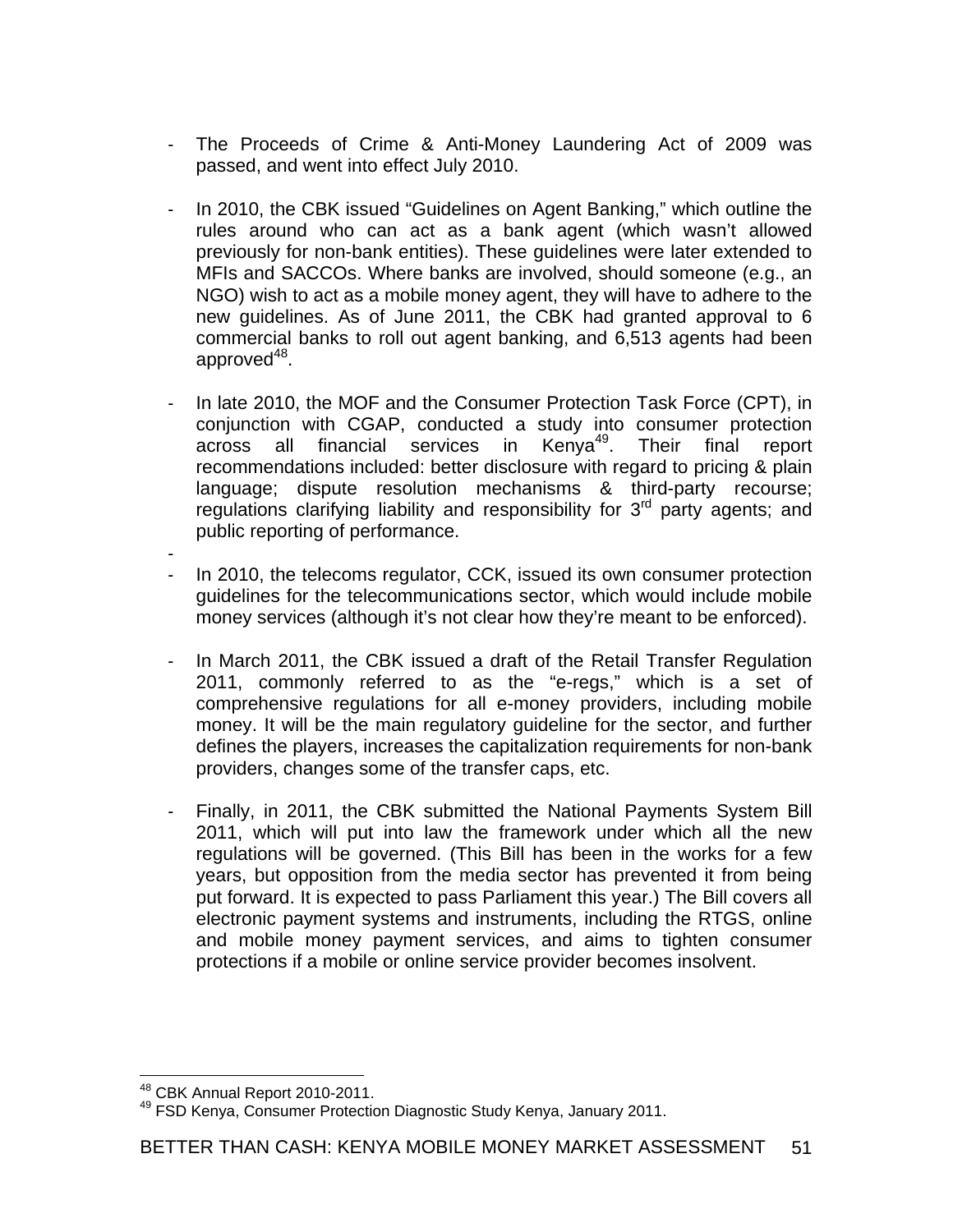# **APPENDIX V. DESCRIPTION OF MOBILE MONEY OPERATORS**

| <b>Business Description</b> | Provision of mobile telecommunication services; voice,<br>messaging, data and fixed broadband |
|-----------------------------|-----------------------------------------------------------------------------------------------|
| <b>Established</b>          | April 3, 1997                                                                                 |
| <b>Employees</b>            | 2801 employees as at August 23 2011                                                           |
| <b>Mobile Subscribers</b>   | 17.5M                                                                                         |
| <b>Head Office</b>          | Safaricom House, Waiyaki Way, Westlands P.O Box<br>46350, Nairobi                             |
| <b>Website</b>              | www.safaricom.co.ke                                                                           |

## **Company Fact Sheet - Safaricom Ltd**

#### **History**

Safaricom, which started as a department of Kenya Posts & Telecommunications Corporation, the former monopoly operator, launched operations in 1993 based on an analogue ETACS network and was upgraded to GSM in 1996 (license awarded in 1999). Until 20 December 2007, the GoK shares were held by Telkom Kenya Limited ("TKL"), which was a state corporation under the Act. Following the Offer and sale of 25% of the issued shares in Safaricom held by the GoK to the public in March 2008, the GoK ceased to have a controlling interest in Safaricom under the State Corporations Act and therefore the provisions of the State Corporations Act shall no longer apply to it.

#### **Description**

Safaricom launched M-Pesa on March 6th, 2007, in partnership with Vodafone. It was the first mobile money system in Kenya. In addition to person-to-person transfers, M-Pesa can be used to pay bills, purchase goods, buy airtime, and, with the launch of M-Kesho, move funds to and from an interest-bearing account with Equity Bank.

A couple other mobile money services offered by M-Pesa (but less relevant to the aid and donor world for purposes of this report), are International Money Transfer and the M-Pesa Prepay Safari Card. International Money Transfer is a service made available through Western Union and Safaricom, launched in March 2011, whereby users can receive transfers from abroad, which are then deposited directly to the user's M-Pesa account. Transfer value limits apply, depending on the country of origin where the funds are coming from, but Safaricom's own receipt limits in this case are Ks35,000.

The M-Pesa Prepay Safari Card is a prepaid Visa card, issued by I&M Bank, that needs to be pre-loaded, in Kenya shillings, and can be used at any Visa ATM worldwide or Visa branched merchants. Residual balances can be refunded at any I&M branch.

| <b>A</b> |
|----------|
|          |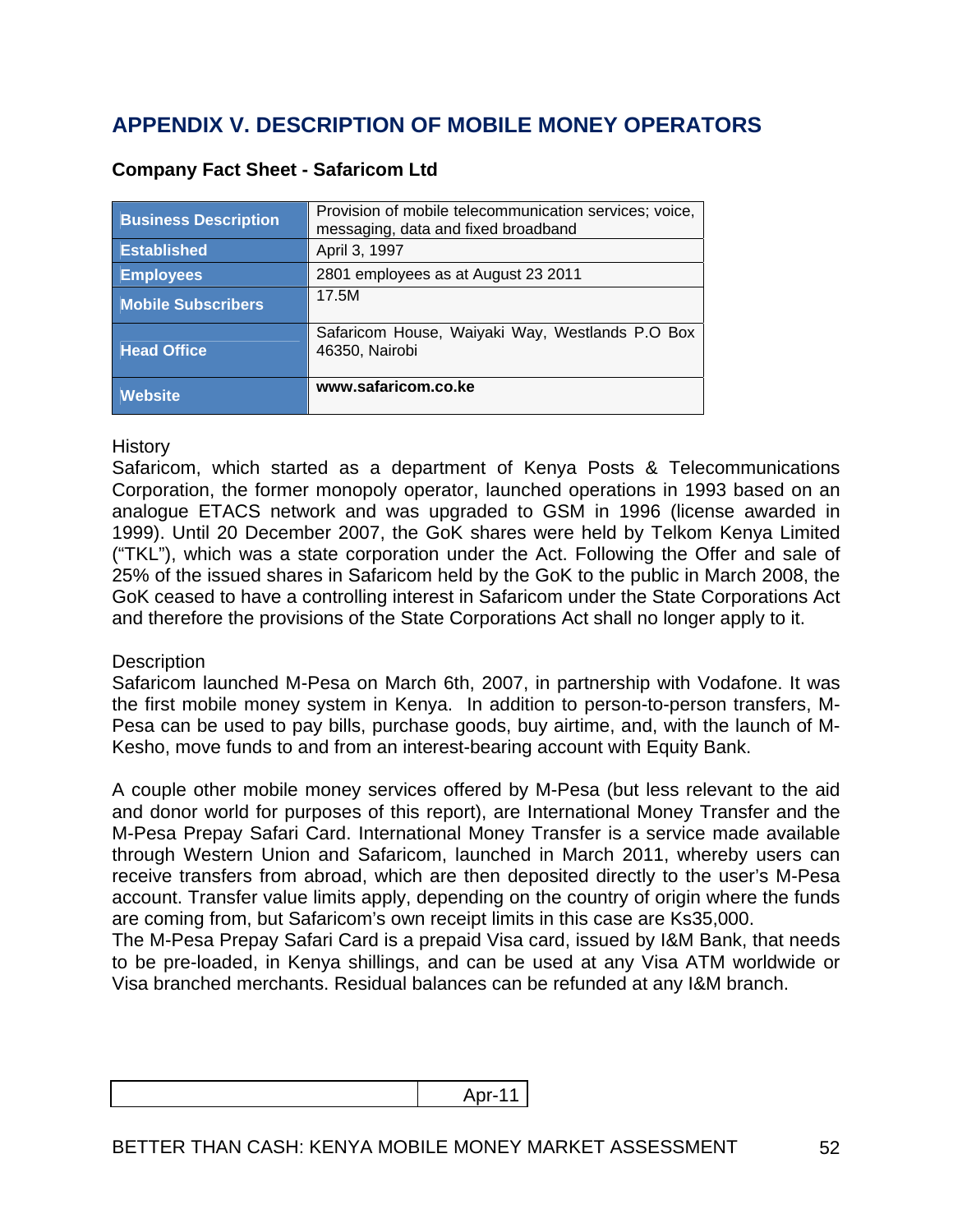| Number of M-Pesa Customers |    |       | 14,008,319 |        |
|----------------------------|----|-------|------------|--------|
| Number                     | Ωf | Agent | Outlets    |        |
| Countrywide                |    |       |            | 27.988 |

## M-Pesa Tariffs

| <b>Transaction Type</b>                  | <b>Transaction range (KES)</b> |        | <b>Transaction</b><br>Fee (KES) |  |
|------------------------------------------|--------------------------------|--------|---------------------------------|--|
|                                          | Min                            | Max    |                                 |  |
| <b>Value Movement Transactions</b>       |                                |        |                                 |  |
| Deposit Cash                             | 50                             | 70,000 | 0                               |  |
| Cash transfers to registered users       | 50                             | 100    | 10                              |  |
|                                          | 101                            | 35,000 | 30                              |  |
|                                          | 35,001                         | 70,000 | 60                              |  |
| Cash transfers to unregistered users     | 100                            | 2,500  | 60                              |  |
|                                          | 2,501                          | 5,000  | 80                              |  |
|                                          | 5,001                          | 10,000 | 120                             |  |
|                                          | 10,001                         | 20,000 | 180                             |  |
|                                          | 20,001                         | 35,000 | 250                             |  |
| Registered User Cash Withdrawal          | 50                             | 100    | 15                              |  |
|                                          | 101                            | 2,500  | 25                              |  |
|                                          | 2,501                          | 5,000  | 45                              |  |
|                                          | 5,001                          | 10,000 | 75                              |  |
|                                          | 10,001                         | 20,000 | 145                             |  |
|                                          | 20,001                         | 35,000 | 170                             |  |
|                                          | 35,001                         | 50,000 | 250                             |  |
|                                          | 50,001                         | 70,000 | 300                             |  |
| <b>Unregistered User Cash Withdrawal</b> | 100                            | 35,000 | 0                               |  |
| <b>ATM Withdrawal Charges</b>            | 200                            | 2,500  | 30                              |  |
|                                          | 2,501                          | 5,000  | 60                              |  |
|                                          | 5,001                          | 10,000 | 100                             |  |
|                                          | 10,001                         | 20,000 | 175                             |  |
| Buy airtime (for self or other)          | 20                             | 10,000 | $\pmb{0}$                       |  |
| <b>Information Transaction</b>           |                                |        |                                 |  |
| Change PIN                               | N/A                            | N/A    | 20                              |  |
| Show Balance                             | N/A                            | N/A    | 1                               |  |

# **Company Fact Sheet - Airtel Kenya Ltd**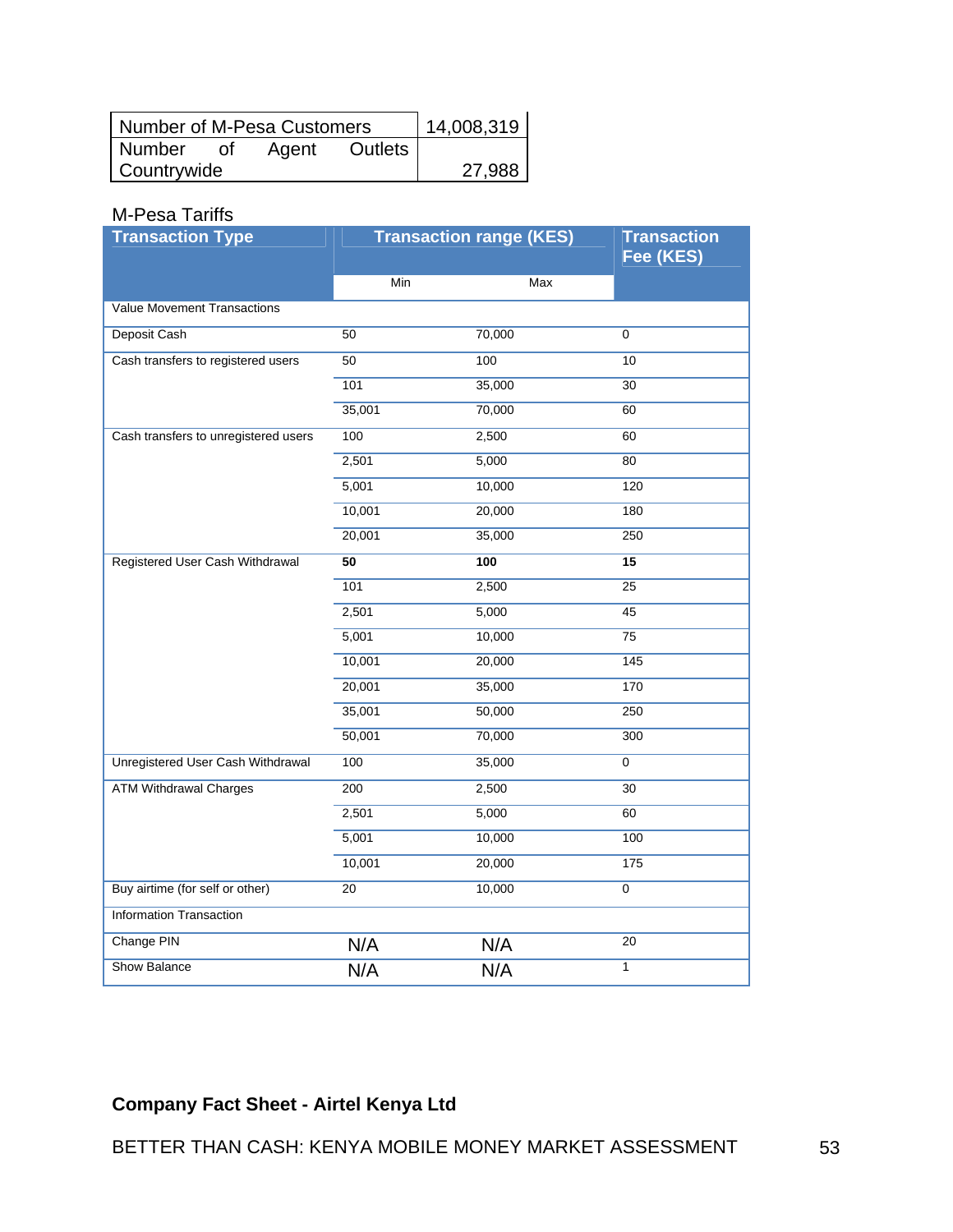| <b>Business Description</b> | Telecommunications                                     |
|-----------------------------|--------------------------------------------------------|
| <b>Established</b>          | 2010                                                   |
| <b>Mobile Subscribers</b>   | 3.8M                                                   |
| <b>Head Office</b>          | Parkside Towers, Mombasa Road, Nairobi,<br>00100 Kenya |
| <b>Website</b>              | http://www.africa.airtel.com/kenya/                    |

#### **History**

Airtel Kenya Ltd operates as a mobile phone operator in Kenya. It offers various services, including prepaid plans, international roaming, local and international text messages, Internet access, directory enquires, voice mail, and SMS information. Airtel Kenya Ltd was formerly known as Zain Kenya Limited and changed its name in 2010 upon purchase by Bharti Airtel.

#### **Description**

Formerly Zain Zap, Airtel Money is the second largest mobile money system in Kenya. Prior to its acquisition, Zain was focused on creating a "cashless society" whereby any number of needs could be met via mobile money. The following services are available on Airtel Money:

- Transfer money from one mobile phone to another mobile phone recipient on demand
- Top up a mobile phone or another customer's mobile phone
- Access and manage bank accounts
- Pay utility bills

## **Airtel Money Tariffs**

| <b>Transaction Type</b>              | <b>Transaction range (KES)</b> | <b>Transaction</b> |           |
|--------------------------------------|--------------------------------|--------------------|-----------|
|                                      | Min                            | Max                | Fee (KES) |
| Value Movement Transactions          |                                |                    |           |
| Deposit Cash                         | 50                             | 70,000             | 0         |
| Cash transfers to registered users   | 50                             | 100                | 5         |
|                                      | 101                            | 70,000             | 25        |
| Cash transfers to unregistered users | 101                            | 35,000             | 25        |
| Registered User Cash Withdrawal      | 50                             | 100                | 15        |
|                                      | 101                            | 2,500              | 25        |
|                                      | 2,501                          | 5,000              | 45        |
|                                      | 5,001                          | 10,000             | 75        |
|                                      | 10,001                         | 20,000             | 145       |
|                                      | 20,001                         | 35,000             | 170       |
|                                      | 35,001                         | 50,000             | 250       |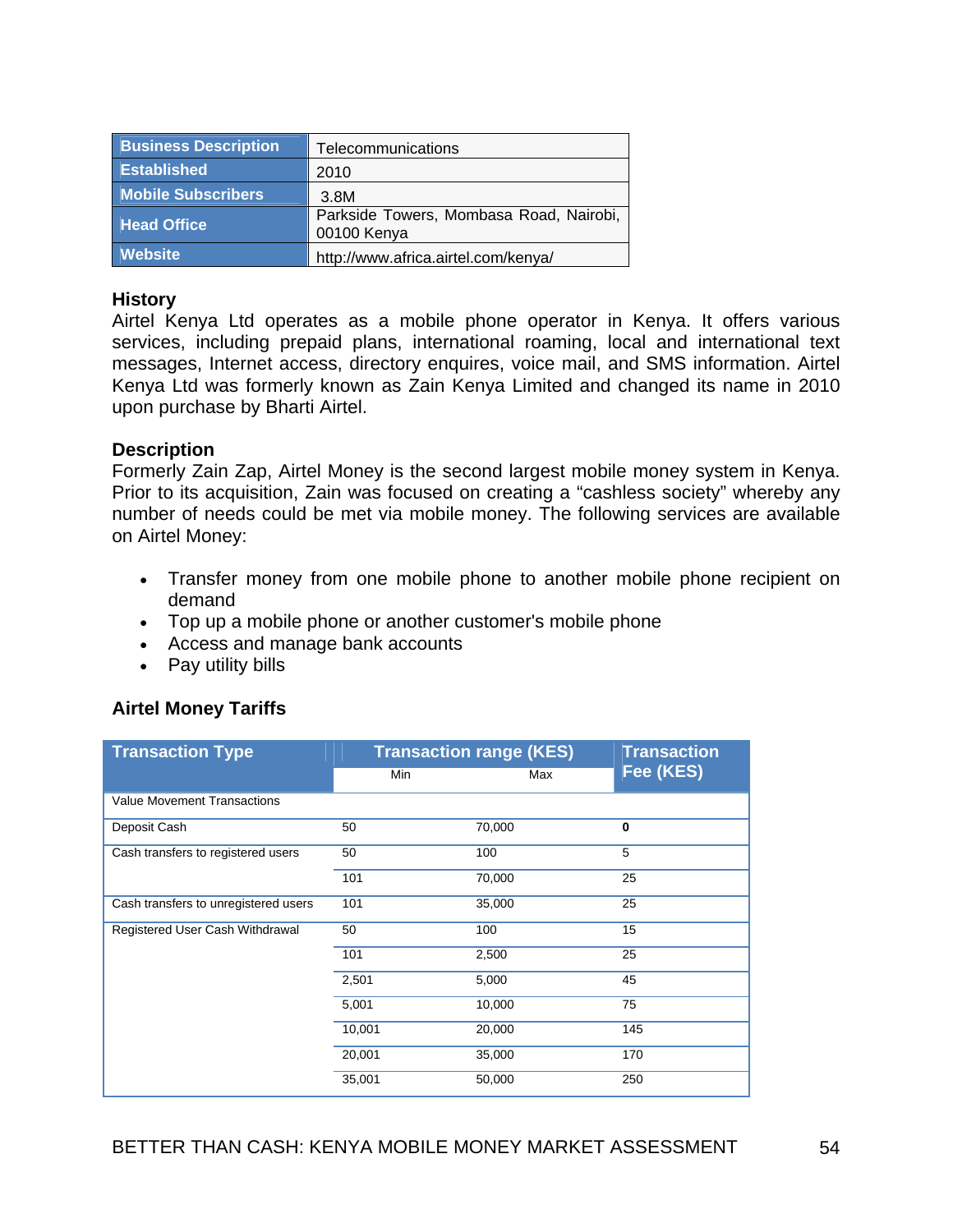|                                   | 50,001 | 70,000 | 300         |
|-----------------------------------|--------|--------|-------------|
| Unregistered User Cash Withdrawal | 50     | 100    | 15          |
|                                   | 101    | 2,500  | 25          |
|                                   | 2,501  | 5,000  | 45          |
|                                   | 5,001  | 10,000 | 75          |
|                                   | 10,001 | 20,000 | 145         |
|                                   | 20,001 | 35,000 | 170         |
| <b>ATM Withdrawal Charges</b>     | 101    | 2,500  | 40          |
|                                   | 2,501  | 5,000  | 55          |
|                                   | 5,001  | 10,000 | 85          |
|                                   | 10,001 | 20,000 | 175         |
| Buy airtime (for self or other)   | N/A    | N/A    | $\mathbf 0$ |
| Information Transaction           |        |        |             |
| Change PIN                        | N/A    | N/A    | 20          |
| Show Balance                      | N/A    | N/A    | 1           |
| Change Nickname                   | N/A    | N/A    | 20          |
| <b>Transaction Reports</b>        | N/A    | N/A    | 20          |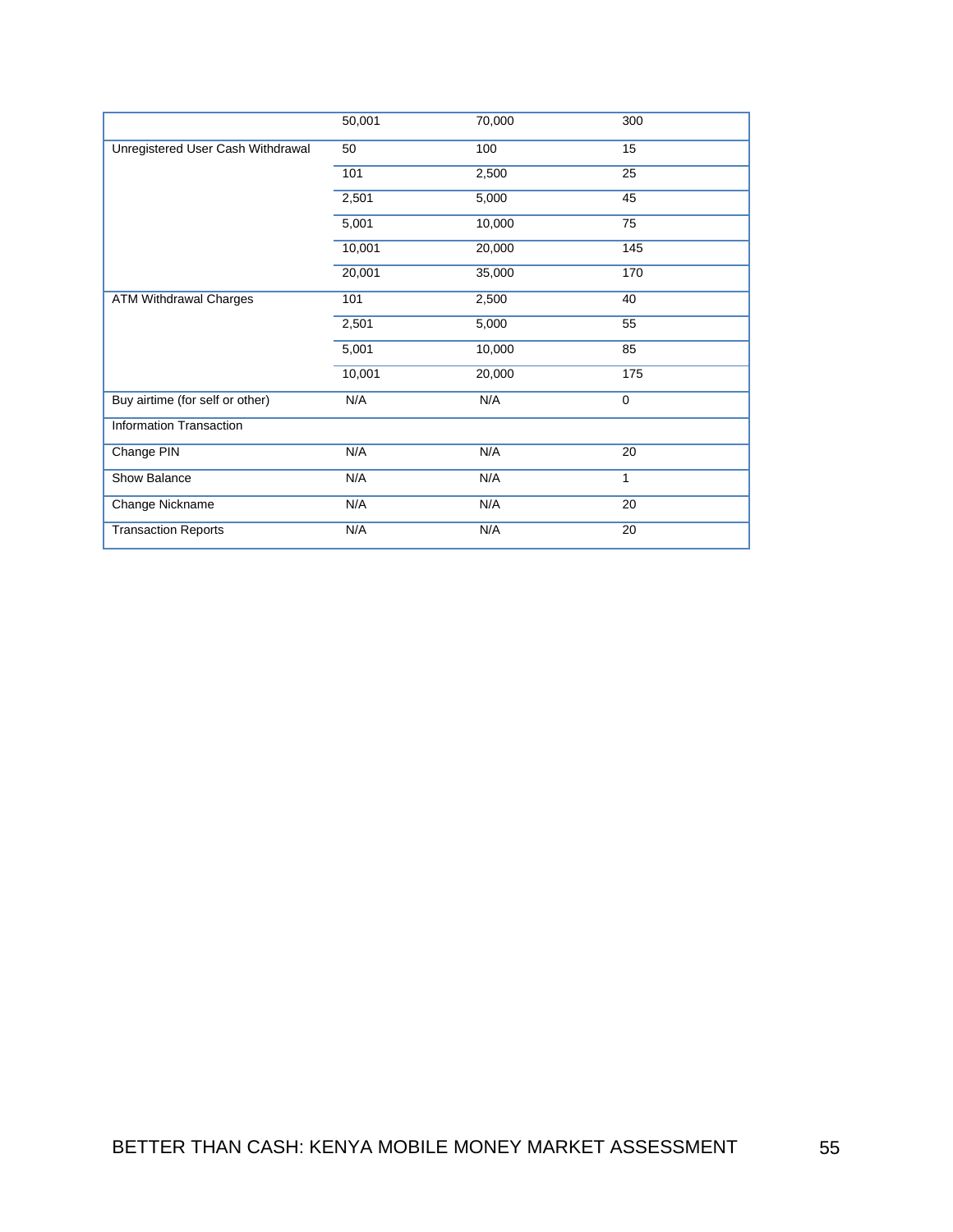| <b>Business Description</b> | Telecommunications                                                                |
|-----------------------------|-----------------------------------------------------------------------------------|
| <b>Established</b>          | <b>April 1999</b>                                                                 |
| <b>Type</b>                 | Private                                                                           |
| <b>Mobile Subscribers</b>   | 2.1M                                                                              |
| <b>Head Office</b>          | Teleposta Towers Building Ralph Bunche<br>Road, Telkom Plaza, Nairobi 00100 Kenya |
| <b>Website</b>              | http://www.telkom.co.ke/                                                          |

### **Company facts - Telkom Kenya (T/A Orange)**

#### **History**

Telkom Kenya, trading under the Orange brand, was established as a telecommunications operator under the Companies Act in April 1999 and is the only integrated telecommunications solutions provider operating in Kenya.

In December 2007, France Telecom acquired a 51% stake in incumbent Telkom Kenya through its holding company Orange East Africa (OrEA).

In September 2008, Telkom Kenya launched its mobile service, and it is now a fixed, mobile and Internet operator that provides services to business customers and consumers. Orange is the commercial brand used for all mobile and Internet services.

#### **Description**

Orange Money launched in late 2010 in association with Equity Bank. Instead of offering the same features as M-Pesa, Airtel Money, or yuCash, Orange opted to create a de facto front-end for Equity Bank accounts, allowing it to exceed regular transaction and m-wallet balance thresholds. In conversations, the Orange Money director stated that they were particularly interested in pursuing opportunities in the mHealth and eHealth sectors.

| - . <del>.</del> <del>.</del>        |                                |                    |             |  |
|--------------------------------------|--------------------------------|--------------------|-------------|--|
| <b>Transaction Type</b>              | <b>Transaction range (KES)</b> | <b>Transaction</b> |             |  |
|                                      | Min                            | Max                | Fee (KES)   |  |
| <b>Value Movement Transactions</b>   |                                |                    |             |  |
| Deposit Cash                         | 100                            | 100,000            | $\mathbf 0$ |  |
| Cash transfers to registered users   | 100                            | 35,000             | 30          |  |
|                                      | 35,001                         | 50,000             | 40          |  |
|                                      | 50,001                         | 100,000            | 50          |  |
| Cash transfers to unregistered users | 100                            | 2,500              | 70          |  |
|                                      | 2,501                          | 5,000              | 90          |  |
|                                      | 5,001                          | 10,000             | 155         |  |
|                                      | 10,001                         | 20,000             | 305         |  |
|                                      | 20,001                         | 35,000             | 355         |  |
|                                      | 35,001                         | 50,000             | 390         |  |

#### Orange Tariffs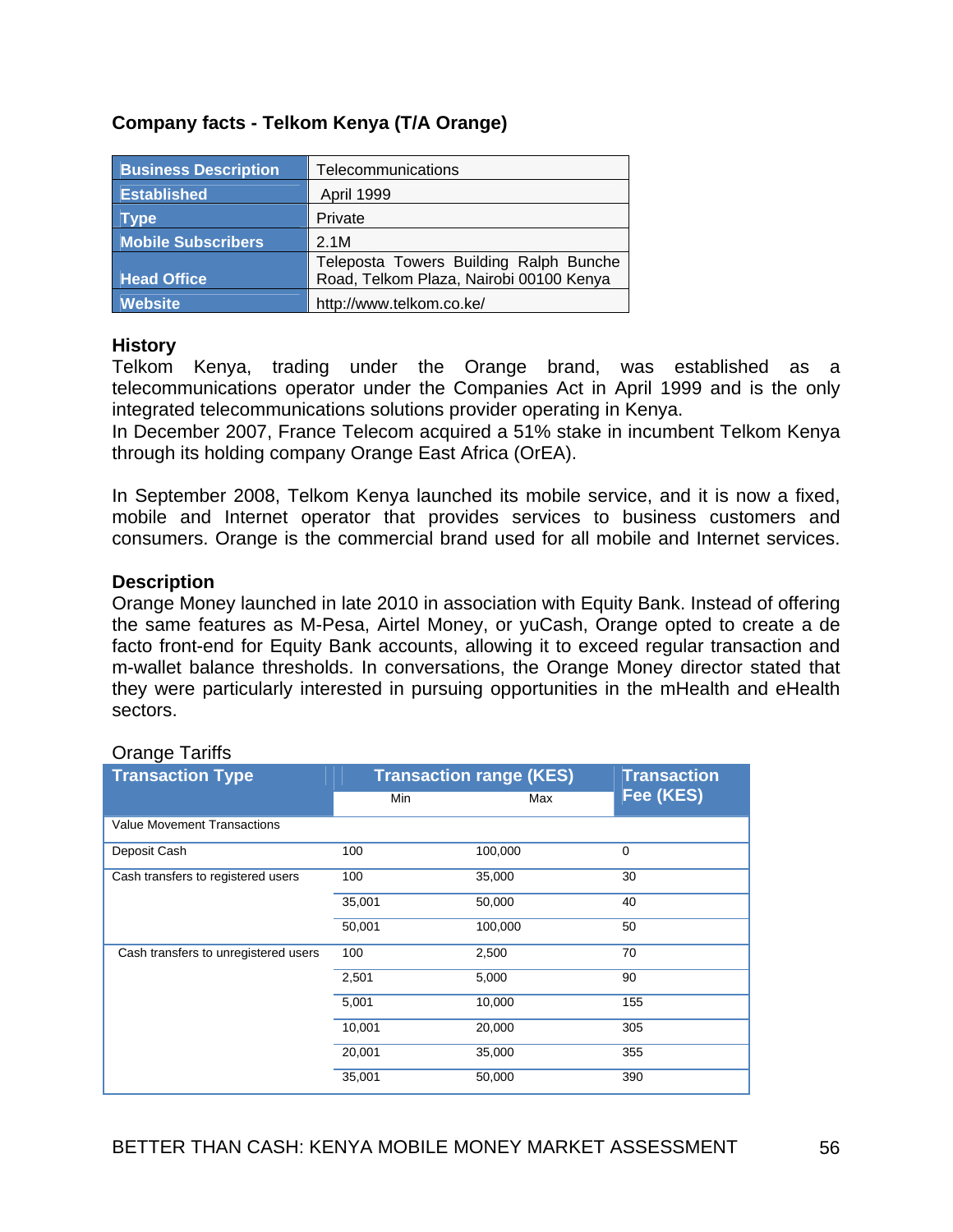|                                    | 50,001 | 100,000 | 450            |
|------------------------------------|--------|---------|----------------|
| Registered User Cash Withdrawal    | 100    | 2,500   | 25             |
|                                    | 2,501  | 5,000   | 45             |
|                                    | 5,001  | 10,000  | 75             |
|                                    | 10,001 | 20,000  | 145            |
|                                    | 20,001 | 35,000  | 170            |
|                                    | 35,001 | 50,000  | 195            |
|                                    | 50,001 | 100,000 | 225            |
| Unregistered User Cash Withdrawal  | 100    | 100,000 | $\mathbf 0$    |
| <b>ATM Withdrawal Charges</b>      | 100    | 2,500   | 40             |
|                                    | 2,501  | 5,000   | 60             |
|                                    | 5,001  | 10,000  | 100            |
|                                    | 10,001 | 40,000  | 175            |
| Buy airtime (for self or other)    | 10     | 10,000  | $\mathbf 0$    |
| <b>Information Transaction</b>     |        |         |                |
| Change PIN                         | N/A    | N/A     | $\mathbf 0$    |
| Show Balance                       | N/A    | N/A     | 5              |
| Mini Statement request             | N/A    | N/A     | 5              |
| <b>Stock Price Inquiries</b>       | N/A    | N/A     | $\mathbf 0$    |
| Forex Rates Inquiries              | N/A    | N/A     | 0              |
| Invite Rafiki Request              | N/A    | N/A     | $\mathbf 0$    |
| <b>Bank Transactions</b>           |        |         |                |
| Transfer to Equity Account         | 100    | 35,000  | 30             |
|                                    | 35,001 | 50,000  | 40             |
|                                    | 50,001 | 100,000 | 50             |
| Transfer to Any Bank Account       | 100    | 35,000  | 400            |
|                                    | 35,001 | 50,000  | 450            |
|                                    | 50,001 | 100,000 | 500            |
| Transfer from My Equity Account to | 100    | 35,000  | 30             |
| Orange Money                       | 35,001 | 50,000  | 40             |
|                                    | 50,001 | 100,000 | 50             |
| Full Bank Statement                | N/A    | N/A     | 50 per page    |
| <b>Cheque Book Request</b>         | N/A    | N/A     | 14.75 per leaf |
| <b>Stop Card Request</b>           | N/A    | N/A     | $\mathbf 0$    |
| <b>Stop Cheque Request</b>         | N/A    | N/A     | $\mathbf 0$    |
|                                    |        |         |                |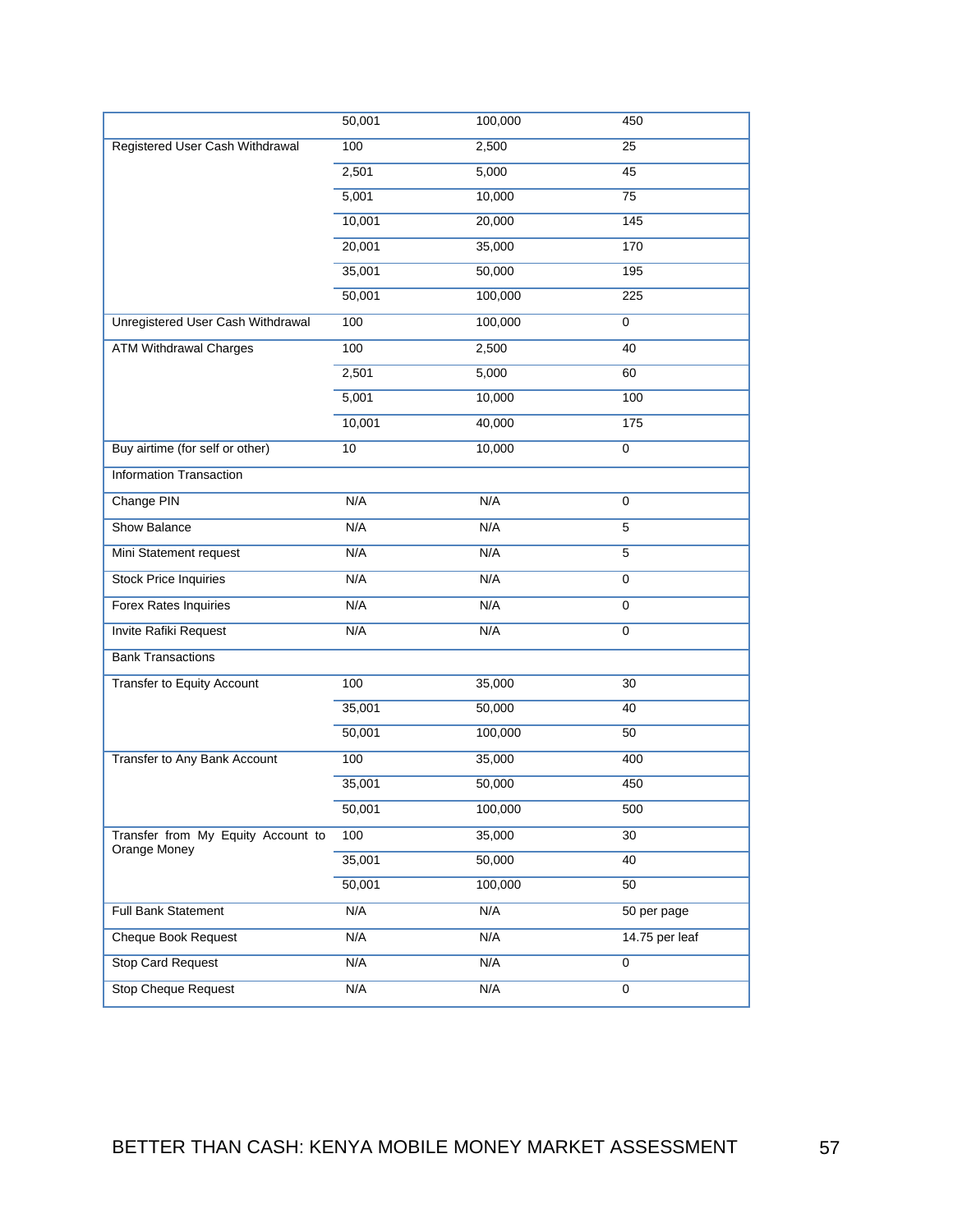| Company Fact sheet - Essar Telecom Kenya Limited (ETKL) |
|---------------------------------------------------------|
|---------------------------------------------------------|

| <b>Business Description</b> | Telecommunications                   |  |  |
|-----------------------------|--------------------------------------|--|--|
| <b>Established</b>          | 2008                                 |  |  |
| <b>Type</b>                 | Private                              |  |  |
| <b>Mobile Subscribers</b>   | 1.6M                                 |  |  |
|                             | Essar House Africa, Brookside Grove  |  |  |
|                             | Muguga Green Lane Westlands, Nairobi |  |  |
| <b>Head Office</b>          | 00100 Kenya                          |  |  |
| <b>Website</b>              | http://www.yu.co.ke                  |  |  |

#### **History**

Essar Telecom Kenya Limited (ETKL) is a unit of India based Essar Group. ETKL launched a mobile service network under the brand "yu" in November 2008 in Kenya.

#### **Description**

Essar yuCash launched in December 2009 and is "powered" by Obopay, a mobile money platform and service provider. yuCash offers some standard features such as person-to-person transfer and balance inquiry as well as some unique features like requesting money from another user, adding a short message to a payment, and inviting friends to join. yuCash is also unique insofar as it offers five different front-ends: WAP, SMS, Voice, USSD, and STK.

## **yuCash Tariffs**

| <b>Transaction Type</b>            | <b>Transaction range (KES)</b> |        | <b>Transaction</b> |  |
|------------------------------------|--------------------------------|--------|--------------------|--|
|                                    | Min                            | Max    | Fee (KES)          |  |
| <b>Value Movement Transactions</b> |                                |        |                    |  |
| Deposit Cash                       | 100                            | 2,500  | $\bf{0}$           |  |
|                                    | 2,501                          | 5,000  |                    |  |
|                                    | 5,001                          | 10,000 |                    |  |
|                                    | 10,001                         | 20,000 |                    |  |
|                                    | 20,001                         | 35,000 |                    |  |
| Cash transfers to registered users | 100                            | 35,000 | $\mathbf 0$        |  |
| Registered User Cash Withdrawal    | 100                            | 2,500  | 20                 |  |
|                                    | 2,501                          | 5,000  | 40                 |  |
|                                    | 5,001                          | 10,000 | 65                 |  |
|                                    | 10,001                         | 20,000 | 130                |  |
|                                    | 20,001                         | 35,000 | 150                |  |
| Unregistered User Cash Withdrawal  | 100                            | 2,500  | 40                 |  |
|                                    | 2,501                          | 5,000  | 60                 |  |
|                                    | 5,001                          | 10,000 | 125                |  |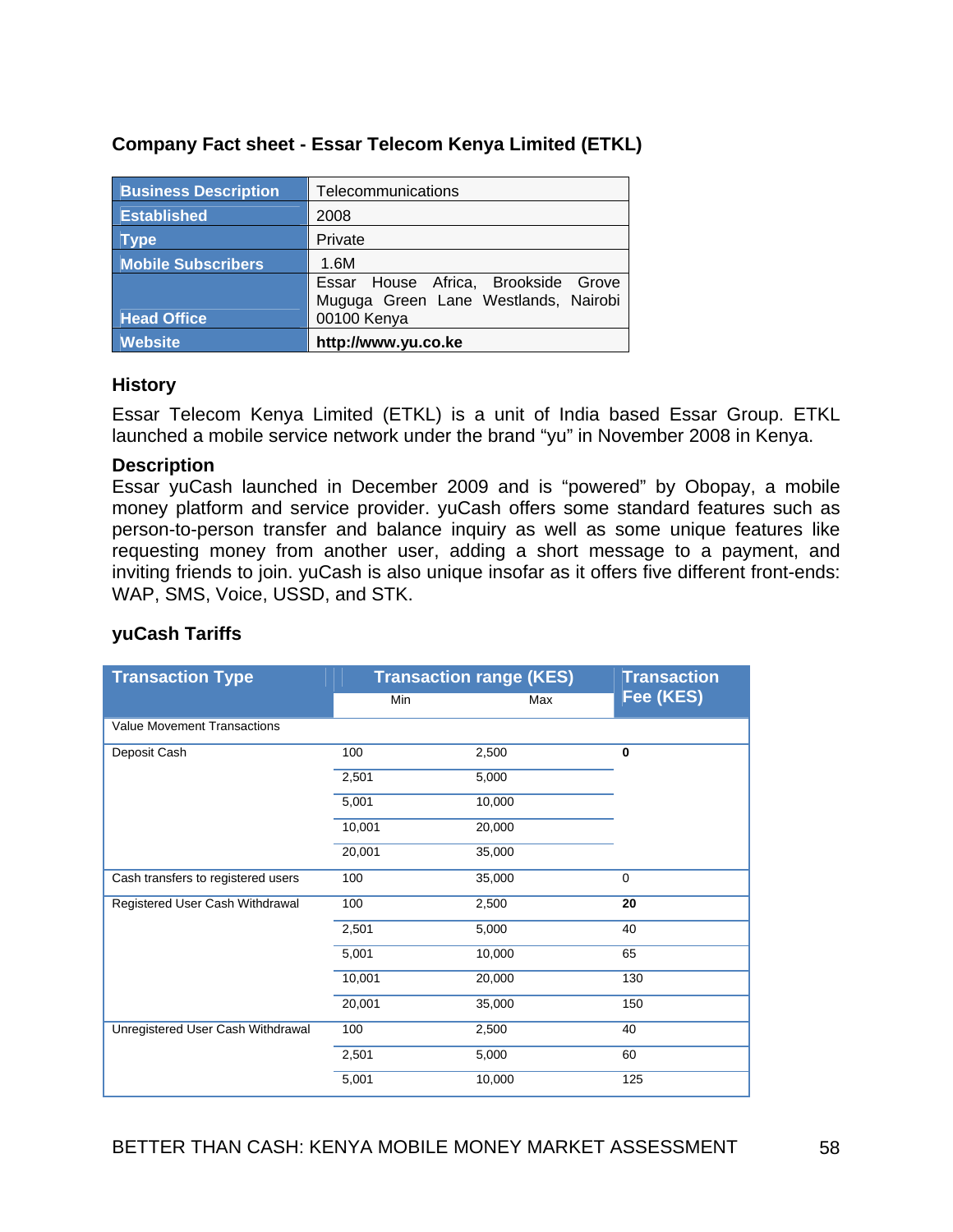|                                 | 10,001 | 20,000 | 275            |
|---------------------------------|--------|--------|----------------|
|                                 | 20,001 | 35,000 | 325            |
| Buy airtime (for self or other) | 10     | 10,000 | $\mathbf 0$    |
| <b>Information Transaction</b>  |        |        |                |
| Change PIN                      | N/A    | N/A    | $\overline{2}$ |
| Show Balance                    | N/A    | N/A    | 1              |
| Update Menu                     | N/A    | N/A    | $\mathbf 0$    |
| <b>Request Money</b>            | N/A    | N/A    | $\Omega$       |
| <b>Invite Friend</b>            | N/A    | N/A    | $\mathbf 0$    |
| Show History                    | N/A    | N/A    | 5              |
| Help                            | N/A    | N/A    | $\mathbf 0$    |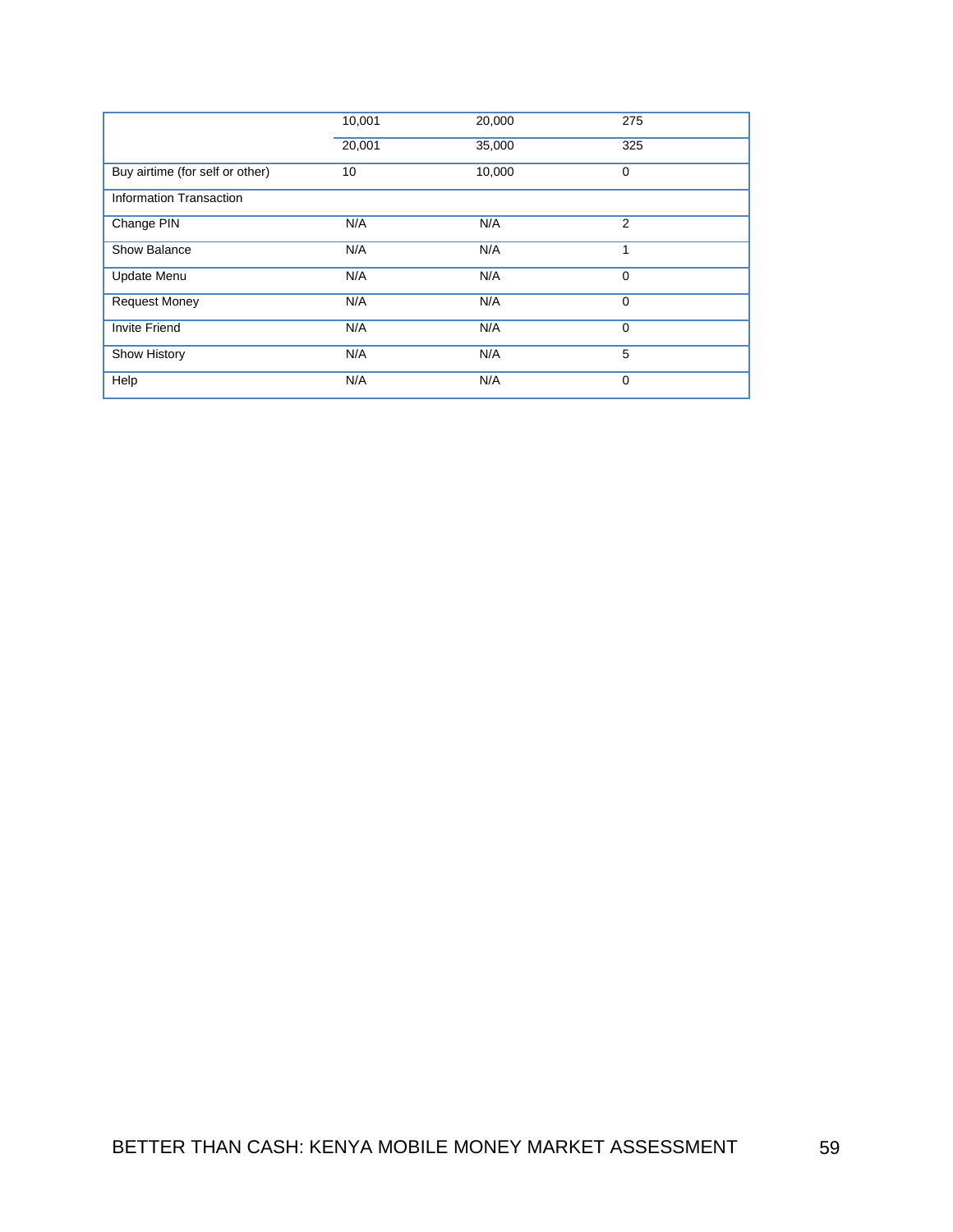# **APPENDIX VI. EMERGING MOBILE MONEY "ECOSYSTEM" PLAYERS**

| <b>Mobile</b><br>Money                   | <b>Description</b>                                                                                                                                                                                                                                                                                                                                                                                                                                                            | Website                                                                    |
|------------------------------------------|-------------------------------------------------------------------------------------------------------------------------------------------------------------------------------------------------------------------------------------------------------------------------------------------------------------------------------------------------------------------------------------------------------------------------------------------------------------------------------|----------------------------------------------------------------------------|
| <b>Applications</b>                      |                                                                                                                                                                                                                                                                                                                                                                                                                                                                               |                                                                            |
| iPay - online<br>mobile money<br>product | iPay is an easy-to-use payments processing tool that incorporates<br>M-Pesa, Airtel Money and yuCash.                                                                                                                                                                                                                                                                                                                                                                         | http://www.intrepid.co.ke/i<br>-pay-mobile-transaction-<br>processing.html |
|                                          | The three money transfer systems are packaged into an online<br>payment processing system that will allows payments to be received<br>off a website.                                                                                                                                                                                                                                                                                                                          |                                                                            |
| <b>PesaPal</b>                           | A payment platform that enables Kenyans to buy and sell on the<br>Internet using M-Pesa, Zap and Credit Cards.                                                                                                                                                                                                                                                                                                                                                                | https://www.pesapal.com/                                                   |
| M-Payer                                  | MPAYER manages Mobile payments where transactions are<br>processed on demand as opposed to scheduled processing. It<br>manages corporate collection accounts (MPESA-Pay Bill and ZAP-<br>Nickname). This results in increased transaction speeds and<br>enhanced accuracy due to direct system integration<br>with<br>organizations financial systems                                                                                                                         | http://zegetech.com/portal<br>/portfolio/                                  |
| <b>Paynet Group</b>                      | PesaPoint will allow a Financial Institution without an existing ATM<br>network to offer an ATM service to its customer base. Financial<br>institutions with an existing ATM network will provide their customers<br>with convenience of cash access in many additional ATM locations,<br>once they join the PesaPoint network.                                                                                                                                               | http://www.pesapoint.co.k<br>e/index.asp                                   |
| <b>Musoni</b>                            | Musoni is at the cutting edge of microfinance, enabling loan disbursal<br>and repayment via Safaricom M-Pesa and Airtel Money                                                                                                                                                                                                                                                                                                                                                 | http://www.musoni.co.ke/                                                   |
| Lipuka                                   | Lipuka integrates bank & payment channels to enable music<br>downloads, bill payments and info services via WAP.                                                                                                                                                                                                                                                                                                                                                              | http://www.cellulant.com/i<br>ndex.html                                    |
|                                          | Cellulant is a mobile commerce company that manages, delivers and<br>bills for digital content and commerce services actualized over<br>telecom networks                                                                                                                                                                                                                                                                                                                      |                                                                            |
| <b>MOCA</b>                              | Ex-ZungukaPay, which enables online merchants to accept mobile<br>money payments, Google Checkout & various credit/debit cards. Has<br>open API for integration. Moca enables customers to buy "Moca<br>credits" via mobile money, which can then be used to pay for goods<br>& services on partner websites, e.g., KeleleMobile                                                                                                                                              | http://pay.zunguka.com/                                                    |
| <b>JamboPay</b>                          | JamboPay is an online payment gateway that allows users to<br>securely make and receive payments through mobile phone over<br>internet.                                                                                                                                                                                                                                                                                                                                       | https://www.jambopay.co<br>m/default.aspx                                  |
|                                          | JamboPay allows for mobile payments such as M-Pesa, Airtel Money<br>and YU-CASH, Bank payments, Visa and MasterCard Debit and<br>Credit cards.                                                                                                                                                                                                                                                                                                                                |                                                                            |
| Kopo Kopo                                | Kopo Kopo offers a low-cost, subscription-based software platform<br>that enables enterprises to accept all brands of mobile money<br>payments from their customers.                                                                                                                                                                                                                                                                                                          | http://www.kopokopo.com                                                    |
| <b>Mobikash</b>                          | An independent mobile commerce, mobile banking & payment<br>service provider that allows users to manage & perform a wide range<br>of financial transactions from their mobile phone & other channels,<br>e.g., internet, POS, ATMs. Compatible with any mobile phone and<br>can be linked to banks, MFIs, SACCOs & bill issuers.<br>Currently gives Kenyans on any mobile network real-time access to<br>accounts at participating banks, including Post Bank, National Bank | http://www.mobikash.com<br>/index.php?inhalt=home                          |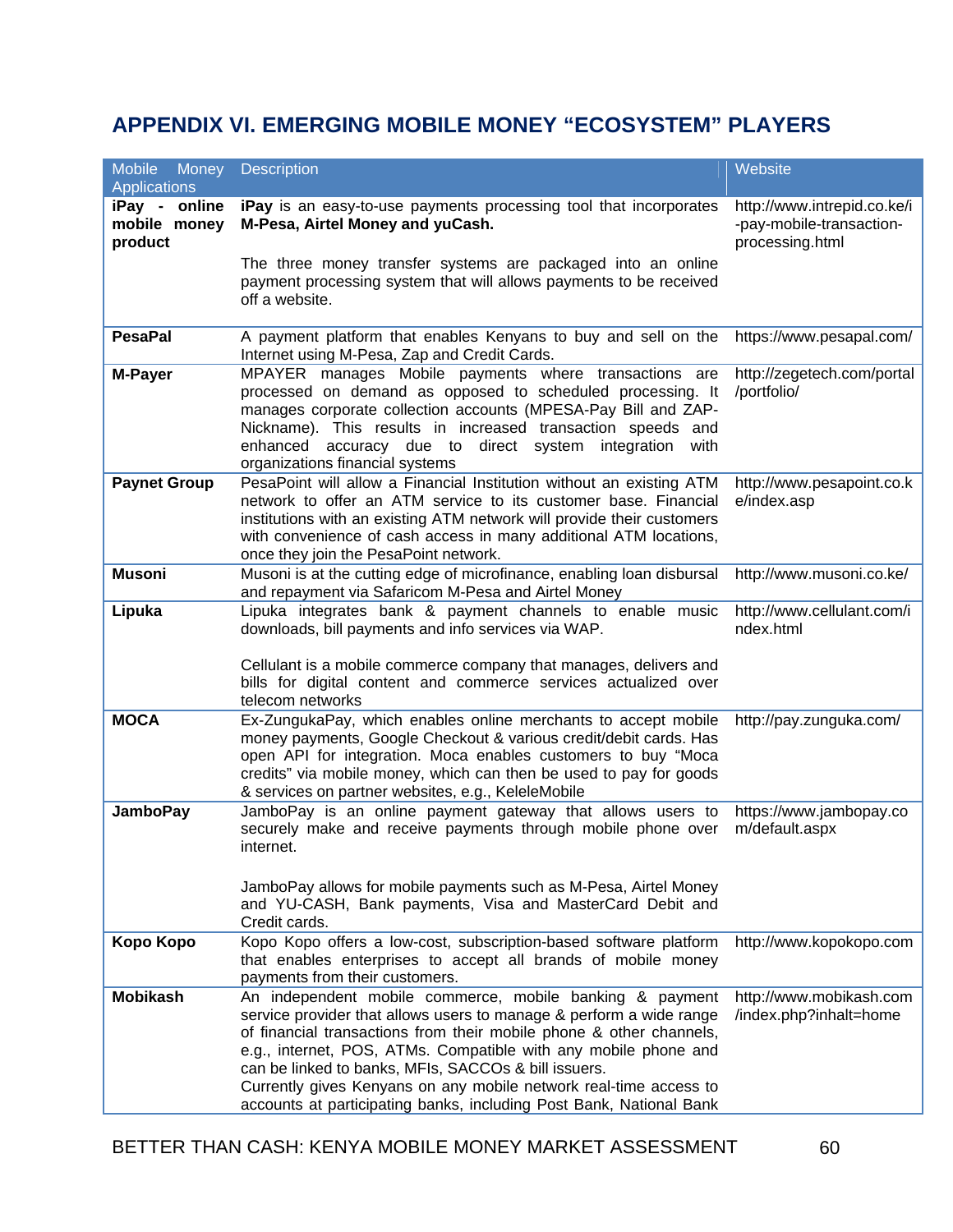|                  | of Kenya, & Trans National Bank.                                                                                                       |                                      |
|------------------|----------------------------------------------------------------------------------------------------------------------------------------|--------------------------------------|
| <b>Flexus</b>    | Ex PesaPot Holdings; hosted<br>core banking<br>and financial                                                                           | http://www.flexus-                   |
|                  | management platform for MFIs, credit unions & community benefit<br>organizations called Kopesha. Also offers a "universal mobile money | technologies.com/                    |
|                  | transfer & payment" service called CaribPay                                                                                            |                                      |
| Jipange          | Initiative of Mobile Ventures Kenya Ltd., a subsidiary of Signal Point                                                                 | http://jipangekusave.com/            |
| <b>KuSave</b>    | Partners, launched in partnership with FSD Kenya & CGAP; aims to                                                                       |                                      |
|                  | extend affordable micro-savings & micro-credit via mobile phone                                                                        |                                      |
|                  | Jipange KuSave is an initiative of Mobile Ventures Kenya Ltd., a                                                                       |                                      |
|                  | subsidiary of Signal Point Partners. Launched as a pilot in 2010 in                                                                    |                                      |
|                  | partnership with FSD Kenya and CGAP, Jipange KuSave aims to                                                                            |                                      |
|                  | extend affordable micro-savings and micro-credit to the 'mwanainchi'                                                                   |                                      |
| <b>Tangaza</b>   | (Kiswahili for 'common man') via mobile phones<br>Managed by Mobile Pay Limited and a network of independent                           | https://www.tangaza321.c             |
|                  | trustees, Tangaza enables both local and international money                                                                           | om/tan/                              |
|                  | transfer as well as services like utility bill payment and remote airtime                                                              |                                      |
|                  | purchase. Tangaza is accessible via USSD and the internet and                                                                          |                                      |
|                  | works across multiple mobile networks                                                                                                  |                                      |
| <b>SPOT Cash</b> | Spotcash is a modern state-of-the-art SMS-based system that<br>enables withdrawal of money from a SACCO<br>member's                    | https://spotcash.co.ke/sp<br>otcash/ |
|                  | savings/FOSA account and loading it straight onto their M-Pesa                                                                         |                                      |
|                  | account                                                                                                                                |                                      |
| <b>PewaHewa</b>  | PewaHewa is similar to the iTunes Store insofar as you can browse                                                                      | http://www.pewahewa.co               |
|                  | for musical artists, albums, genres, etc. and purchase songs via<br>mobile money. PewaHewa is powered by iPay.                         | m/                                   |
|                  |                                                                                                                                        |                                      |
|                  | Pewahewa.com is an online music store that seeks to empower local                                                                      |                                      |
|                  | musicians by making their music not only easily accessible for their                                                                   |                                      |
|                  | fans, but also as affordable as possible.                                                                                              |                                      |
|                  |                                                                                                                                        |                                      |
|                  | By being the first online music store in the region to offer mobile<br>money platforms (Zap and M-Pesa) to its users, Pewahewa.com has |                                      |
|                  | pioneered new ground and opened artists up to a whole new world of                                                                     |                                      |
|                  | music distribution                                                                                                                     |                                      |
|                  |                                                                                                                                        |                                      |
|                  |                                                                                                                                        |                                      |
| Kalahari         | Often referred to as "the Amazon.com of Africa", Kalahari offers a<br>wide range of online goods and services, which customers can pay | http://www.kalahari.com/             |
|                  | for via Safaricom M-Pesa.                                                                                                              |                                      |
| Kilimo Salama    | Kilimo Salama, Kiswahili for "safe farming", is a crop insurance                                                                       | http://kilimosalama.wordp            |
|                  | product offered by the Sygenta Foundation for Sustainable                                                                              | ress.com/                            |
|                  | Agriculture. Kilimo Salama enables farmers to pay crop insurance                                                                       |                                      |
| <b>Elma</b>      | premiums and receipts payouts via Safaricom M-Pesa<br>Elma is a mobile /online payment gateway for Kenya, done by Craft                | http://www.elma.bz/                  |
|                  | Silicon in conjunction with some selected banks. The service is                                                                        |                                      |
|                  | almost ready to launch (it is undergoing final testing). Reportedly, it                                                                |                                      |
|                  | is a mobile application (that you download) that would allow you to                                                                    |                                      |
|                  | shop and make payments (cable TV, power & water etc) from your<br>mobile phone, using your Elma account, which would be linked to      |                                      |
|                  | your bank account(s). It should also allow you to top up your M-Pesa                                                                   |                                      |
|                  | account from your bank account (but not the other way), pay school                                                                     |                                      |
|                  | fees, make donations (to charity for example) etc                                                                                      |                                      |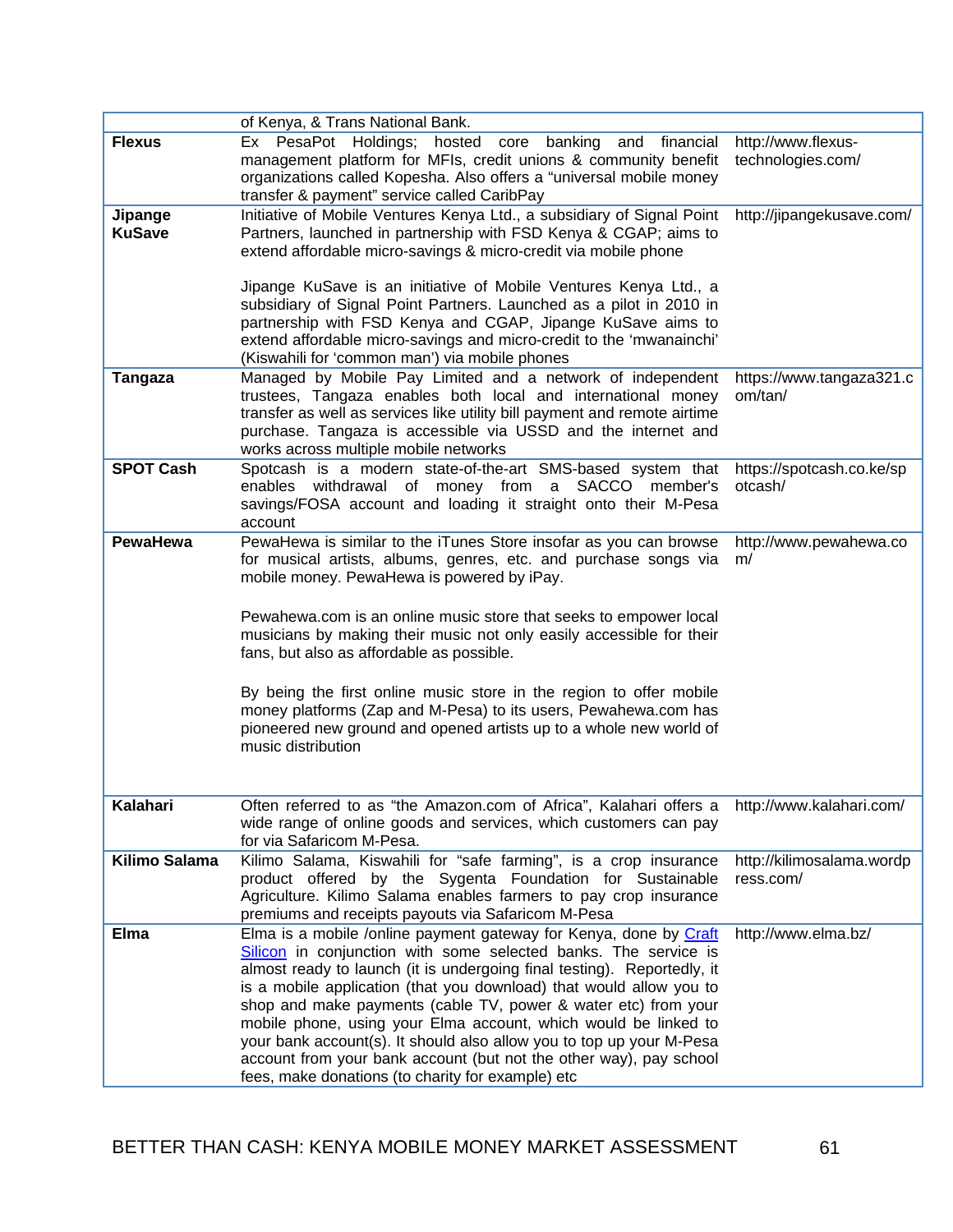# **APPENDIX VII. MOBILE MONEY TARIFF COMPARISONS**

|                                    |                    |             |                               | <b>Transaction Fees</b> |        |
|------------------------------------|--------------------|-------------|-------------------------------|-------------------------|--------|
| <b>Value Movement Transactions</b> |                    |             |                               |                         |        |
| <b>Transaction Type</b>            | min-max            | M-Pesa      | <b>Airtel</b><br><b>Money</b> | Orange<br><b>Money</b>  | yuCash |
|                                    |                    |             |                               |                         |        |
| Deposit Cash                       | 50-100             | $\mathbf 0$ | 0                             | n/a                     | n/a    |
|                                    | 100-35,000         | 0           | 0                             | $\mathbf 0$             | 0      |
|                                    | 35,001-70,000      | $\mathbf 0$ | 0                             | $\mathbf 0$             | n/a    |
|                                    | 70,001-<br>100,000 | n/a         | n/a                           | $\mathbf 0$             | n/a    |
|                                    |                    |             |                               |                         |        |
| Cash Transfers to Registered Users | 50-100             | 10          | 5                             | n/a                     | n/a    |
|                                    | 100-35,000         | 30          | 25                            | 30                      | 0      |
|                                    | 35,001-50,000      | 60          | 25                            | 40                      | n/a    |
|                                    | 50,001-70,000      | 60          | 25                            | 50                      | n/a    |
|                                    | 70,001-<br>100,000 | n/a         | n/a                           | 50                      | n/a    |
|                                    |                    |             |                               |                         |        |
| Cash Transfers to Unregistered     | 100-2,500          | 60          | 25                            | 70                      | n/a    |
| <b>Users</b>                       | 2,501-5,000        | 80          | 25                            | 90                      | n/a    |
|                                    | 5,001-10,000       | 120         | 25                            | 155                     | n/a    |
|                                    | 10,001-20,000      | 180         | 25                            | 305                     | n/a    |
|                                    | 20,001-35,000      | 250         | 25                            | 355                     | n/a    |
|                                    | 35,001-50,000      | n/a         | n/a                           | 390                     | n/a    |
|                                    | 50,001-70,000      | n/a         | n/a                           | 450                     | n/a    |
|                                    |                    |             |                               |                         |        |
| Registered User Cash Withdrawal    | 50-100             | 15          | 15                            | n/a                     | n/a    |
|                                    | 100-2,500          | 25          | 25                            | 25                      | 20     |
|                                    | 2,501-5,000        | 45          | 45                            | 45                      | 40     |
|                                    | 5,001-10,000       | 75          | 75                            | 75                      | 65     |
|                                    | 10,001-20,000      | 145         | 145                           | 145                     | 130    |
|                                    | 20,001-35,000      | 170         | 170                           | 170                     | 150    |
|                                    | 35,001-50,000      | 250         | 250                           | 195                     | n/a    |
|                                    | 50,001-70,000      | 300         | 300                           | 225                     | n/a    |
|                                    | 70,001-<br>100,000 | n/a         | n/a                           | 225                     | n/a    |
|                                    |                    |             |                               |                         |        |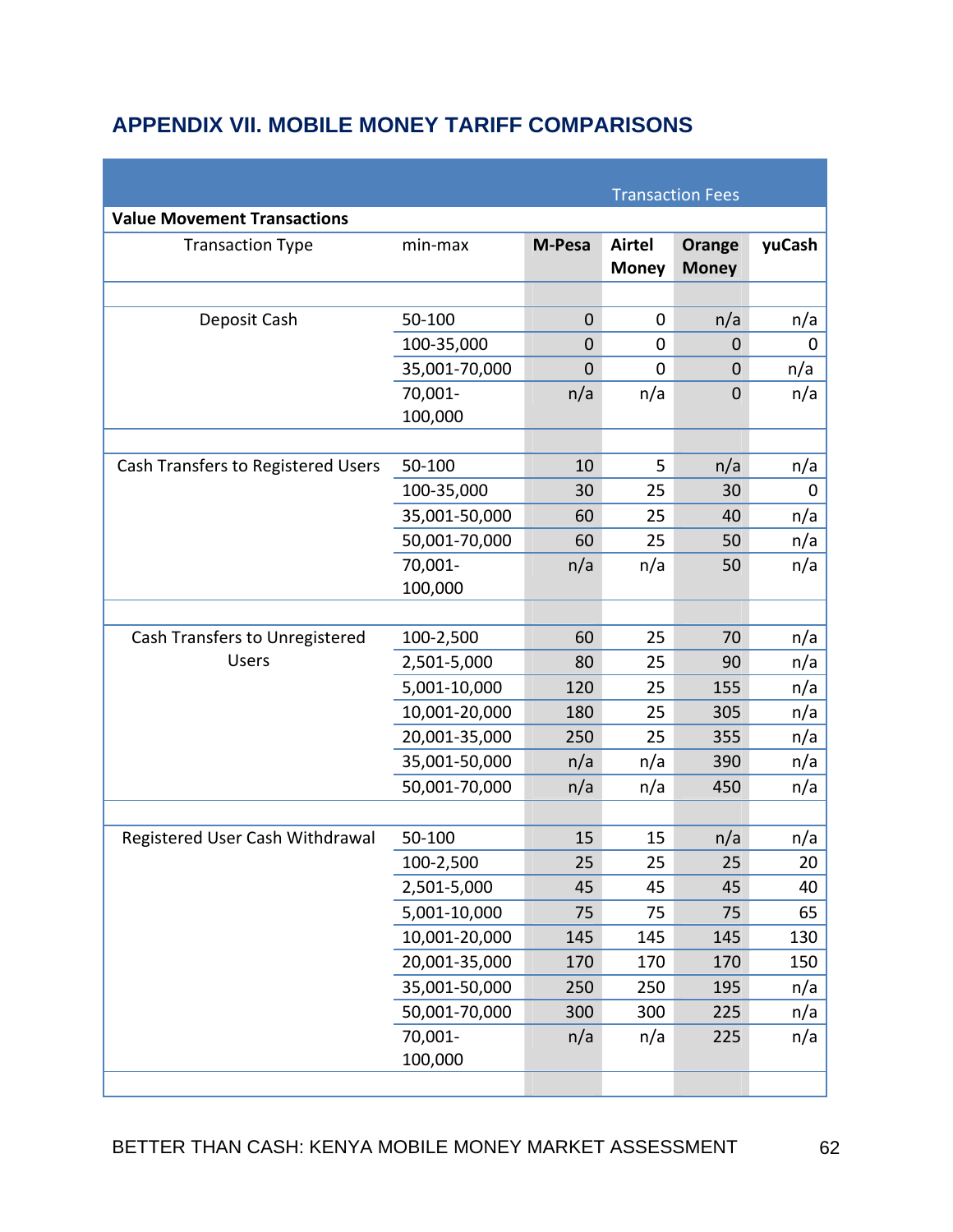| Unregistered User Cash Withdrawal | 50-100        | n/a         | 15             | n/a            | n/a |
|-----------------------------------|---------------|-------------|----------------|----------------|-----|
|                                   | 100-2,500     | $\mathbf 0$ | 25             | $\overline{0}$ | 40  |
|                                   | 2,501-5,000   | $\mathbf 0$ | 45             | $\mathbf 0$    | 60  |
|                                   | 5,001-10,000  | $\mathbf 0$ | 75             | $\overline{0}$ | 125 |
|                                   | 10,001-20,000 | $\mathbf 0$ | 145            | $\overline{0}$ | 275 |
|                                   | 20,001-35,000 | $\mathbf 0$ | 170            | $\overline{0}$ | 325 |
|                                   | 35,001-       | n/a         | n/a            | $\mathbf 0$    | n/a |
|                                   | 100,000       |             |                |                |     |
| <b>ATM Withdrawal</b>             |               |             |                |                |     |
|                                   | 100-199       | n/a         | 40             | 40             | n/a |
|                                   | 200-1000      | 30          | 40             | 40             | n/a |
|                                   | 1001-2500     | 30          | 40             | 40             | n/a |
|                                   | 2501-5000     | 60          | 55             | 60             | n/a |
|                                   | 5001-10000    | 100         | 85             | 100            | n/a |
|                                   | 10001-20000   | 175         | 175            | 175            | n/a |
|                                   | 20001-40000   | n/a         | n/a            | 175            | n/a |
|                                   |               |             |                |                |     |
| Buy airtime                       | 10-19         | n/a         | 0              | n/a            | 0   |
|                                   | 20-10000      | $\mathbf 0$ | $\overline{0}$ | $\overline{0}$ | 0   |

|                                 |      |              | <b>Transaction Fees</b> |                |        |
|---------------------------------|------|--------------|-------------------------|----------------|--------|
| <b>Information Transactions</b> |      |              |                         |                |        |
| <b>Transaction Type</b>         | min- | M-Pesa       | <b>Airtel</b>           | Orange         | yuCash |
|                                 | max  |              | <b>Money</b>            | <b>Money</b>   |        |
| Change PIN                      | n/a  | 20           | 20                      | $\Omega$       | 2      |
| <b>Check Balance</b>            | n/a  | $\mathbf{1}$ | 1                       | 5              | 1      |
| Mini Statement Request          | n/a  | n/a          | 20                      | 5              | n/a    |
| <b>Stock Prices Inquires</b>    | n/a  | n/a          | 0                       | $\overline{0}$ | n/a    |
| <b>Forex Rates Inquires</b>     | n/a  | n/a          | n/a                     | $\overline{0}$ | n/a    |
| <b>Invite Friend Request</b>    | n/a  | n/a          | n/a                     | $\overline{0}$ | 0      |
| <b>Request Money</b>            | n/a  | n/a          | n/a                     | n/a            | 0      |
| <b>Update Menu</b>              | n/a  | n/a          | n/a                     | n/a            | 0      |
| Show History                    | n/a  | n/a          | n/a                     | n/a            | 5      |
| Help                            | n/a  | n/a          | n/a                     | n/a            | 0      |
| Change Nickname                 | n/a  | n/a          | 20                      | $\Omega$       | n/a    |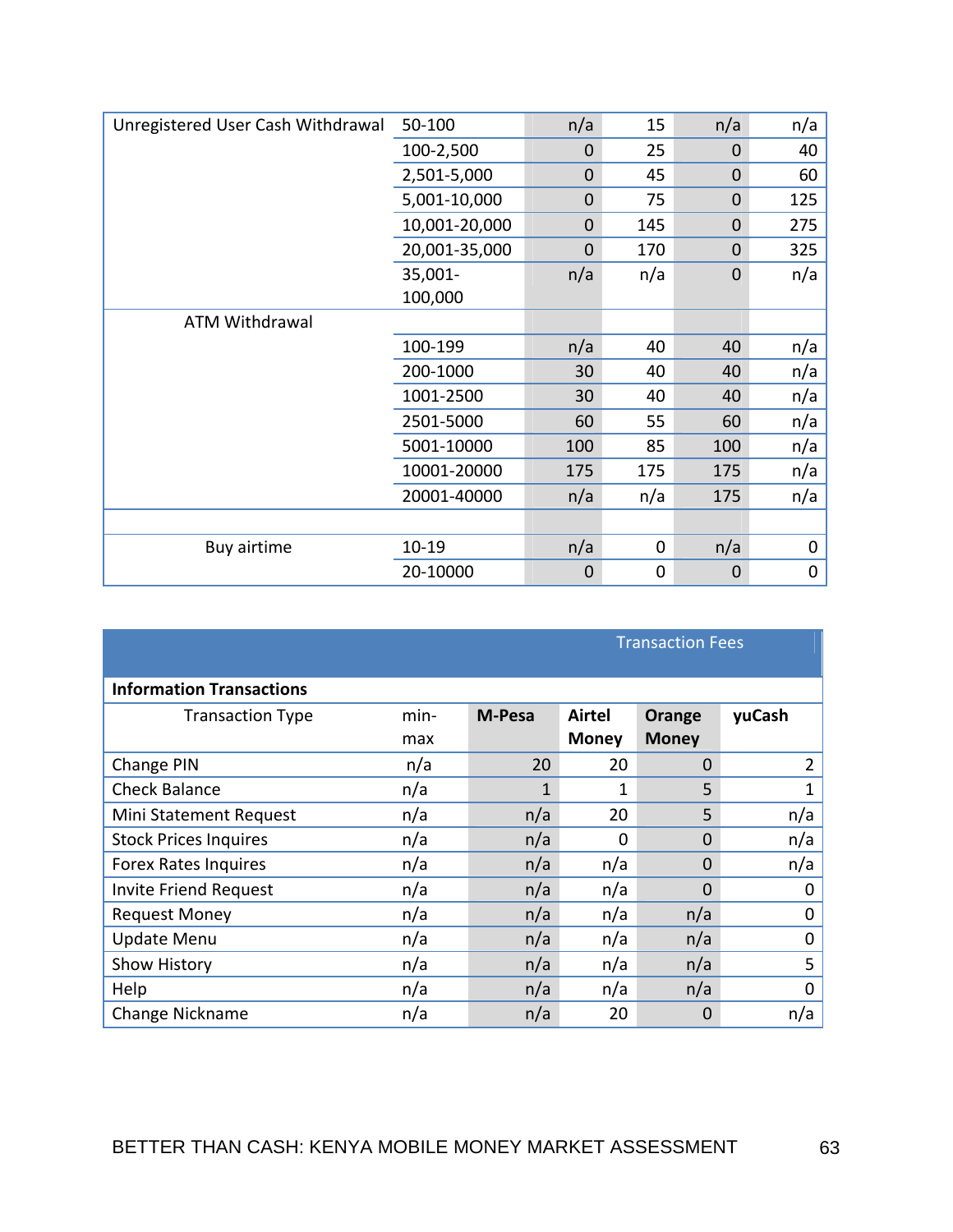

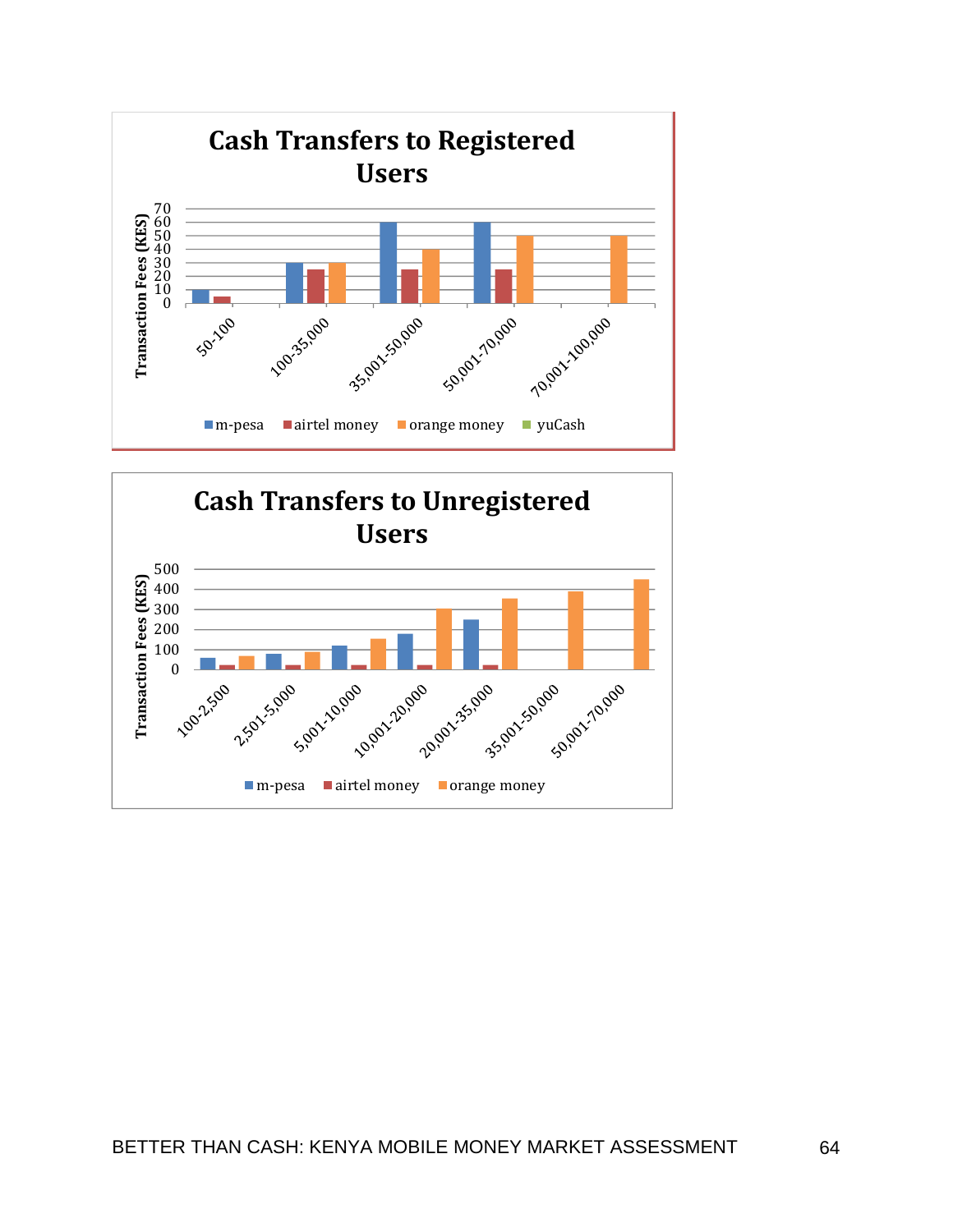

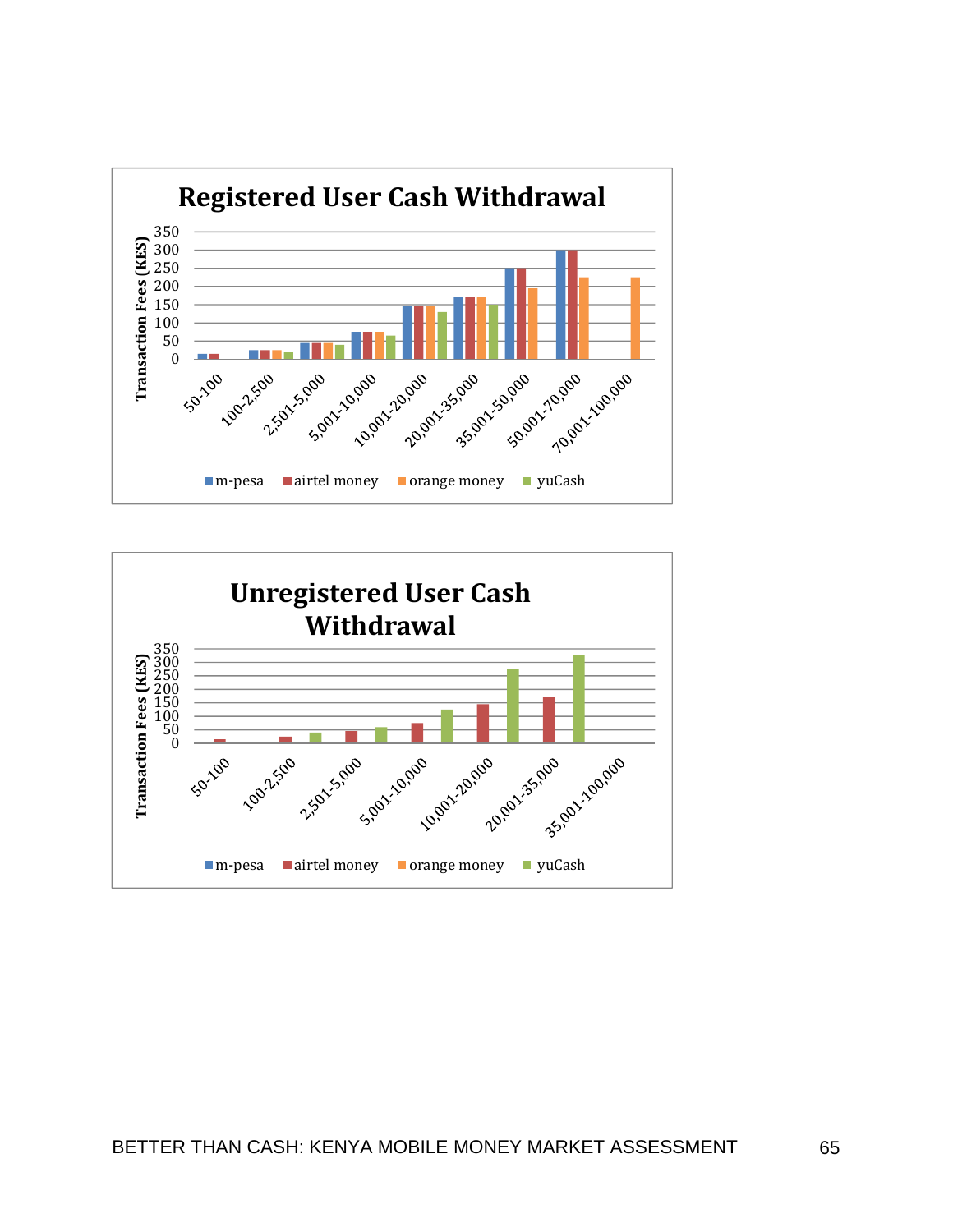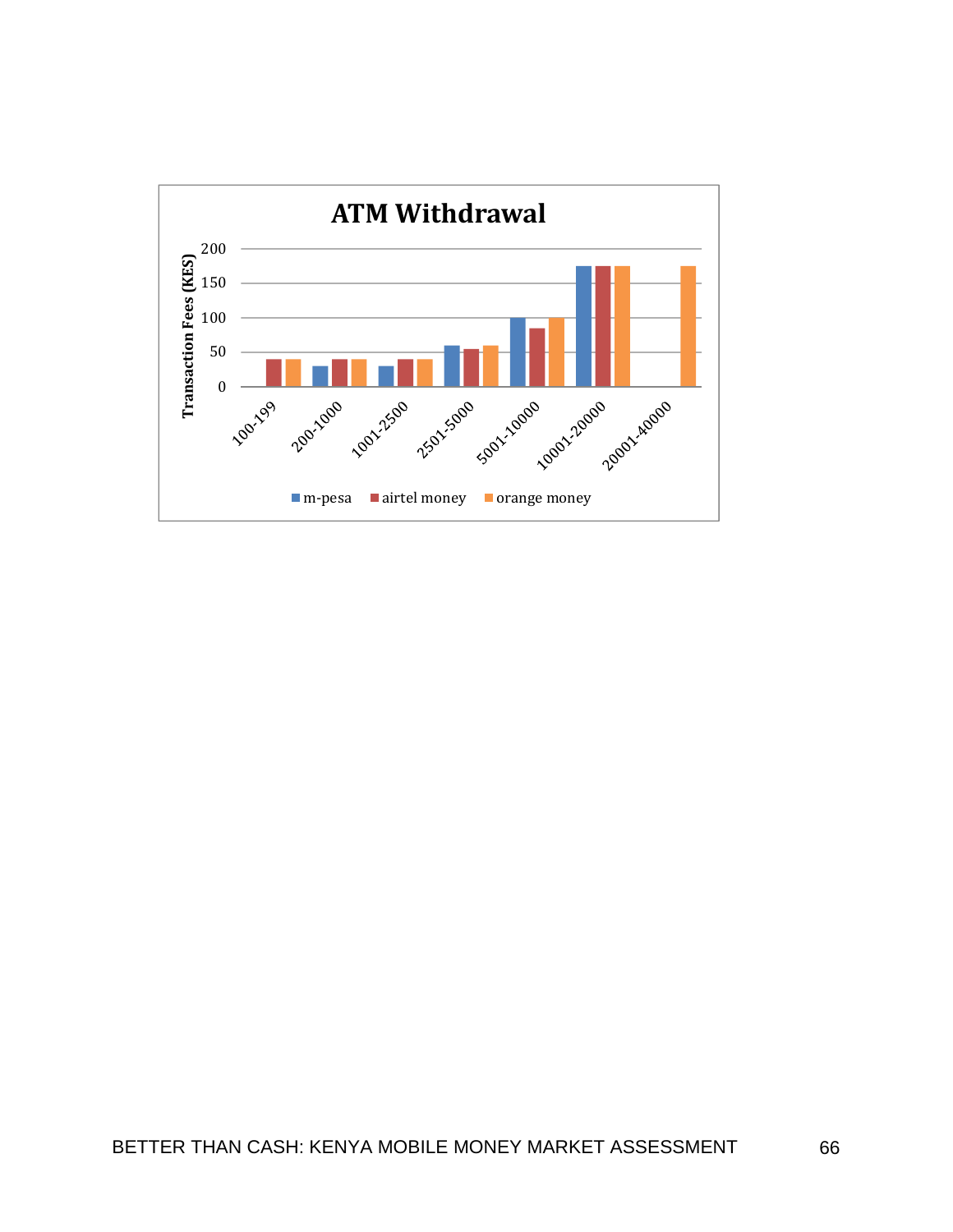

# **appendix viiI. MOBILE MARKET STATISTICS**

|                               | <b>Mobile subscribers</b> | <b>Mobile Money subscribers</b> |
|-------------------------------|---------------------------|---------------------------------|
| <b>M-Pesa</b>                 | 17,500,000                | 14,000,000                      |
| <b>Airtel</b><br><b>Money</b> | 3,800,000                 | 4,000,000                       |
| Orange<br><b>Money</b>        | 2,100,000                 | 115,000                         |
| yuCash                        | 1,600,000                 | 1,500,000                       |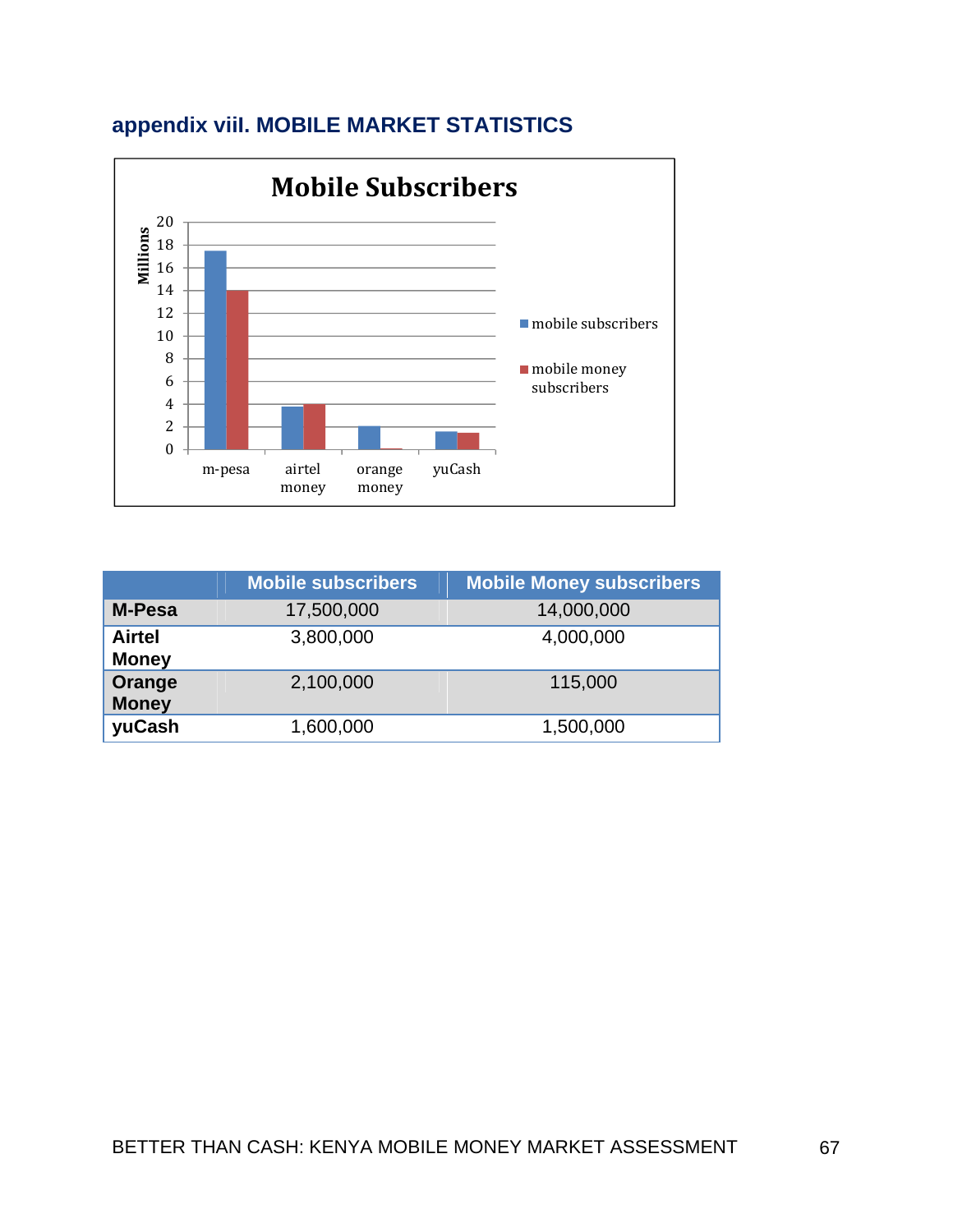

|                               | <b>Mobile Money Market</b><br><b>Share (subscribers)</b> |
|-------------------------------|----------------------------------------------------------|
| <b>M-Pesa</b>                 | 69.89%                                                   |
| <b>Airtel</b><br><b>Money</b> | 15.20%                                                   |
| Orange<br><b>Money</b>        | 6.37%                                                    |
| yuCash                        | 8.50%                                                    |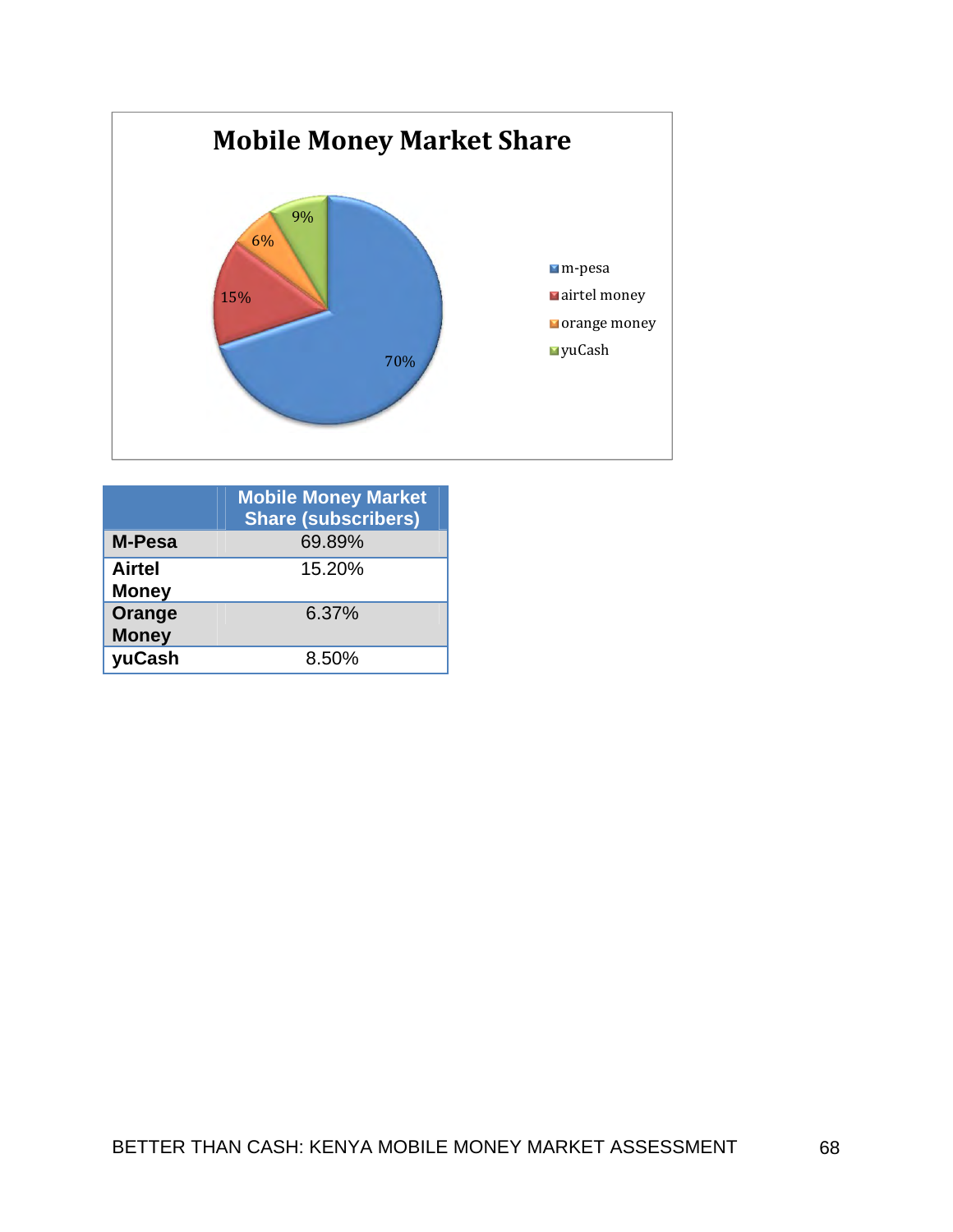

|                               | <b>Mobile Money Agents</b> |
|-------------------------------|----------------------------|
| M-Pesa                        | 28000                      |
| <b>Airtel</b><br><b>Money</b> | 8600                       |
| Orange<br><b>Money</b>        | 3500                       |
| yuCash                        | 5400                       |